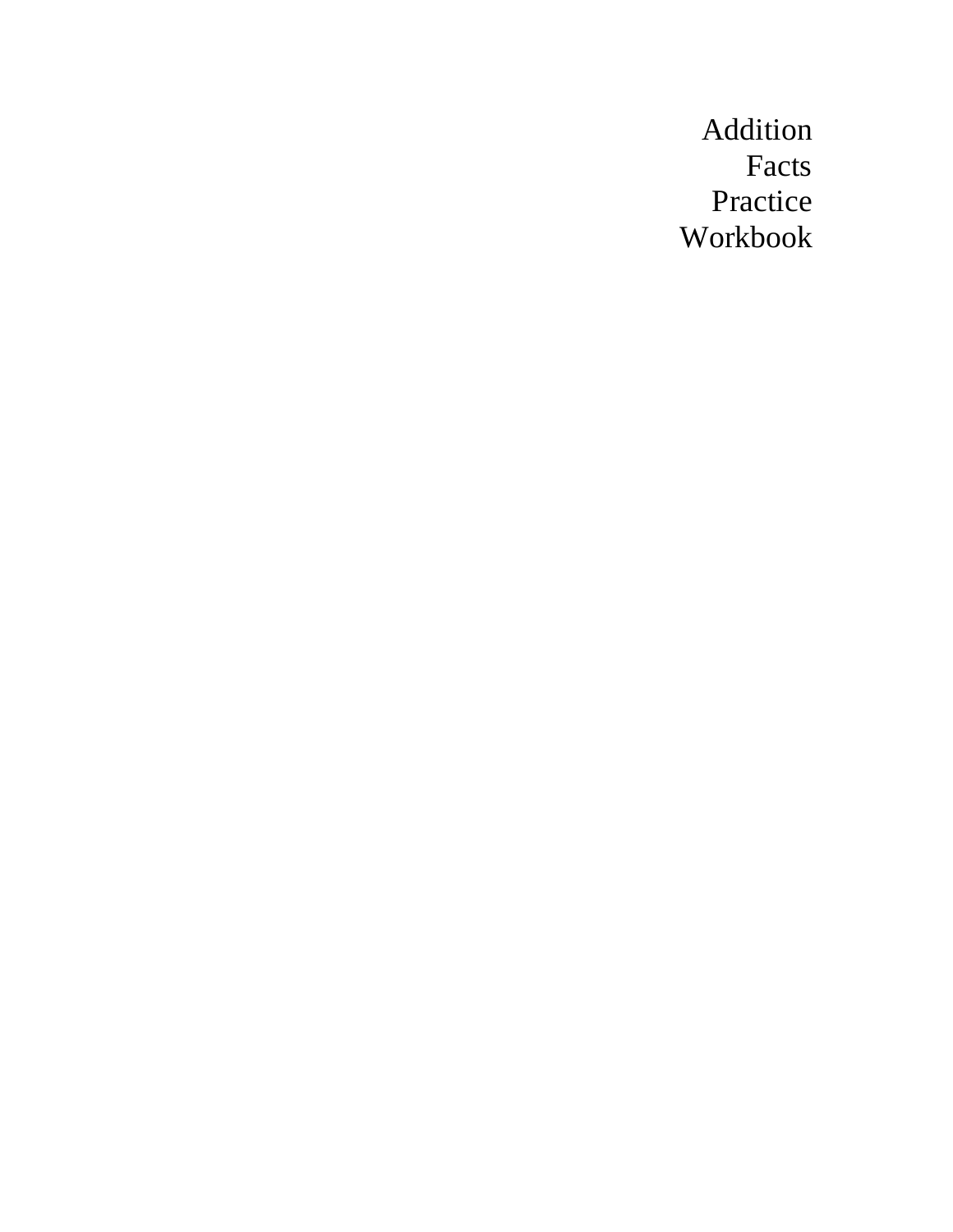## First Edition

Copyright 2016 Lee Giles ISBN-13: 978-1530670185 ISBN-10: 1530670187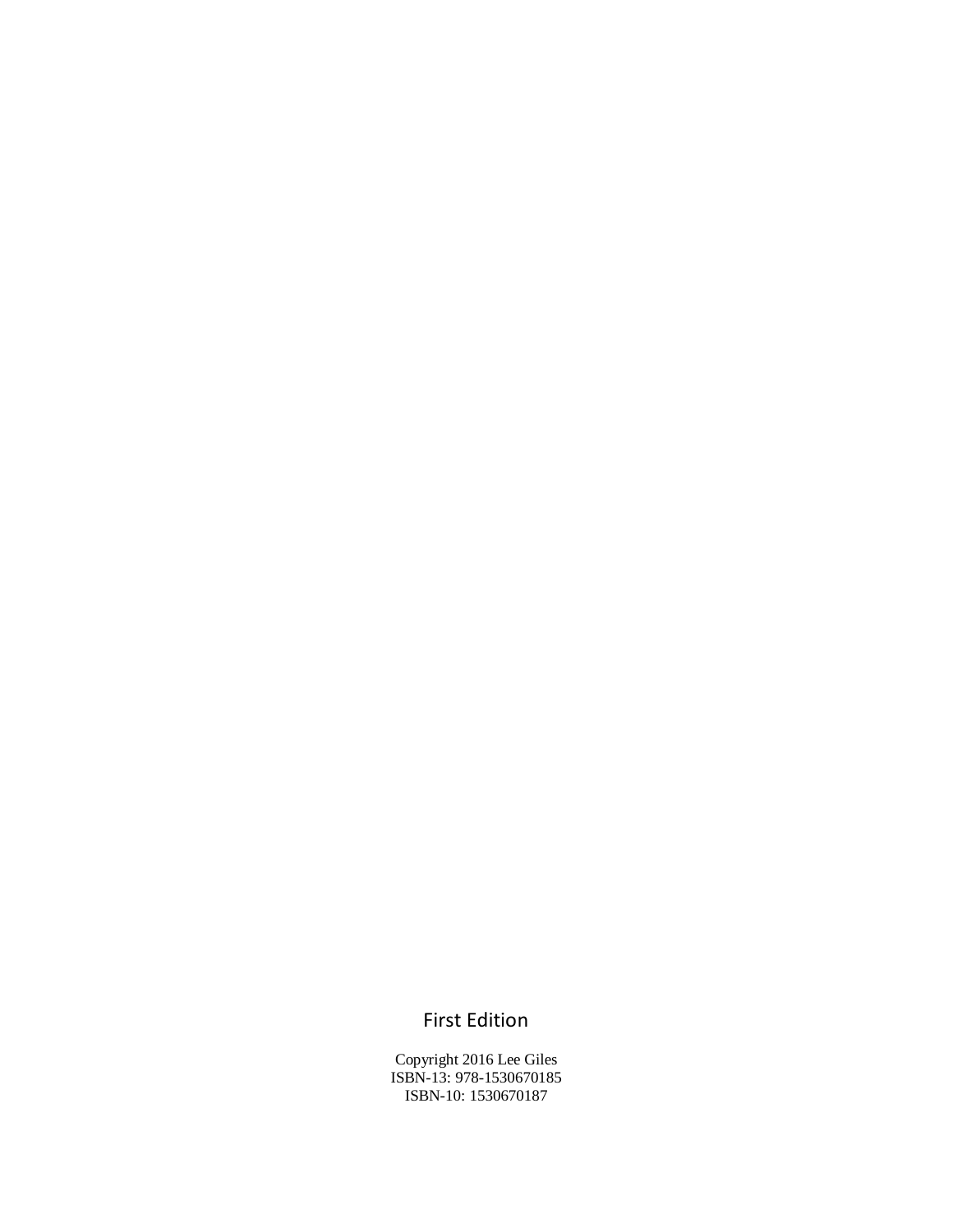Welcome to the Addition Facts Practice Workbook. It just takes five minutes a day. Your child will practice with the same sheet every day which will give them the chance to improve every day. There are 60 pages included here. You can print out this whole book or extra pages if needed from where you purchased this on our site.

The first pages will introduce your child to the addition facts. They can count on and refer back as much as they need to in order to answer their fact sheets. Every time they answer correctly, it's practice. It's important for them to answer correctly rather than to guess.

Once you get to the facts practice, give your child five minutes on a timer to answer as many correctly as possible. Then check the answers. You can find the list of answers in the back of the book. Write the number of correct answers in the score blank. Encourage your child to beat his record each day. Once your child can get them all correct, your child can continue and get rewarded by racing their own time record each day.

Subtraction should come next once this book is mastered. It can be found at either GenesisCurriculum.com or allinonehomeschool.com.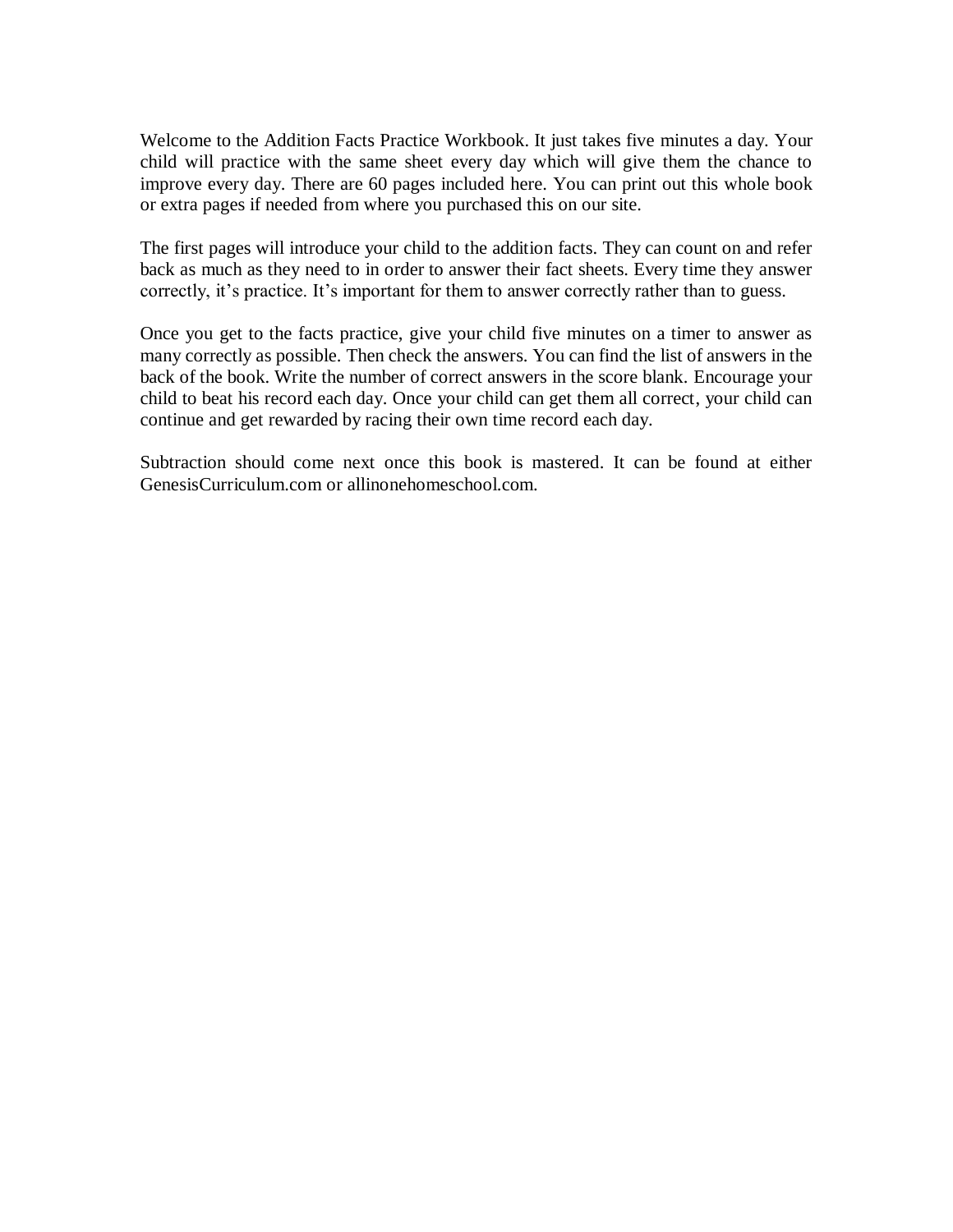Addition is putting things together. When you add nothing to something, you have the same amount. When you add one to something, you end up with one more. Count on zero and one and write in the answers below. The numbers will go in order because each is adding one more than what comes before.

| $0 + 1 =$ | $1 + 1 =$ |
|-----------|-----------|
| $0 + 2 =$ |           |
| $0 + 3 =$ | $1 + 3 =$ |
| $0 + 4 =$ |           |
| $0 + 5 =$ | $1 + 5 =$ |
| $0 + 6 =$ | $1 + 6 =$ |
| $0 + 7 =$ | $1 + 7 =$ |
| $0 + 8 =$ | $1 + 8 =$ |
| $0 + 9 =$ | $1 + 9 =$ |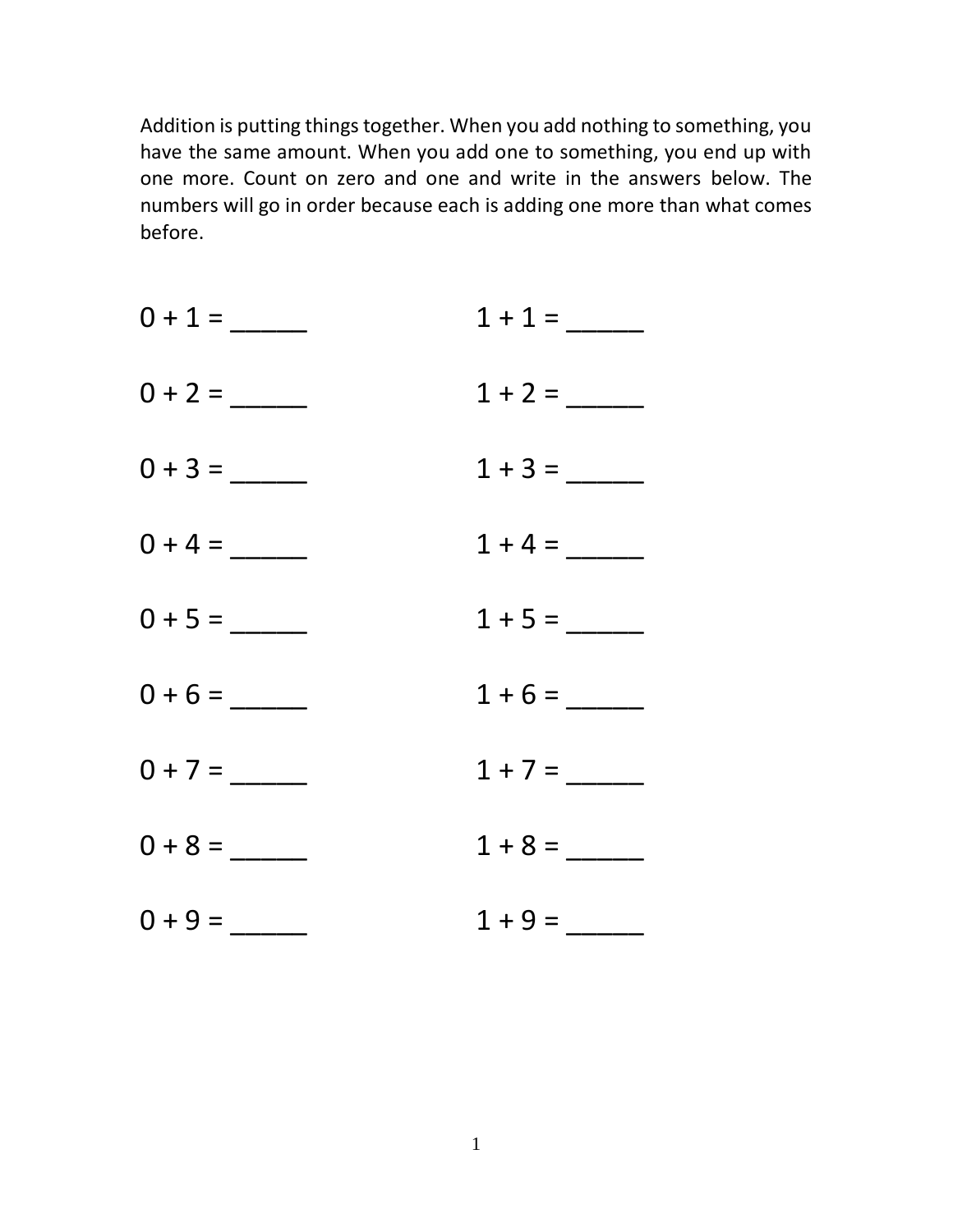| $2 + 1 =$ | $3 + 1 =$ |
|-----------|-----------|
| $2 + 2 =$ | $3 + 2 =$ |
|           |           |
| $2 + 4 =$ |           |
| $2 + 5 =$ |           |
| $2 + 6 =$ | $3 + 6 =$ |
| $2 + 7 =$ | $3 + 7 =$ |
|           |           |
| $2 + 9 =$ | $3 + 9 =$ |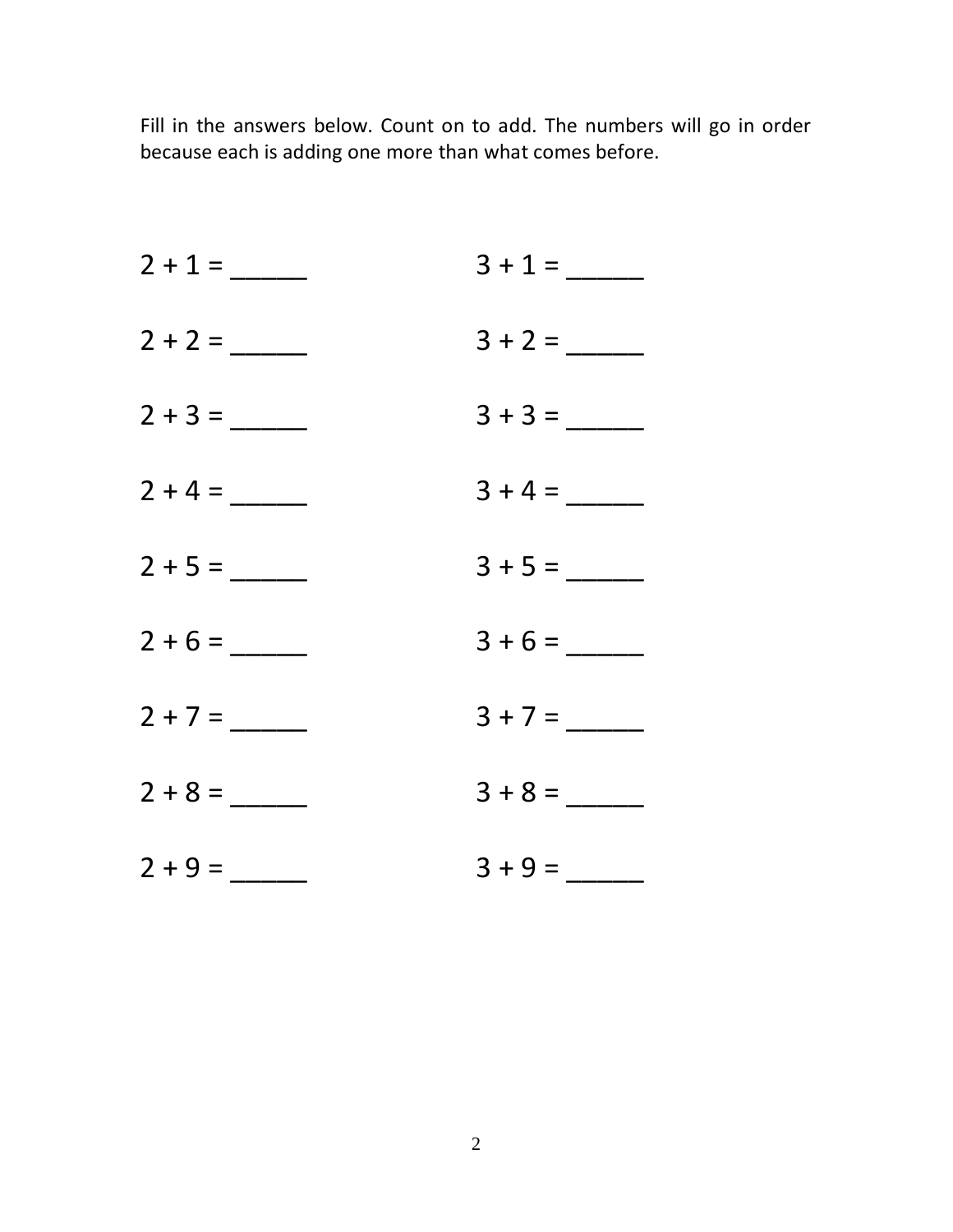| $4 + 1 =$ | $5 + 1 =$ |
|-----------|-----------|
| $4 + 2 =$ | $5 + 2 =$ |
| $4 + 3 =$ | $5 + 3 =$ |
| $4 + 4 =$ |           |
| $4 + 5 =$ | $5 + 5 =$ |
| $4 + 6 =$ | $5 + 6 =$ |
| $4 + 7 =$ | $5 + 7 =$ |
| $4 + 8 =$ |           |
| $4 + 9 =$ | $5 + 9 =$ |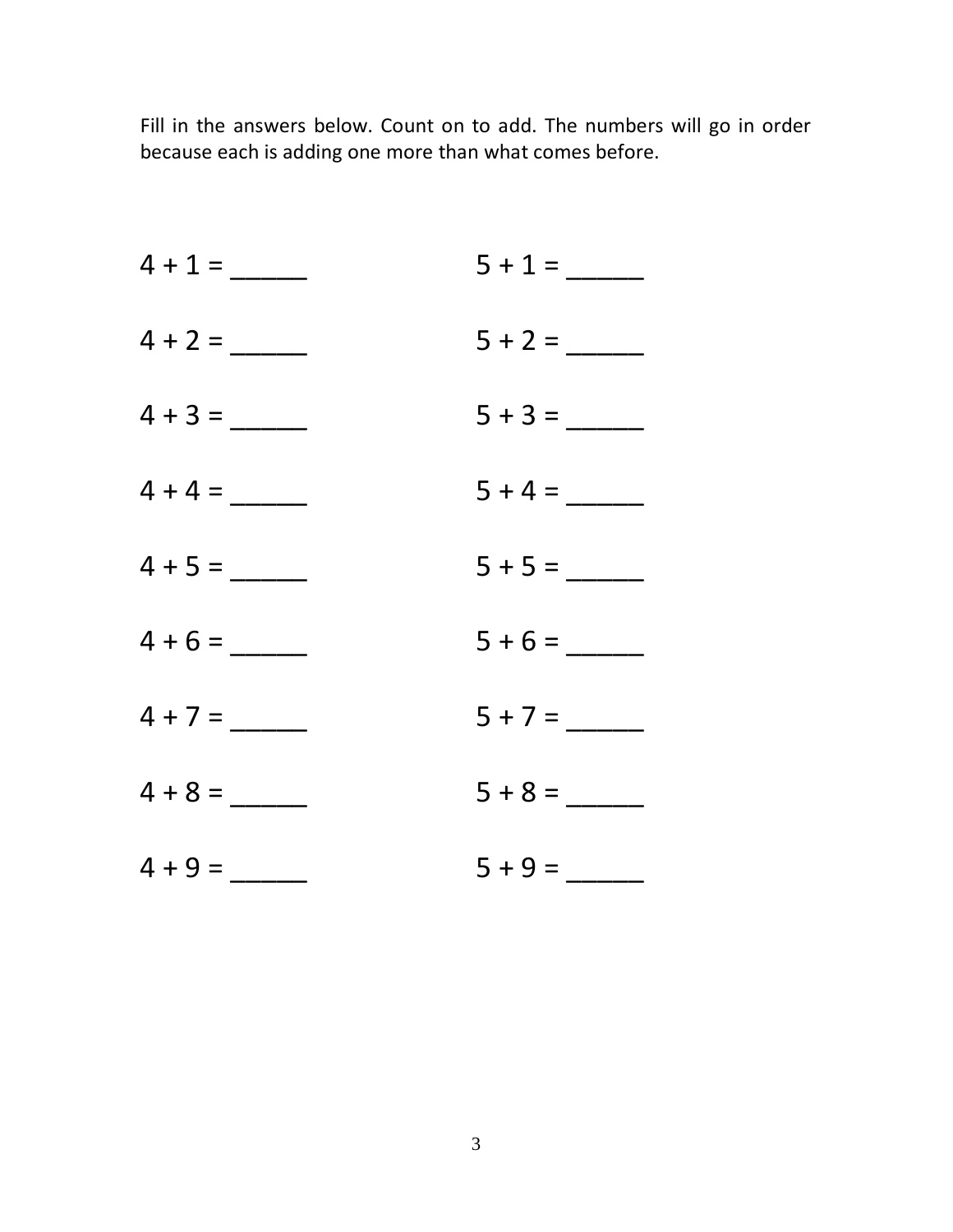| $6 + 1 =$ | $7 + 1 =$ |
|-----------|-----------|
| $6 + 2 =$ | $7 + 2 =$ |
| $6 + 3 =$ | $7 + 3 =$ |
| $6 + 4 =$ |           |
| $6 + 5 =$ |           |
| $6 + 6 =$ | $7 + 6 =$ |
| $6 + 7 =$ |           |
| $6 + 8 =$ |           |
| $6 + 9 =$ | $7 + 9 =$ |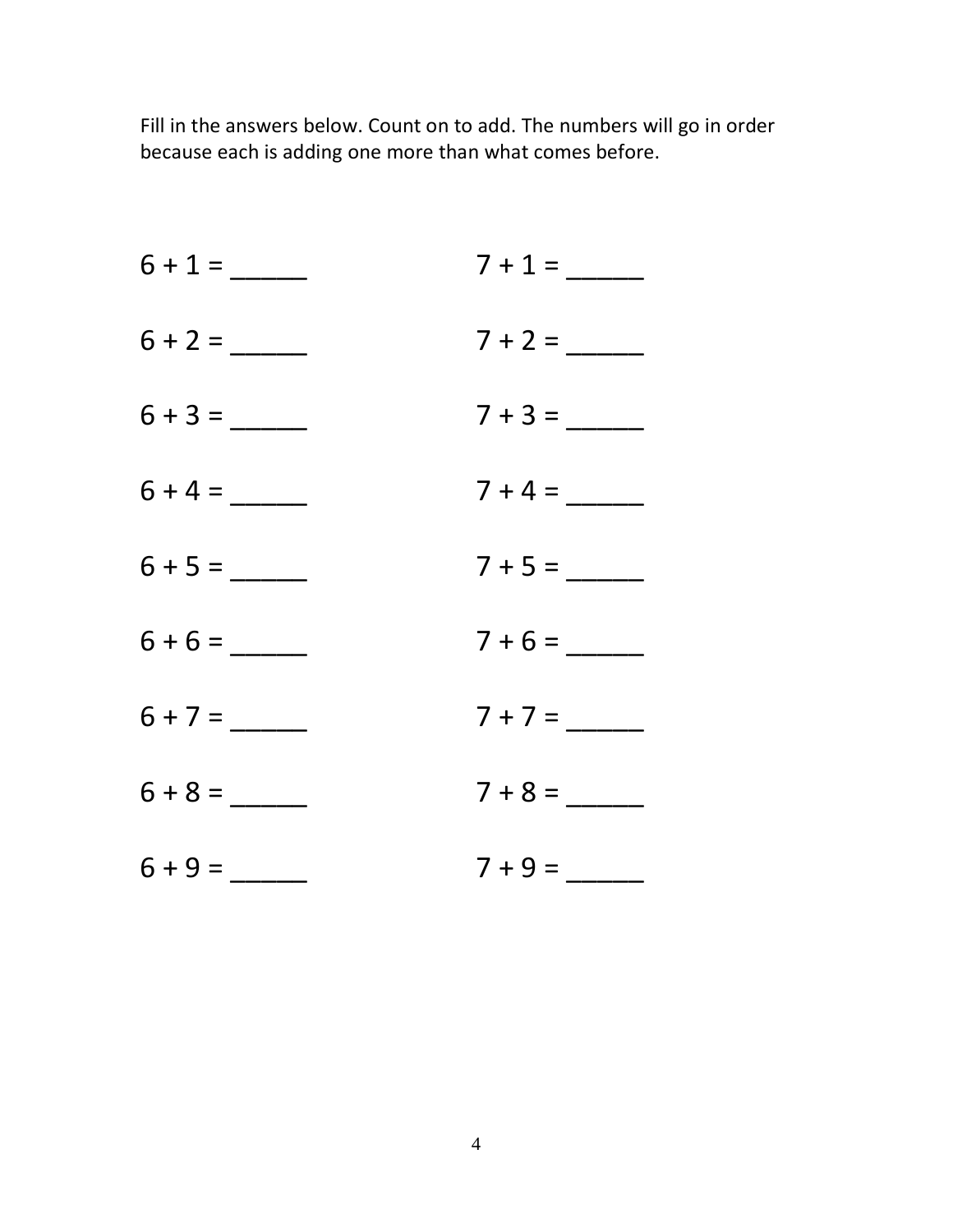| $8 + 1 =$ | $9 + 1 =$ |
|-----------|-----------|
| $8 + 2 =$ | $9 + 2 =$ |
| $8 + 3 =$ | $9 + 3 =$ |
| $8 + 4 =$ |           |
| $8 + 5 =$ |           |
| $8 + 6 =$ | $9 + 6 =$ |
| $8 + 7 =$ | $9 + 7 =$ |
| $8 + 8 =$ | $9 + 8 =$ |
| $8 + 9 =$ | $9 + 9 =$ |

Look at  $8 + 9$  and  $9 + 8$ . The answers are the same. It doesn't matter which way you add numbers together. No matter which number you start with, when you add and count them all together, you get the same answer.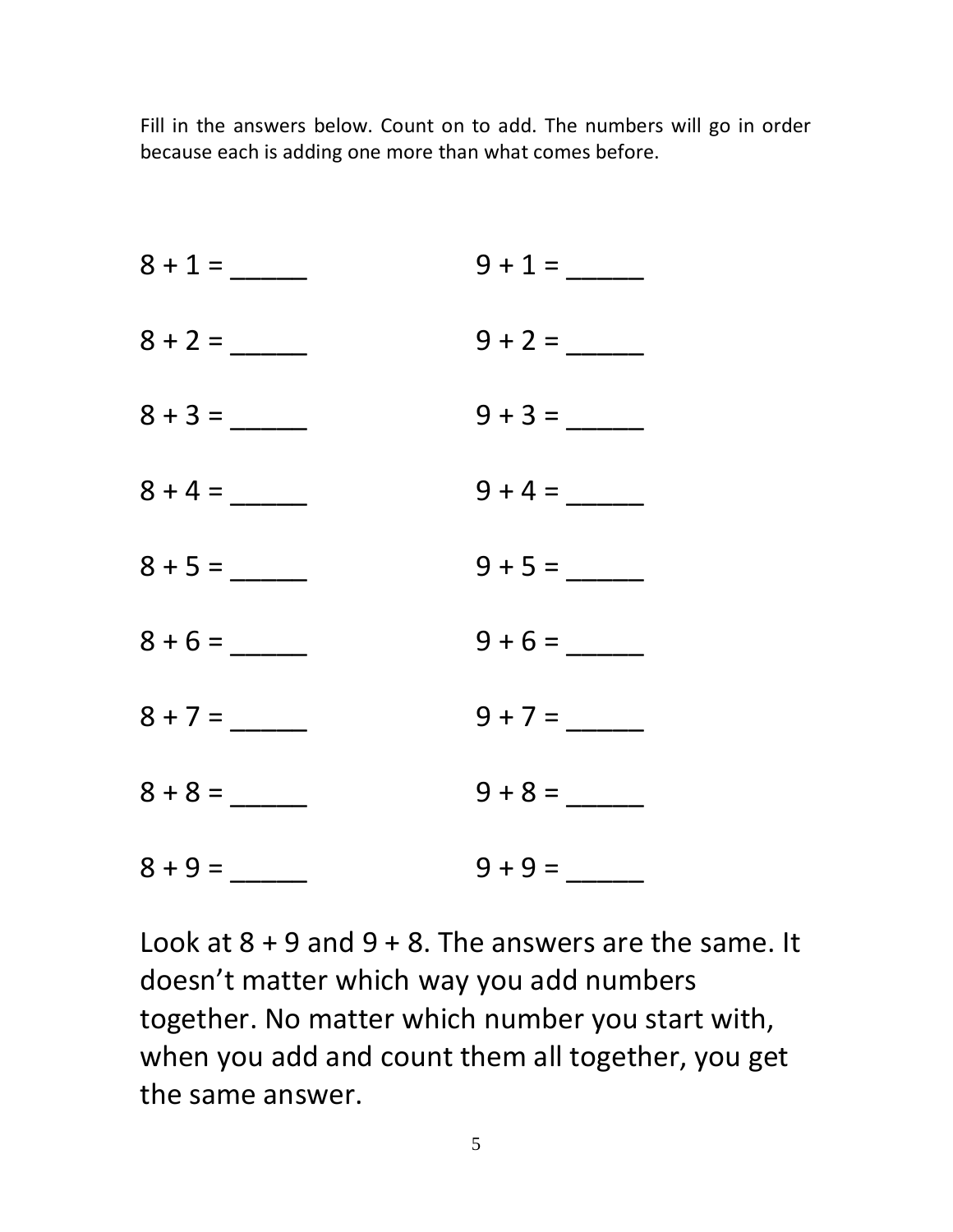| $1 + 7 =$ | $3 + 4 =$ | $9 + 1 =$ |
|-----------|-----------|-----------|
| $5 + 2 =$ | $2 + 1 =$ | $8 + 7 =$ |
| $4 + 4 =$ | $3 + 5 =$ | $2 + 9 =$ |
| $6 + 7 =$ | $5 + 5 =$ | $2 + 2 =$ |
| $9 + 3 =$ | $4 + 2 =$ | $4+6=$    |
| $5 + 8 =$ | $8 + 6 =$ | $8 + 3 =$ |
| $0 + 4 =$ | $9 + 2 =$ | $7 + 1 =$ |
| $2 + 3 =$ | $6 + 5 =$ | $7 + 5 =$ |
| $6 + 8 =$ | $4 + 7 =$ | $6 + 2 =$ |
| $9 + 7 =$ | $1 + 3 =$ | $9 + 6 =$ |
| $1 + 6 =$ | $2 + 4 =$ | $8 + 1 =$ |
| $2 + 8 =$ | $3 + 6 =$ | $9 + 9 =$ |
| $6 + 3 =$ | $6 + 9 =$ | $2 + 7 =$ |
| $9 + 5 =$ | $3 + 9 =$ | $1 + 4 =$ |
| $4 + 1 =$ | $8 + 8 =$ | $3 + 2 =$ |
| $5 + 3 =$ | $4 + 9 =$ | $7 + 9 =$ |
| $3 + 3 =$ | $8 + 2 =$ | $0 + 8 =$ |
| $6 + 4 =$ | $4 + 5 =$ | $5 + 7 =$ |
| $7 + 6 =$ | $2 + 5 =$ | $3 + 1 =$ |
| $9 + 8 =$ | $6+6=$    | $7 + 7 =$ |
| $5 + 6 =$ | $7 + 8 =$ | $5 + 1 =$ |
| $3 + 8 =$ | $0 + 9 =$ | $1 + 2 =$ |
| $2 + 6 =$ | $4 + 8 =$ | $9 + 8 =$ |
| $7 + 3 =$ | $1 + 9 =$ | $6 + 0 =$ |
| $8 + 5 =$ | $7 + 2 =$ | $8 + 4 =$ |
| $9 + 4 =$ | $6 + 1 =$ | $5 + 9 =$ |
| $7 + 4 =$ | $4 + 3 =$ | $0 + 7 =$ |
| $5 + 4 =$ | $8 + 9 =$ | $3 + 7 =$ |
|           |           |           |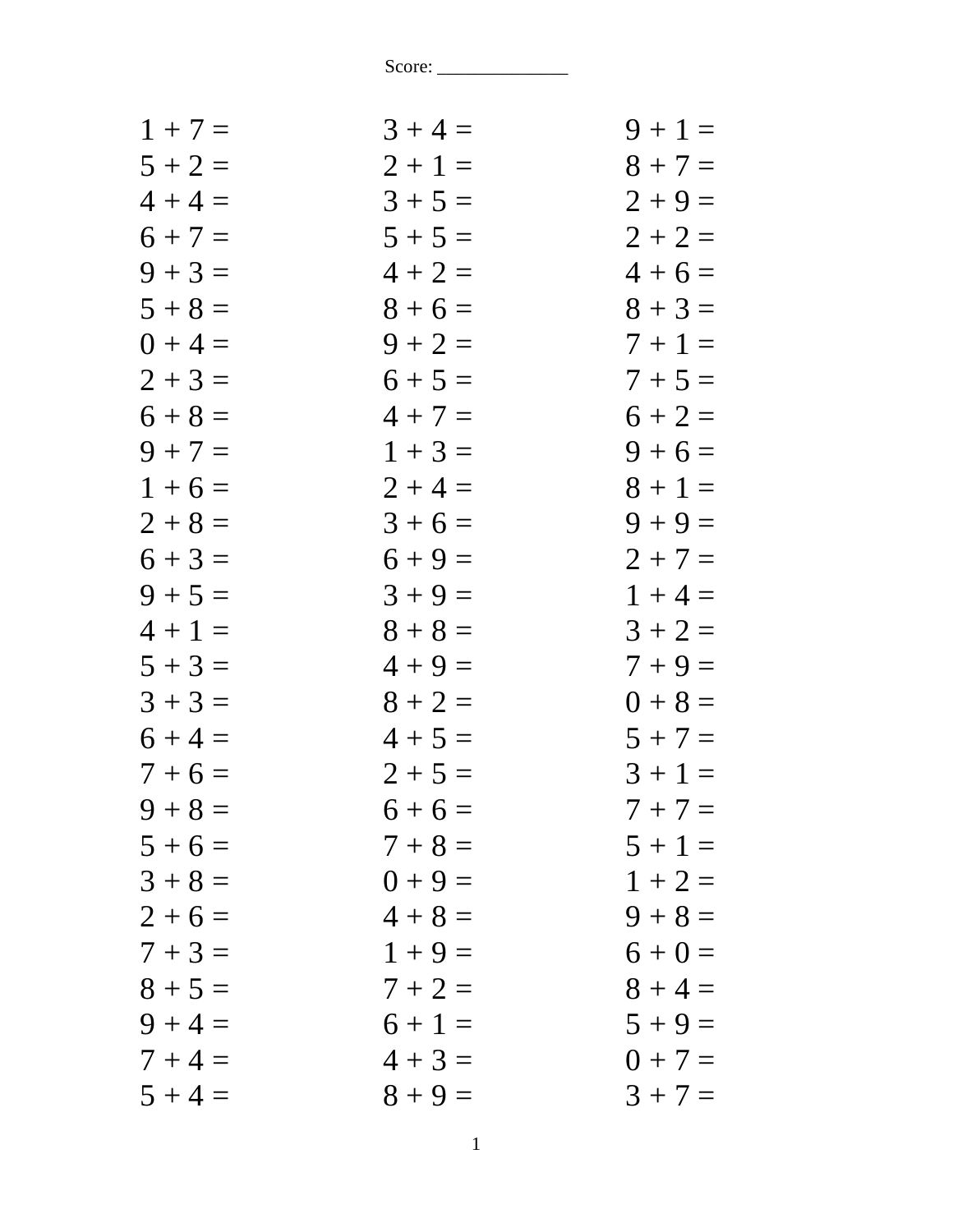| $1 + 7 =$ | $3 + 4 =$ | $9 + 1 =$ |
|-----------|-----------|-----------|
| $5 + 2 =$ | $2 + 1 =$ | $8 + 7 =$ |
| $4 + 4 =$ | $3 + 5 =$ | $2 + 9 =$ |
| $6 + 7 =$ | $5 + 5 =$ | $2 + 2 =$ |
| $9 + 3 =$ | $4 + 2 =$ | $4 + 6 =$ |
| $5 + 8 =$ | $8 + 6 =$ | $8 + 3 =$ |
| $0 + 4 =$ | $9 + 2 =$ | $7+1=$    |
| $2 + 3 =$ | $6 + 5 =$ | $7 + 5 =$ |
| $6 + 8 =$ | $4 + 7 =$ | $6 + 2 =$ |
| $9 + 7 =$ | $1 + 3 =$ | $9 + 6 =$ |
| $1+6=$    | $2 + 4 =$ | $8 + 1 =$ |
| $2 + 8 =$ | $3 + 6 =$ | $9 + 9 =$ |
| $6 + 3 =$ | $6 + 9 =$ | $2 + 7 =$ |
| $9 + 5 =$ | $3 + 9 =$ | $1 + 4 =$ |
| $4 + 1 =$ | $8 + 8 =$ | $3 + 2 =$ |
| $5 + 3 =$ | $4 + 9 =$ | $7 + 9 =$ |
| $3 + 3 =$ | $8 + 2 =$ | $0 + 8 =$ |
| $6 + 4 =$ | $4 + 5 =$ | $5 + 7 =$ |
| $7 + 6 =$ | $2 + 5 =$ | $3 + 1 =$ |
| $9 + 8 =$ | $6+6=$    | $7 + 7 =$ |
| $5 + 6 =$ | $7 + 8 =$ | $5 + 1 =$ |
| $3 + 8 =$ | $0 + 9 =$ | $1 + 2 =$ |
| $2+6=$    | $4 + 8 =$ | $9 + 8 =$ |
| $7 + 3 =$ | $1 + 9 =$ | $6 + 0 =$ |
| $8 + 5 =$ | $7 + 2 =$ | $8 + 4 =$ |
| $9 + 4 =$ | $6 + 1 =$ | $5 + 9 =$ |
| $7 + 4 =$ | $4 + 3 =$ | $0 + 7 =$ |
| $5 + 4 =$ | $8 + 9 =$ | $3 + 7 =$ |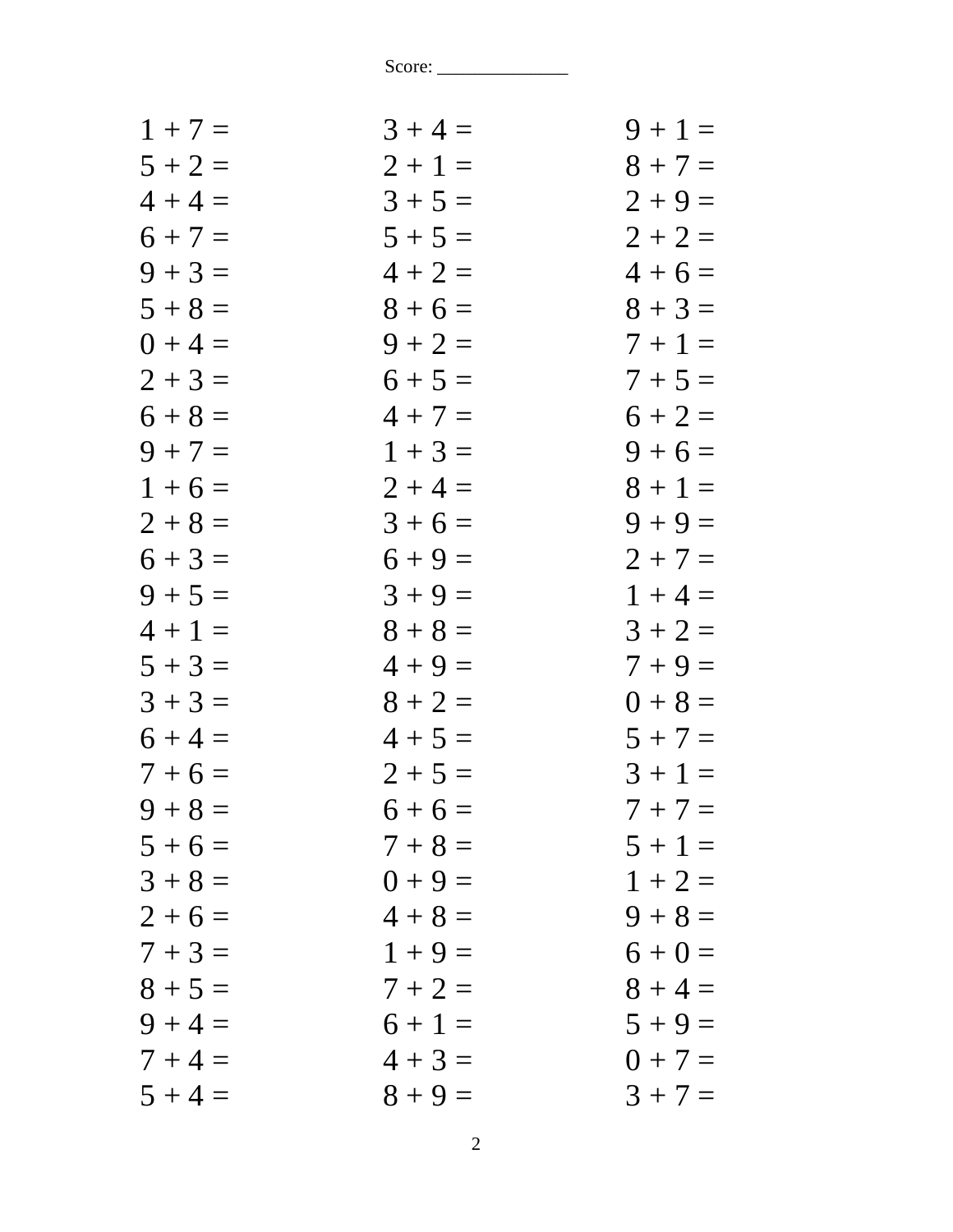| $3 + 4 =$ | $9 + 1 =$ |
|-----------|-----------|
| $2 + 1 =$ | $8 + 7 =$ |
| $3 + 5 =$ | $2 + 9 =$ |
| $5 + 5 =$ | $2 + 2 =$ |
| $4 + 2 =$ | $4 + 6 =$ |
| $8 + 6 =$ | $8 + 3 =$ |
| $9 + 2 =$ | $7+1=$    |
| $6 + 5 =$ | $7 + 5 =$ |
| $4 + 7 =$ | $6 + 2 =$ |
| $1 + 3 =$ | $9 + 6 =$ |
| $2 + 4 =$ | $8 + 1 =$ |
| $3 + 6 =$ | $9 + 9 =$ |
| $6 + 9 =$ | $2 + 7 =$ |
| $3 + 9 =$ | $1 + 4 =$ |
| $8 + 8 =$ | $3 + 2 =$ |
| $4 + 9 =$ | $7 + 9 =$ |
| $8 + 2 =$ | $0 + 8 =$ |
| $4 + 5 =$ | $5 + 7 =$ |
| $2 + 5 =$ | $3 + 1 =$ |
| $6+6=$    | $7 + 7 =$ |
| $7 + 8 =$ | $5 + 1 =$ |
| $0 + 9 =$ | $1 + 2 =$ |
| $4 + 8 =$ | $9 + 8 =$ |
| $1 + 9 =$ | $6 + 0 =$ |
| $7 + 2 =$ | $8 + 4 =$ |
| $6 + 1 =$ | $5 + 9 =$ |
| $4 + 3 =$ | $0 + 7 =$ |
| $8 + 9 =$ | $3 + 7 =$ |
|           |           |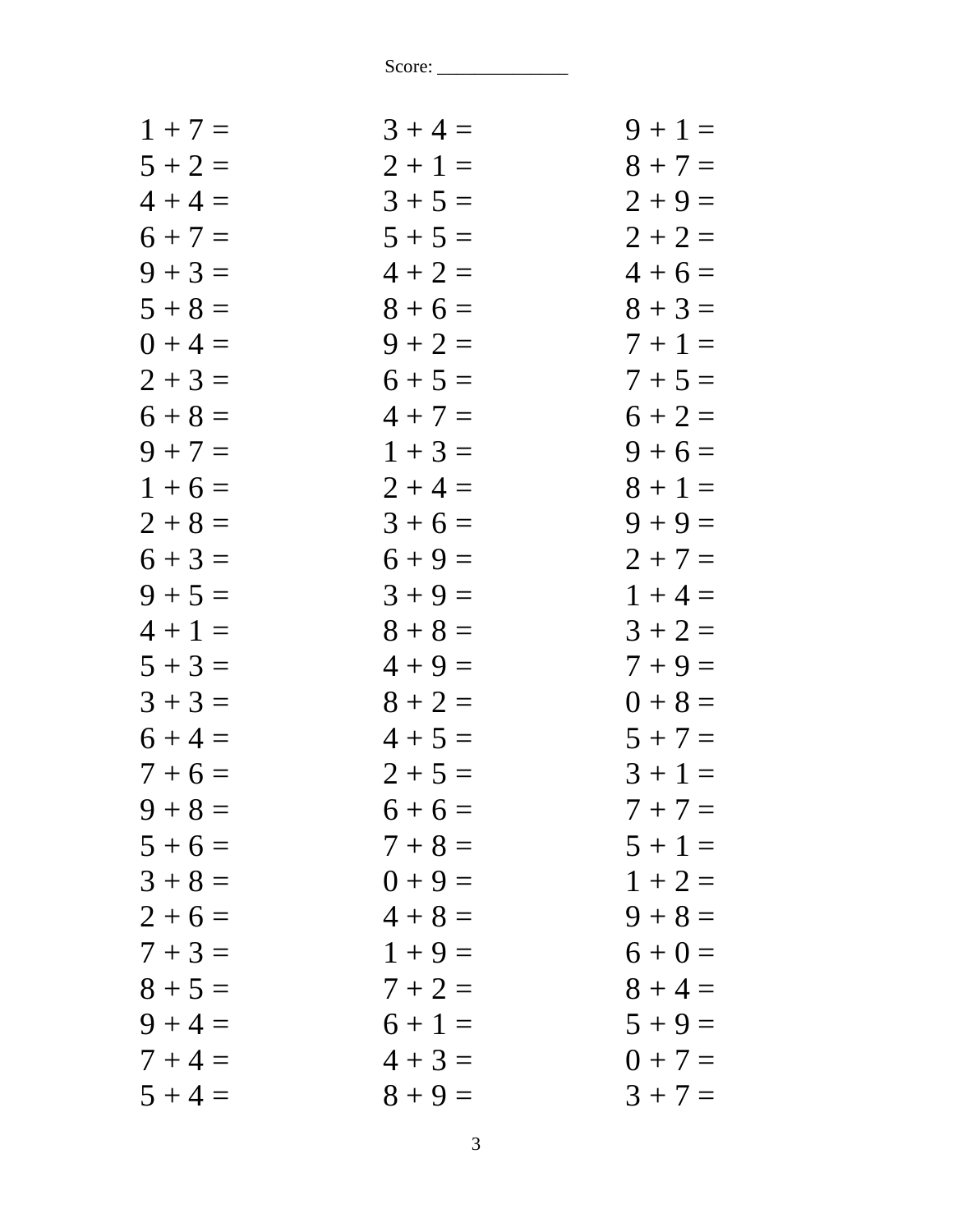| $1 + 7 =$ | $3 + 4 =$ | $9 + 1 =$ |
|-----------|-----------|-----------|
| $5 + 2 =$ | $2 + 1 =$ | $8 + 7 =$ |
| $4 + 4 =$ | $3 + 5 =$ | $2 + 9 =$ |
| $6 + 7 =$ | $5 + 5 =$ | $2 + 2 =$ |
| $9 + 3 =$ | $4 + 2 =$ | $4+6=$    |
| $5 + 8 =$ | $8 + 6 =$ | $8 + 3 =$ |
| $0 + 4 =$ | $9 + 2 =$ | $7 + 1 =$ |
| $2 + 3 =$ | $6 + 5 =$ | $7 + 5 =$ |
| $6 + 8 =$ | $4 + 7 =$ | $6 + 2 =$ |
| $9 + 7 =$ | $1 + 3 =$ | $9 + 6 =$ |
| $1+6=$    | $2 + 4 =$ | $8 + 1 =$ |
| $2 + 8 =$ | $3 + 6 =$ | $9 + 9 =$ |
| $6 + 3 =$ | $6 + 9 =$ | $2 + 7 =$ |
| $9 + 5 =$ | $3 + 9 =$ | $1 + 4 =$ |
| $4 + 1 =$ | $8 + 8 =$ | $3 + 2 =$ |
| $5 + 3 =$ | $4 + 9 =$ | $7 + 9 =$ |
| $3 + 3 =$ | $8 + 2 =$ | $0 + 8 =$ |
| $6 + 4 =$ | $4 + 5 =$ | $5 + 7 =$ |
| $7 + 6 =$ | $2 + 5 =$ | $3 + 1 =$ |
| $9 + 8 =$ | $6 + 6 =$ | $7 + 7 =$ |
| $5 + 6 =$ | $7 + 8 =$ | $5 + 1 =$ |
| $3 + 8 =$ | $0 + 9 =$ | $1 + 2 =$ |
| $2 + 6 =$ | $4 + 8 =$ | $9 + 8 =$ |
| $7 + 3 =$ | $1 + 9 =$ | $6 + 0 =$ |
| $8 + 5 =$ | $7 + 2 =$ | $8 + 4 =$ |
| $9 + 4 =$ | $6 + 1 =$ | $5 + 9 =$ |
| $7 + 4 =$ | $4 + 3 =$ | $0 + 7 =$ |
| $5 + 4 =$ | $8 + 9 =$ | $3 + 7 =$ |
|           |           |           |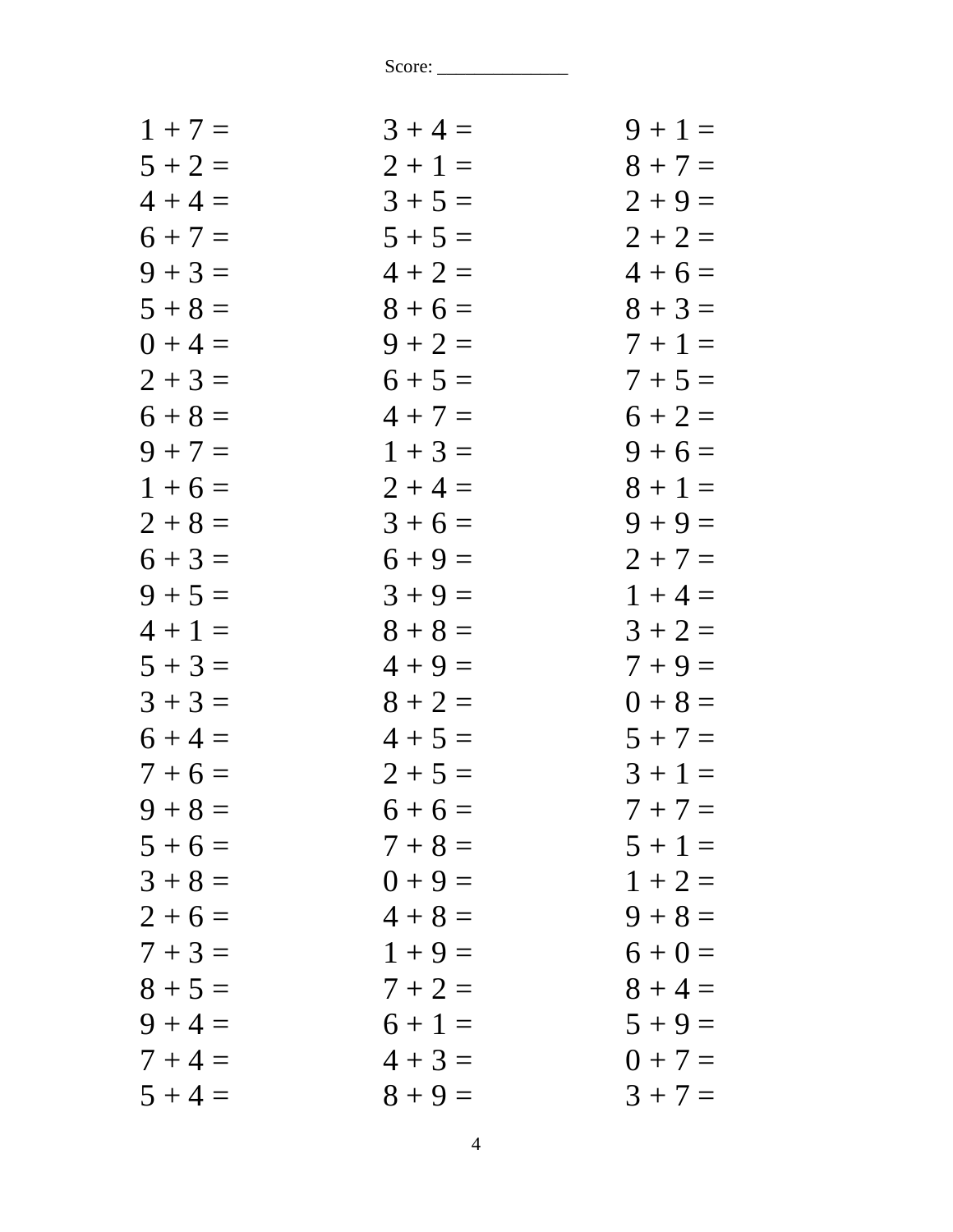| $1 + 7 =$ | $3 + 4 =$ | $9 + 1 =$ |
|-----------|-----------|-----------|
| $5 + 2 =$ | $2 + 1 =$ | $8 + 7 =$ |
| $4 + 4 =$ | $3 + 5 =$ | $2 + 9 =$ |
| $6 + 7 =$ | $5 + 5 =$ | $2 + 2 =$ |
| $9 + 3 =$ | $4 + 2 =$ | $4+6=$    |
| $5 + 8 =$ | $8 + 6 =$ | $8 + 3 =$ |
| $0 + 4 =$ | $9 + 2 =$ | $7 + 1 =$ |
| $2 + 3 =$ | $6 + 5 =$ | $7 + 5 =$ |
| $6 + 8 =$ | $4 + 7 =$ | $6 + 2 =$ |
| $9 + 7 =$ | $1 + 3 =$ | $9 + 6 =$ |
| $1+6=$    | $2 + 4 =$ | $8 + 1 =$ |
| $2 + 8 =$ | $3 + 6 =$ | $9 + 9 =$ |
| $6 + 3 =$ | $6 + 9 =$ | $2 + 7 =$ |
| $9 + 5 =$ | $3 + 9 =$ | $1 + 4 =$ |
| $4 + 1 =$ | $8 + 8 =$ | $3 + 2 =$ |
| $5 + 3 =$ | $4 + 9 =$ | $7 + 9 =$ |
| $3 + 3 =$ | $8 + 2 =$ | $0 + 8 =$ |
| $6 + 4 =$ | $4 + 5 =$ | $5 + 7 =$ |
| $7 + 6 =$ | $2 + 5 =$ | $3 + 1 =$ |
| $9 + 8 =$ | $6+6=$    | $7 + 7 =$ |
| $5 + 6 =$ | $7 + 8 =$ | $5 + 1 =$ |
| $3 + 8 =$ | $0 + 9 =$ | $1 + 2 =$ |
| $2+6=$    | $4 + 8 =$ | $9 + 8 =$ |
| $7 + 3 =$ | $1 + 9 =$ | $6 + 0 =$ |
| $8 + 5 =$ | $7 + 2 =$ | $8 + 4 =$ |
| $9 + 4 =$ | $6 + 1 =$ | $5 + 9 =$ |
| $7 + 4 =$ | $4 + 3 =$ | $0 + 7 =$ |
| $5 + 4 =$ | $8 + 9 =$ | $3 + 7 =$ |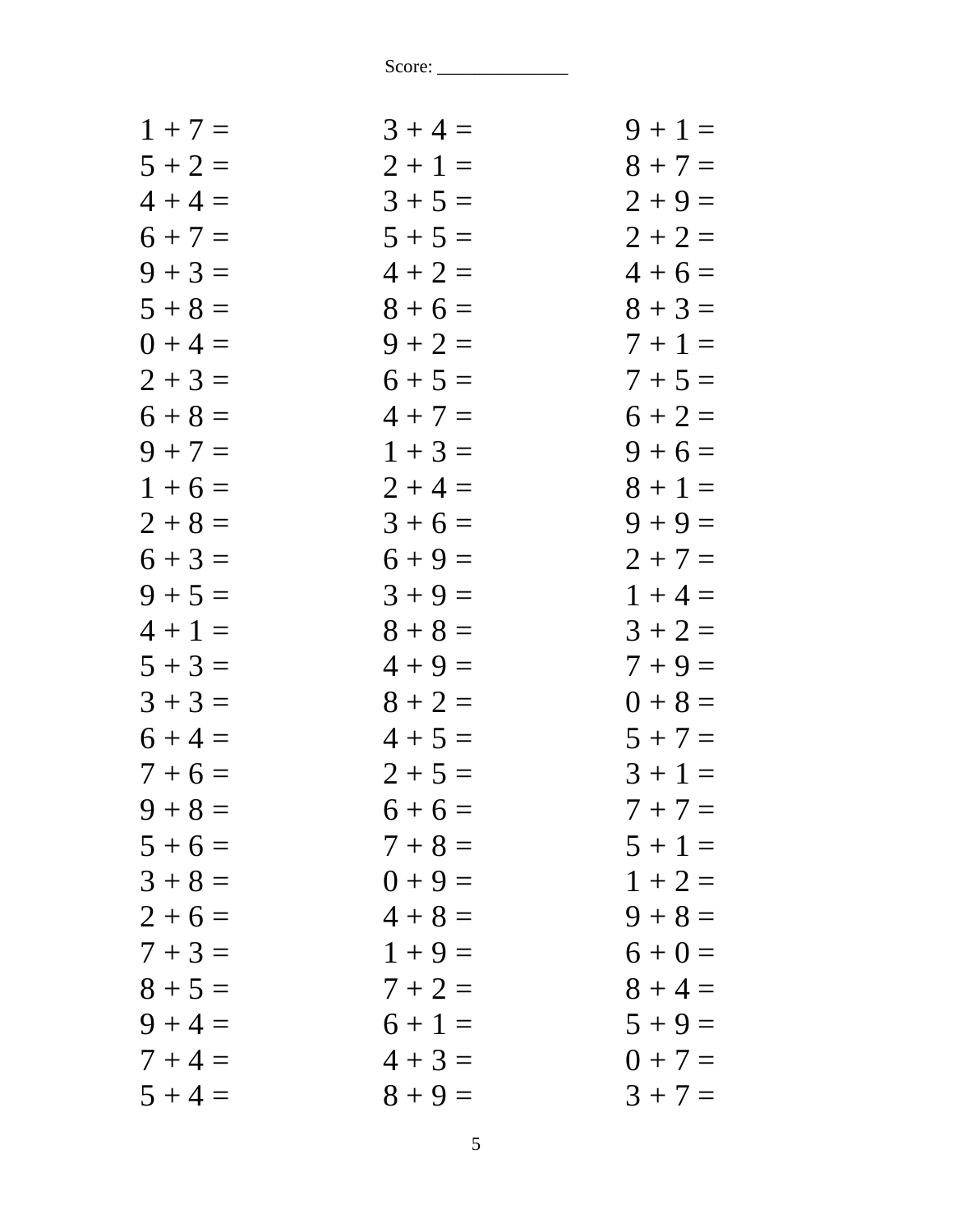| $3 + 4 =$ | $9 + 1 =$ |
|-----------|-----------|
| $2 + 1 =$ | $8 + 7 =$ |
| $3 + 5 =$ | $2 + 9 =$ |
| $5 + 5 =$ | $2 + 2 =$ |
| $4 + 2 =$ | $4 + 6 =$ |
| $8 + 6 =$ | $8 + 3 =$ |
| $9 + 2 =$ | $7 + 1 =$ |
| $6 + 5 =$ | $7 + 5 =$ |
| $4 + 7 =$ | $6 + 2 =$ |
| $1 + 3 =$ | $9 + 6 =$ |
| $2 + 4 =$ | $8 + 1 =$ |
| $3 + 6 =$ | $9 + 9 =$ |
| $6 + 9 =$ | $2 + 7 =$ |
| $3 + 9 =$ | $1 + 4 =$ |
| $8 + 8 =$ | $3 + 2 =$ |
| $4 + 9 =$ | $7 + 9 =$ |
| $8 + 2 =$ | $0 + 8 =$ |
| $4 + 5 =$ | $5 + 7 =$ |
| $2 + 5 =$ | $3 + 1 =$ |
| $6+6=$    | $7 + 7 =$ |
| $7 + 8 =$ | $5 + 1 =$ |
| $0 + 9 =$ | $1 + 2 =$ |
| $4 + 8 =$ | $9 + 8 =$ |
| $1 + 9 =$ | $6 + 0 =$ |
| $7 + 2 =$ | $8 + 4 =$ |
| $6 + 1 =$ | $5 + 9 =$ |
| $4 + 3 =$ | $0 + 7 =$ |
| $8 + 9 =$ | $3 + 7 =$ |
|           |           |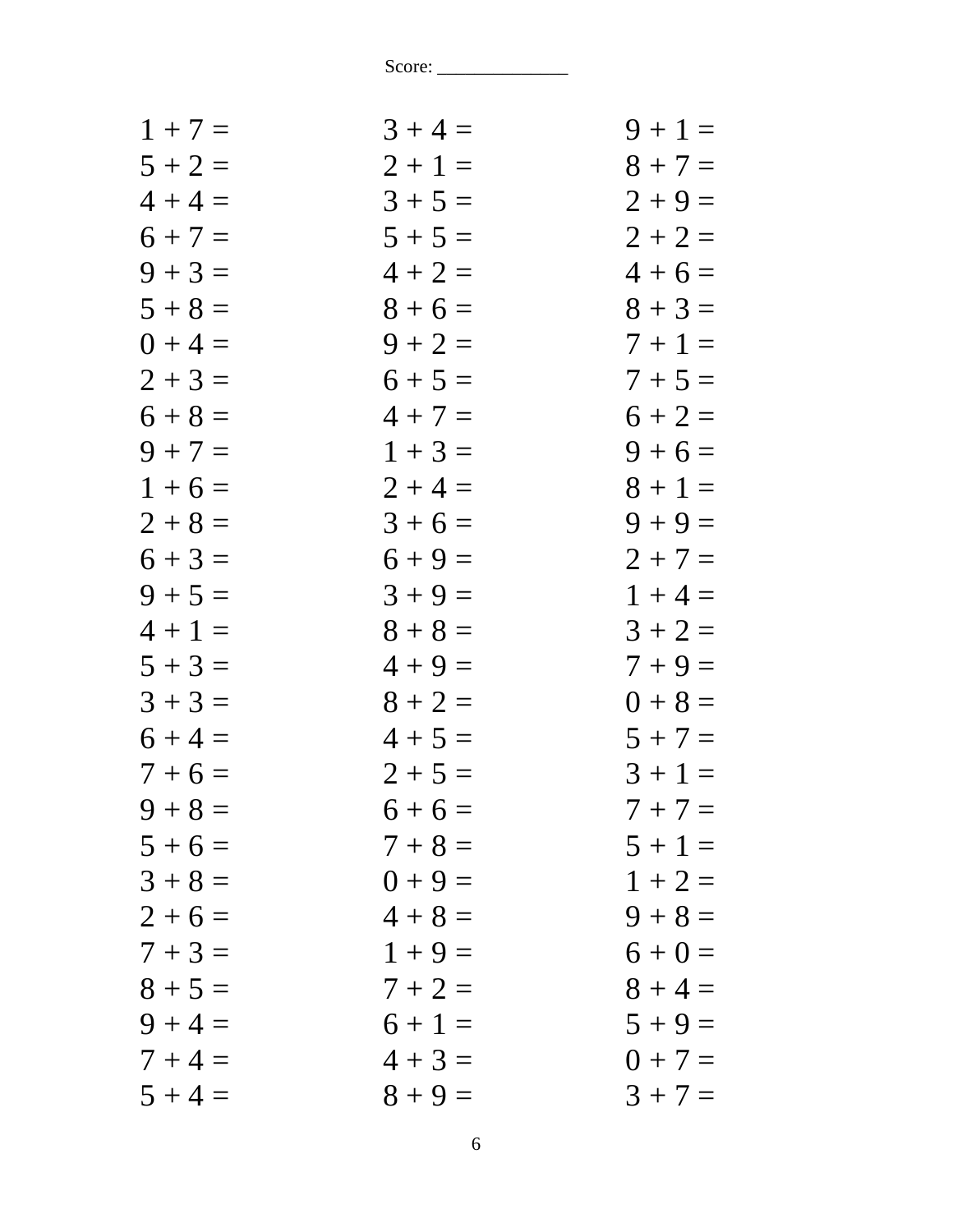| $1 + 7 =$ | $3 + 4 =$ | $9 + 1 =$ |
|-----------|-----------|-----------|
| $5 + 2 =$ | $2 + 1 =$ | $8 + 7 =$ |
| $4 + 4 =$ | $3 + 5 =$ | $2 + 9 =$ |
| $6 + 7 =$ | $5 + 5 =$ | $2 + 2 =$ |
| $9 + 3 =$ | $4 + 2 =$ | $4+6=$    |
| $5 + 8 =$ | $8 + 6 =$ | $8 + 3 =$ |
| $0 + 4 =$ | $9 + 2 =$ | $7 + 1 =$ |
| $2 + 3 =$ | $6 + 5 =$ | $7 + 5 =$ |
| $6 + 8 =$ | $4 + 7 =$ | $6 + 2 =$ |
| $9 + 7 =$ | $1 + 3 =$ | $9 + 6 =$ |
| $1+6=$    | $2 + 4 =$ | $8 + 1 =$ |
| $2 + 8 =$ | $3 + 6 =$ | $9 + 9 =$ |
| $6 + 3 =$ | $6 + 9 =$ | $2 + 7 =$ |
| $9 + 5 =$ | $3 + 9 =$ | $1 + 4 =$ |
| $4 + 1 =$ | $8 + 8 =$ | $3 + 2 =$ |
| $5 + 3 =$ | $4 + 9 =$ | $7 + 9 =$ |
| $3 + 3 =$ | $8 + 2 =$ | $0 + 8 =$ |
| $6 + 4 =$ | $4 + 5 =$ | $5 + 7 =$ |
| $7 + 6 =$ | $2 + 5 =$ | $3 + 1 =$ |
| $9 + 8 =$ | $6+6=$    | $7 + 7 =$ |
| $5 + 6 =$ | $7 + 8 =$ | $5 + 1 =$ |
| $3 + 8 =$ | $0 + 9 =$ | $1 + 2 =$ |
| $2+6=$    | $4 + 8 =$ | $9 + 8 =$ |
| $7 + 3 =$ | $1 + 9 =$ | $6 + 0 =$ |
| $8 + 5 =$ | $7 + 2 =$ | $8 + 4 =$ |
| $9 + 4 =$ | $6 + 1 =$ | $5 + 9 =$ |
| $7 + 4 =$ | $4 + 3 =$ | $0 + 7 =$ |
| $5 + 4 =$ | $8 + 9 =$ | $3 + 7 =$ |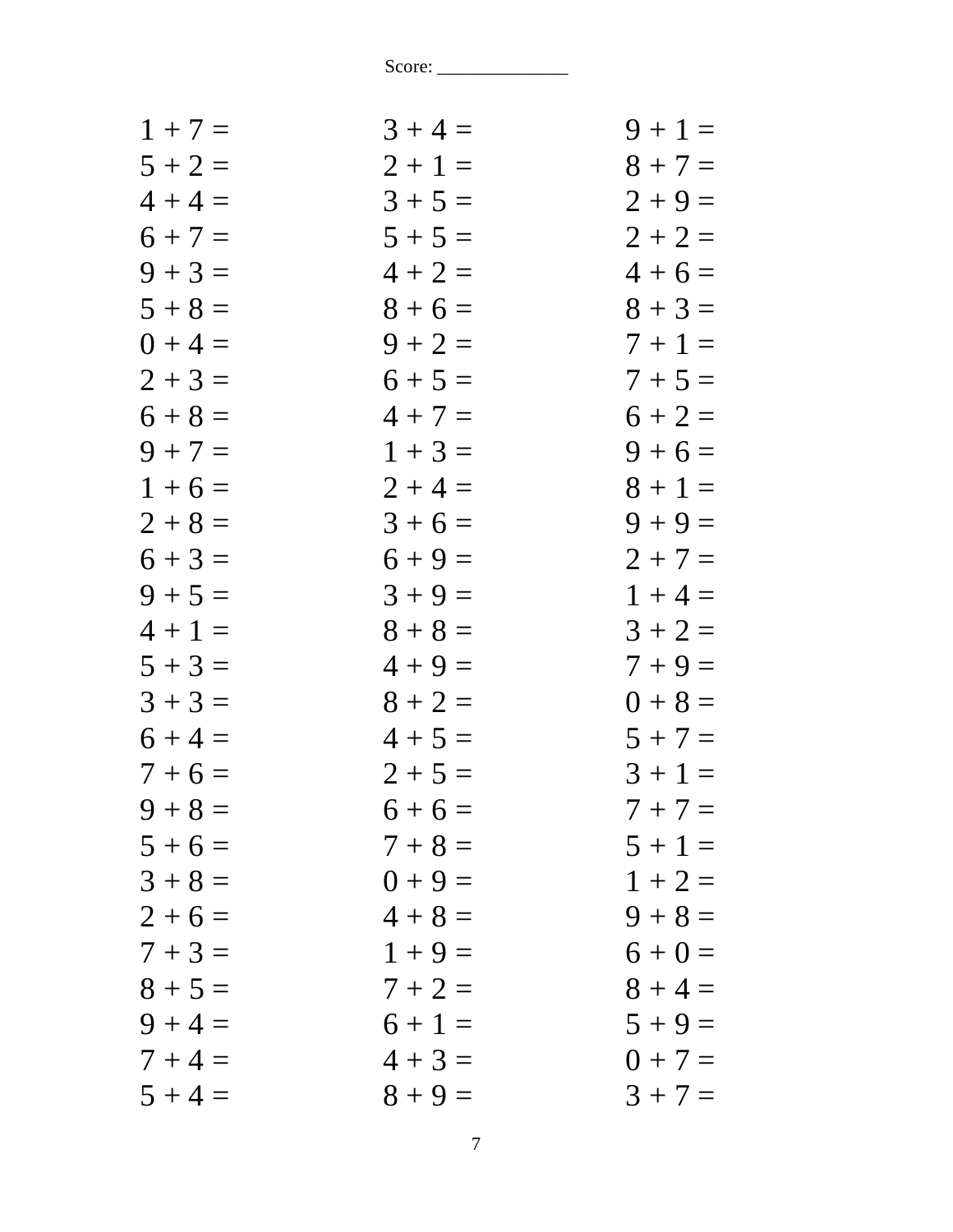| $1 + 7 =$ | $3 + 4 =$ | $9 + 1 =$ |
|-----------|-----------|-----------|
| $5 + 2 =$ | $2 + 1 =$ | $8 + 7 =$ |
| $4 + 4 =$ | $3 + 5 =$ | $2 + 9 =$ |
| $6 + 7 =$ | $5 + 5 =$ | $2 + 2 =$ |
| $9 + 3 =$ | $4 + 2 =$ | $4+6=$    |
| $5 + 8 =$ | $8 + 6 =$ | $8 + 3 =$ |
| $0 + 4 =$ | $9 + 2 =$ | $7 + 1 =$ |
| $2 + 3 =$ | $6 + 5 =$ | $7 + 5 =$ |
| $6 + 8 =$ | $4 + 7 =$ | $6 + 2 =$ |
| $9 + 7 =$ | $1 + 3 =$ | $9 + 6 =$ |
| $1 + 6 =$ | $2 + 4 =$ | $8 + 1 =$ |
| $2 + 8 =$ | $3+6=$    | $9 + 9 =$ |
| $6 + 3 =$ | $6 + 9 =$ | $2 + 7 =$ |
| $9 + 5 =$ | $3 + 9 =$ | $1 + 4 =$ |
| $4 + 1 =$ | $8 + 8 =$ | $3 + 2 =$ |
| $5 + 3 =$ | $4 + 9 =$ | $7 + 9 =$ |
| $3 + 3 =$ | $8 + 2 =$ | $0 + 8 =$ |
| $6 + 4 =$ | $4 + 5 =$ | $5 + 7 =$ |
| $7 + 6 =$ | $2 + 5 =$ | $3 + 1 =$ |
| $9 + 8 =$ | $6+6=$    | $7 + 7 =$ |
| $5 + 6 =$ | $7 + 8 =$ | $5 + 1 =$ |
| $3 + 8 =$ | $0 + 9 =$ | $1 + 2 =$ |
| $2 + 6 =$ | $4 + 8 =$ | $9 + 8 =$ |
| $7 + 3 =$ | $1 + 9 =$ | $6 + 0 =$ |
| $8 + 5 =$ | $7 + 2 =$ | $8 + 4 =$ |
| $9 + 4 =$ | $6 + 1 =$ | $5 + 9 =$ |
| $7 + 4 =$ | $4 + 3 =$ | $0 + 7 =$ |
| $5 + 4 =$ | $8 + 9 =$ | $3 + 7 =$ |
|           |           |           |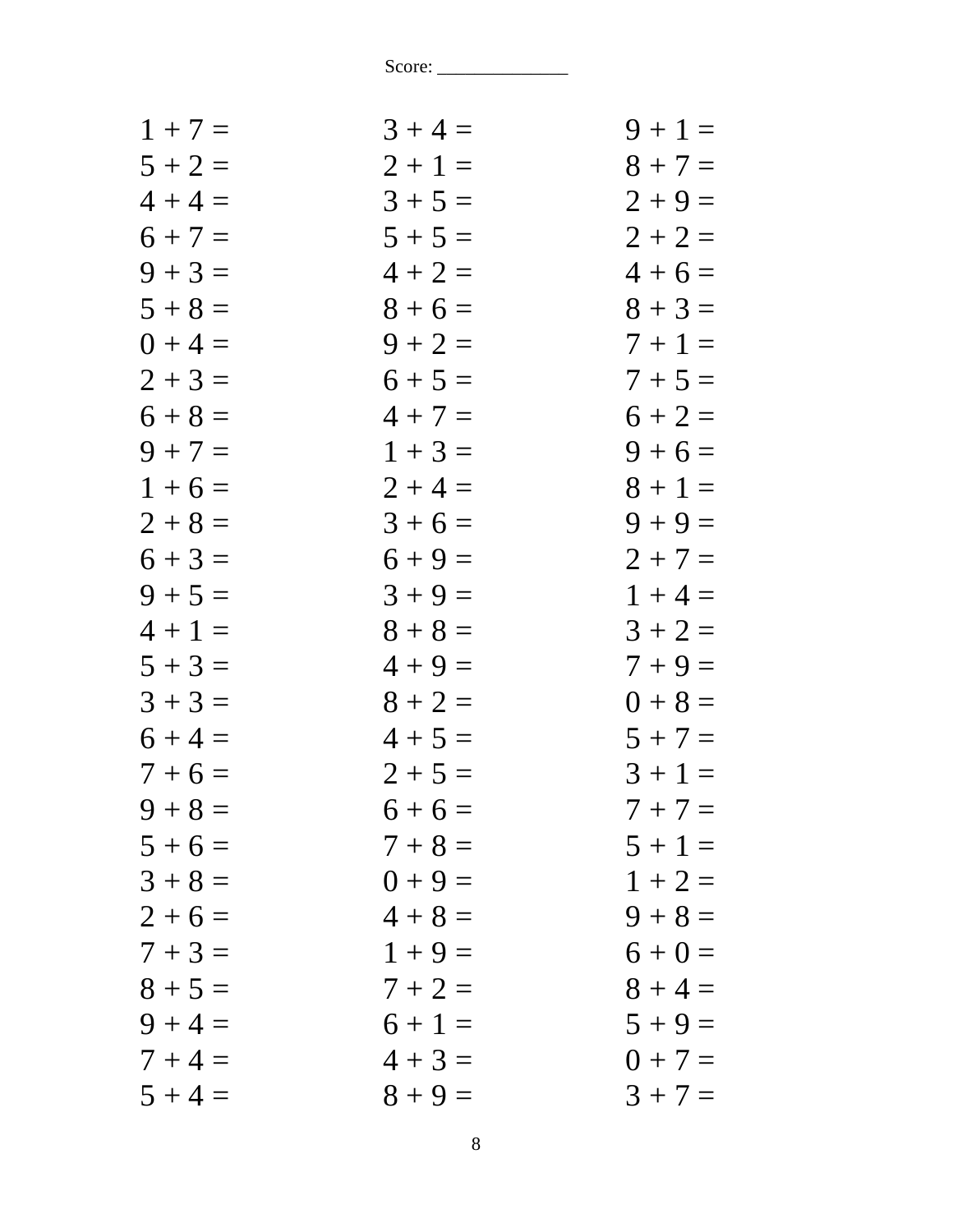| $3 + 4 =$ | $9 + 1 =$ |
|-----------|-----------|
| $2 + 1 =$ | $8 + 7 =$ |
| $3 + 5 =$ | $2 + 9 =$ |
| $5 + 5 =$ | $2 + 2 =$ |
| $4 + 2 =$ | $4 + 6 =$ |
| $8 + 6 =$ | $8 + 3 =$ |
| $9 + 2 =$ | $7+1=$    |
| $6 + 5 =$ | $7 + 5 =$ |
| $4 + 7 =$ | $6 + 2 =$ |
| $1 + 3 =$ | $9 + 6 =$ |
| $2 + 4 =$ | $8 + 1 =$ |
| $3 + 6 =$ | $9 + 9 =$ |
| $6 + 9 =$ | $2 + 7 =$ |
| $3 + 9 =$ | $1 + 4 =$ |
| $8 + 8 =$ | $3 + 2 =$ |
| $4 + 9 =$ | $7 + 9 =$ |
| $8 + 2 =$ | $0 + 8 =$ |
| $4 + 5 =$ | $5 + 7 =$ |
| $2 + 5 =$ | $3 + 1 =$ |
| $6 + 6 =$ | $7 + 7 =$ |
| $7 + 8 =$ | $5 + 1 =$ |
| $0 + 9 =$ | $1 + 2 =$ |
| $4 + 8 =$ | $9 + 8 =$ |
| $1 + 9 =$ | $6 + 0 =$ |
| $7 + 2 =$ | $8 + 4 =$ |
| $6 + 1 =$ | $5 + 9 =$ |
| $4 + 3 =$ | $0 + 7 =$ |
| $8 + 9 =$ | $3 + 7 =$ |
|           |           |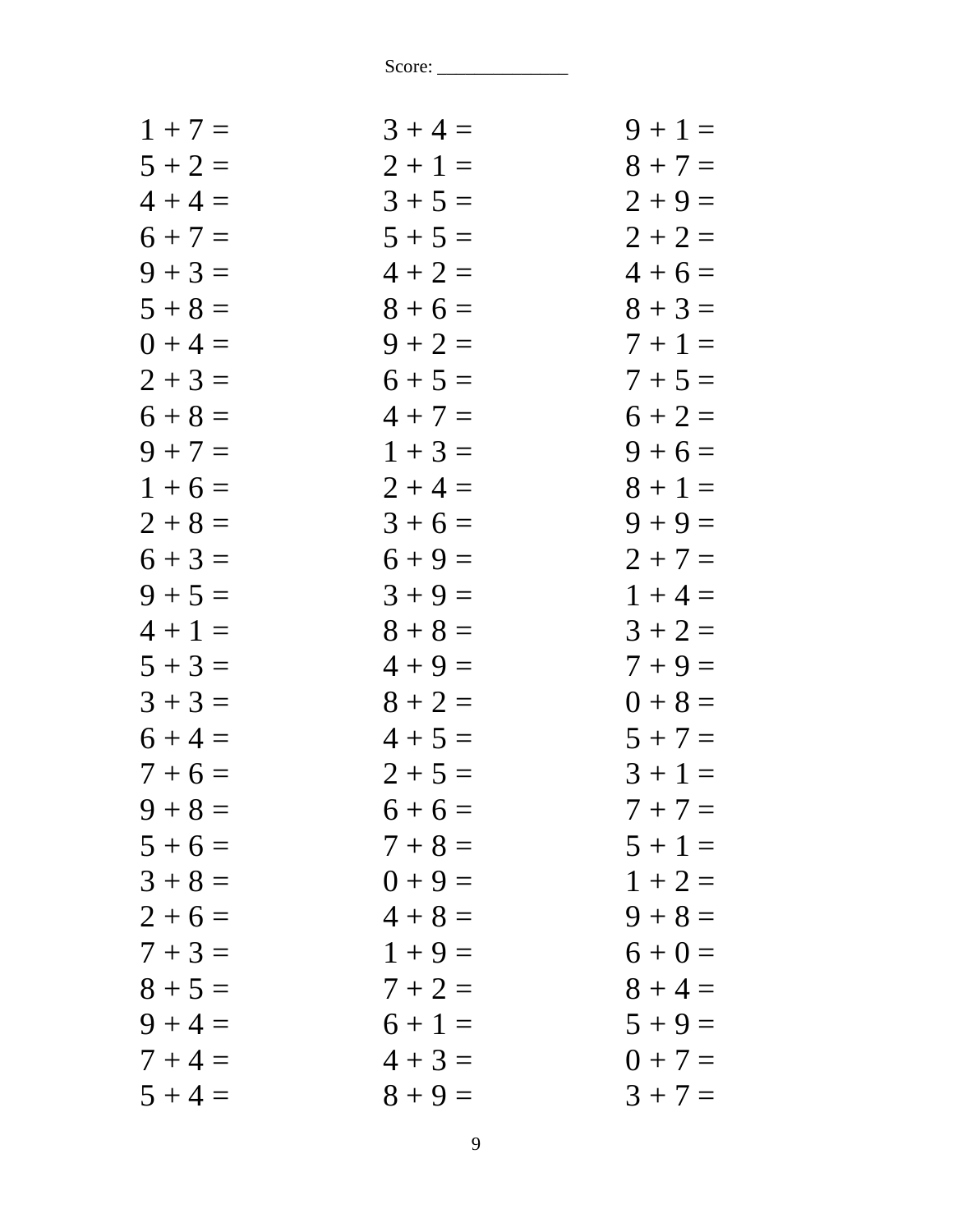| $1 + 7 =$ | $3 + 4 =$ | $9 + 1 =$ |
|-----------|-----------|-----------|
| $5 + 2 =$ | $2 + 1 =$ | $8 + 7 =$ |
| $4 + 4 =$ | $3 + 5 =$ | $2 + 9 =$ |
| $6 + 7 =$ | $5 + 5 =$ | $2 + 2 =$ |
| $9 + 3 =$ | $4 + 2 =$ | $4+6=$    |
| $5 + 8 =$ | $8 + 6 =$ | $8 + 3 =$ |
| $0 + 4 =$ | $9 + 2 =$ | $7 + 1 =$ |
| $2 + 3 =$ | $6 + 5 =$ | $7 + 5 =$ |
| $6 + 8 =$ | $4 + 7 =$ | $6 + 2 =$ |
| $9 + 7 =$ | $1 + 3 =$ | $9 + 6 =$ |
| $1 + 6 =$ | $2 + 4 =$ | $8 + 1 =$ |
| $2 + 8 =$ | $3+6=$    | $9 + 9 =$ |
| $6 + 3 =$ | $6 + 9 =$ | $2 + 7 =$ |
| $9 + 5 =$ | $3 + 9 =$ | $1 + 4 =$ |
| $4 + 1 =$ | $8 + 8 =$ | $3 + 2 =$ |
| $5 + 3 =$ | $4 + 9 =$ | $7 + 9 =$ |
| $3 + 3 =$ | $8 + 2 =$ | $0 + 8 =$ |
| $6 + 4 =$ | $4 + 5 =$ | $5 + 7 =$ |
| $7 + 6 =$ | $2 + 5 =$ | $3 + 1 =$ |
| $9 + 8 =$ | $6+6=$    | $7 + 7 =$ |
| $5 + 6 =$ | $7 + 8 =$ | $5 + 1 =$ |
| $3 + 8 =$ | $0 + 9 =$ | $1 + 2 =$ |
| $2 + 6 =$ | $4 + 8 =$ | $9 + 8 =$ |
| $7 + 3 =$ | $1 + 9 =$ | $6 + 0 =$ |
| $8 + 5 =$ | $7 + 2 =$ | $8 + 4 =$ |
| $9 + 4 =$ | $6 + 1 =$ | $5 + 9 =$ |
| $7 + 4 =$ | $4 + 3 =$ | $0 + 7 =$ |
| $5 + 4 =$ | $8 + 9 =$ | $3 + 7 =$ |
|           |           |           |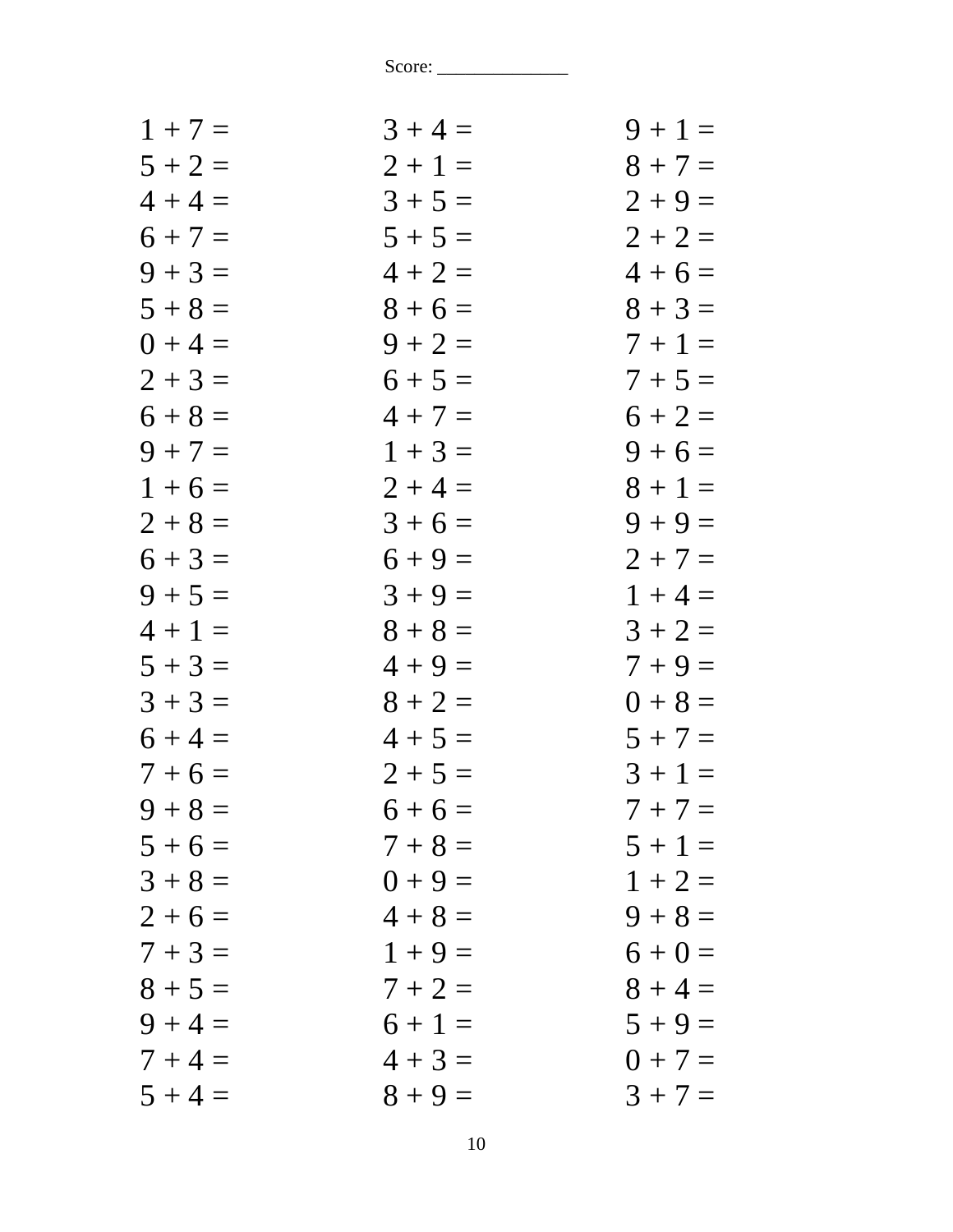| $1 + 7 =$ | $3 + 4 =$ | $9 + 1 =$ |
|-----------|-----------|-----------|
| $5 + 2 =$ | $2 + 1 =$ | $8 + 7 =$ |
| $4 + 4 =$ | $3 + 5 =$ | $2 + 9 =$ |
| $6 + 7 =$ | $5 + 5 =$ | $2 + 2 =$ |
| $9 + 3 =$ | $4 + 2 =$ | $4+6=$    |
| $5 + 8 =$ | $8 + 6 =$ | $8 + 3 =$ |
| $0 + 4 =$ | $9 + 2 =$ | $7 + 1 =$ |
| $2 + 3 =$ | $6 + 5 =$ | $7 + 5 =$ |
| $6 + 8 =$ | $4 + 7 =$ | $6 + 2 =$ |
| $9 + 7 =$ | $1 + 3 =$ | $9 + 6 =$ |
| $1 + 6 =$ | $2 + 4 =$ | $8 + 1 =$ |
| $2 + 8 =$ | $3 + 6 =$ | $9 + 9 =$ |
| $6 + 3 =$ | $6 + 9 =$ | $2 + 7 =$ |
| $9 + 5 =$ | $3 + 9 =$ | $1 + 4 =$ |
| $4 + 1 =$ | $8 + 8 =$ | $3 + 2 =$ |
| $5 + 3 =$ | $4 + 9 =$ | $7 + 9 =$ |
| $3 + 3 =$ | $8 + 2 =$ | $0 + 8 =$ |
| $6 + 4 =$ | $4 + 5 =$ | $5 + 7 =$ |
| $7 + 6 =$ | $2 + 5 =$ | $3 + 1 =$ |
| $9 + 8 =$ | $6+6=$    | $7 + 7 =$ |
| $5 + 6 =$ | $7 + 8 =$ | $5 + 1 =$ |
| $3 + 8 =$ | $0 + 9 =$ | $1 + 2 =$ |
| $2+6=$    | $4 + 8 =$ | $9 + 8 =$ |
| $7 + 3 =$ | $1 + 9 =$ | $6 + 0 =$ |
| $8 + 5 =$ | $7 + 2 =$ | $8 + 4 =$ |
| $9 + 4 =$ | $6 + 1 =$ | $5 + 9 =$ |
| $7 + 4 =$ | $4 + 3 =$ | $0 + 7 =$ |
| $5 + 4 =$ | $8 + 9 =$ | $3 + 7 =$ |
|           |           |           |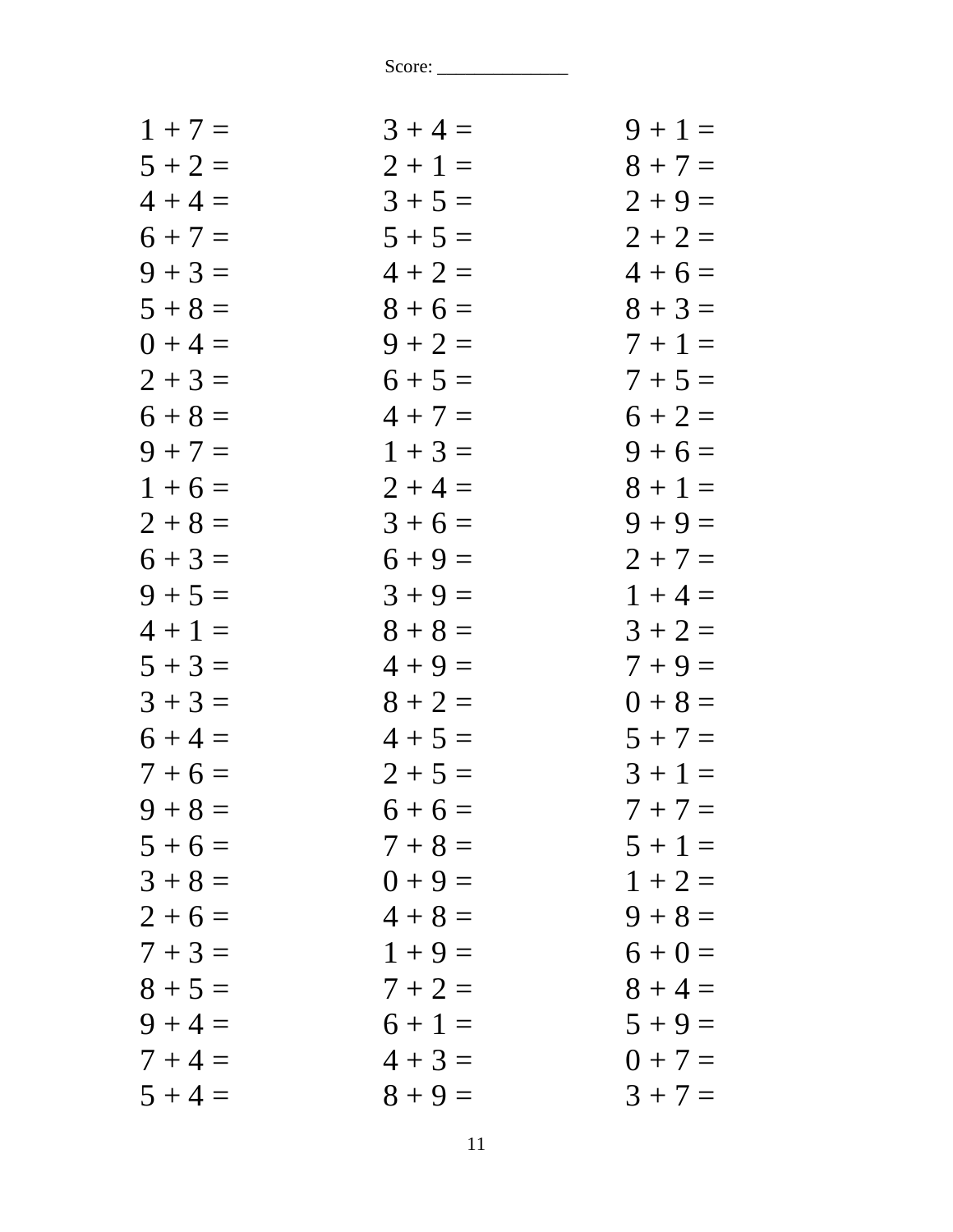| $1 + 7 =$ | $3 + 4 =$ | $9 + 1 =$ |
|-----------|-----------|-----------|
| $5 + 2 =$ | $2 + 1 =$ | $8 + 7 =$ |
| $4 + 4 =$ | $3 + 5 =$ | $2 + 9 =$ |
| $6 + 7 =$ | $5 + 5 =$ | $2 + 2 =$ |
| $9 + 3 =$ | $4 + 2 =$ | $4+6=$    |
| $5 + 8 =$ | $8 + 6 =$ | $8 + 3 =$ |
| $0 + 4 =$ | $9 + 2 =$ | $7+1=$    |
| $2 + 3 =$ | $6 + 5 =$ | $7 + 5 =$ |
| $6 + 8 =$ | $4 + 7 =$ | $6 + 2 =$ |
| $9 + 7 =$ | $1 + 3 =$ | $9 + 6 =$ |
| $1 + 6 =$ | $2 + 4 =$ | $8 + 1 =$ |
| $2 + 8 =$ | $3 + 6 =$ | $9 + 9 =$ |
| $6 + 3 =$ | $6 + 9 =$ | $2 + 7 =$ |
| $9 + 5 =$ | $3 + 9 =$ | $1 + 4 =$ |
| $4 + 1 =$ | $8 + 8 =$ | $3 + 2 =$ |
| $5 + 3 =$ | $4 + 9 =$ | $7 + 9 =$ |
| $3 + 3 =$ | $8 + 2 =$ | $0 + 8 =$ |
| $6 + 4 =$ | $4 + 5 =$ | $5 + 7 =$ |
| $7 + 6 =$ | $2 + 5 =$ | $3 + 1 =$ |
| $9 + 8 =$ | $6+6=$    | $7 + 7 =$ |
| $5 + 6 =$ | $7 + 8 =$ | $5 + 1 =$ |
| $3 + 8 =$ | $0 + 9 =$ | $1 + 2 =$ |
| $2+6=$    | $4 + 8 =$ | $9 + 8 =$ |
| $7 + 3 =$ | $1 + 9 =$ | $6 + 0 =$ |
| $8 + 5 =$ | $7 + 2 =$ | $8 + 4 =$ |
| $9 + 4 =$ | $6 + 1 =$ | $5 + 9 =$ |
| $7 + 4 =$ | $4 + 3 =$ | $0 + 7 =$ |
| $5 + 4 =$ | $8 + 9 =$ | $3 + 7 =$ |
|           |           |           |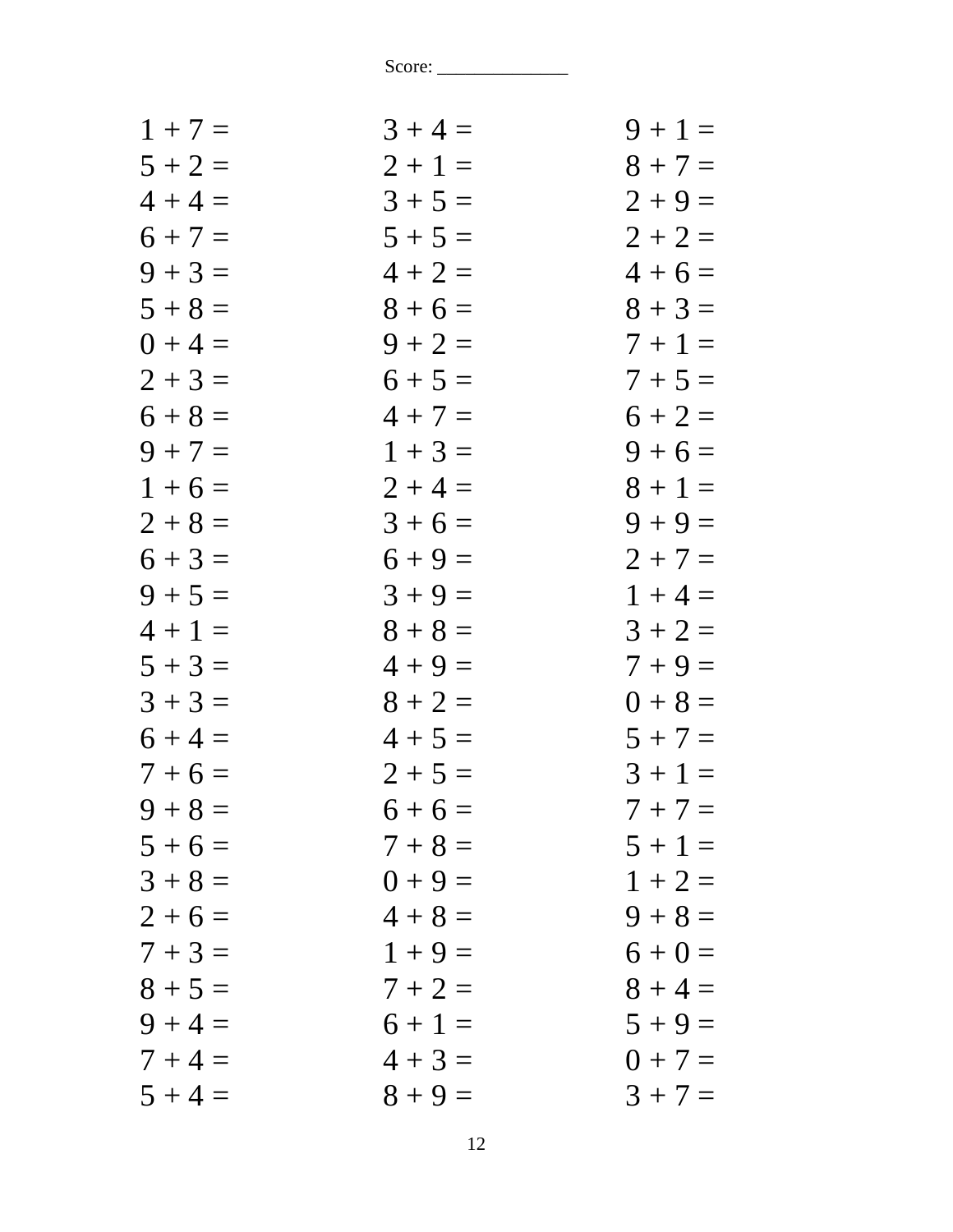| $1 + 7 =$ | $3 + 4 =$ | $9 + 1 =$ |
|-----------|-----------|-----------|
| $5 + 2 =$ | $2 + 1 =$ | $8 + 7 =$ |
| $4 + 4 =$ | $3 + 5 =$ | $2 + 9 =$ |
| $6 + 7 =$ | $5 + 5 =$ | $2 + 2 =$ |
| $9 + 3 =$ | $4 + 2 =$ | $4+6=$    |
| $5 + 8 =$ | $8 + 6 =$ | $8 + 3 =$ |
| $0 + 4 =$ | $9 + 2 =$ | $7+1=$    |
| $2 + 3 =$ | $6 + 5 =$ | $7 + 5 =$ |
| $6 + 8 =$ | $4 + 7 =$ | $6 + 2 =$ |
| $9 + 7 =$ | $1 + 3 =$ | $9 + 6 =$ |
| $1 + 6 =$ | $2 + 4 =$ | $8 + 1 =$ |
| $2 + 8 =$ | $3 + 6 =$ | $9 + 9 =$ |
| $6 + 3 =$ | $6 + 9 =$ | $2 + 7 =$ |
| $9 + 5 =$ | $3 + 9 =$ | $1 + 4 =$ |
| $4 + 1 =$ | $8 + 8 =$ | $3 + 2 =$ |
| $5 + 3 =$ | $4 + 9 =$ | $7 + 9 =$ |
| $3 + 3 =$ | $8 + 2 =$ | $0 + 8 =$ |
| $6 + 4 =$ | $4 + 5 =$ | $5 + 7 =$ |
| $7 + 6 =$ | $2 + 5 =$ | $3 + 1 =$ |
| $9 + 8 =$ | $6+6=$    | $7 + 7 =$ |
| $5 + 6 =$ | $7 + 8 =$ | $5 + 1 =$ |
| $3 + 8 =$ | $0 + 9 =$ | $1 + 2 =$ |
| $2+6=$    | $4 + 8 =$ | $9 + 8 =$ |
| $7 + 3 =$ | $1 + 9 =$ | $6 + 0 =$ |
| $8 + 5 =$ | $7 + 2 =$ | $8 + 4 =$ |
| $9 + 4 =$ | $6 + 1 =$ | $5 + 9 =$ |
| $7 + 4 =$ | $4 + 3 =$ | $0 + 7 =$ |
| $5 + 4 =$ | $8 + 9 =$ | $3 + 7 =$ |
|           |           |           |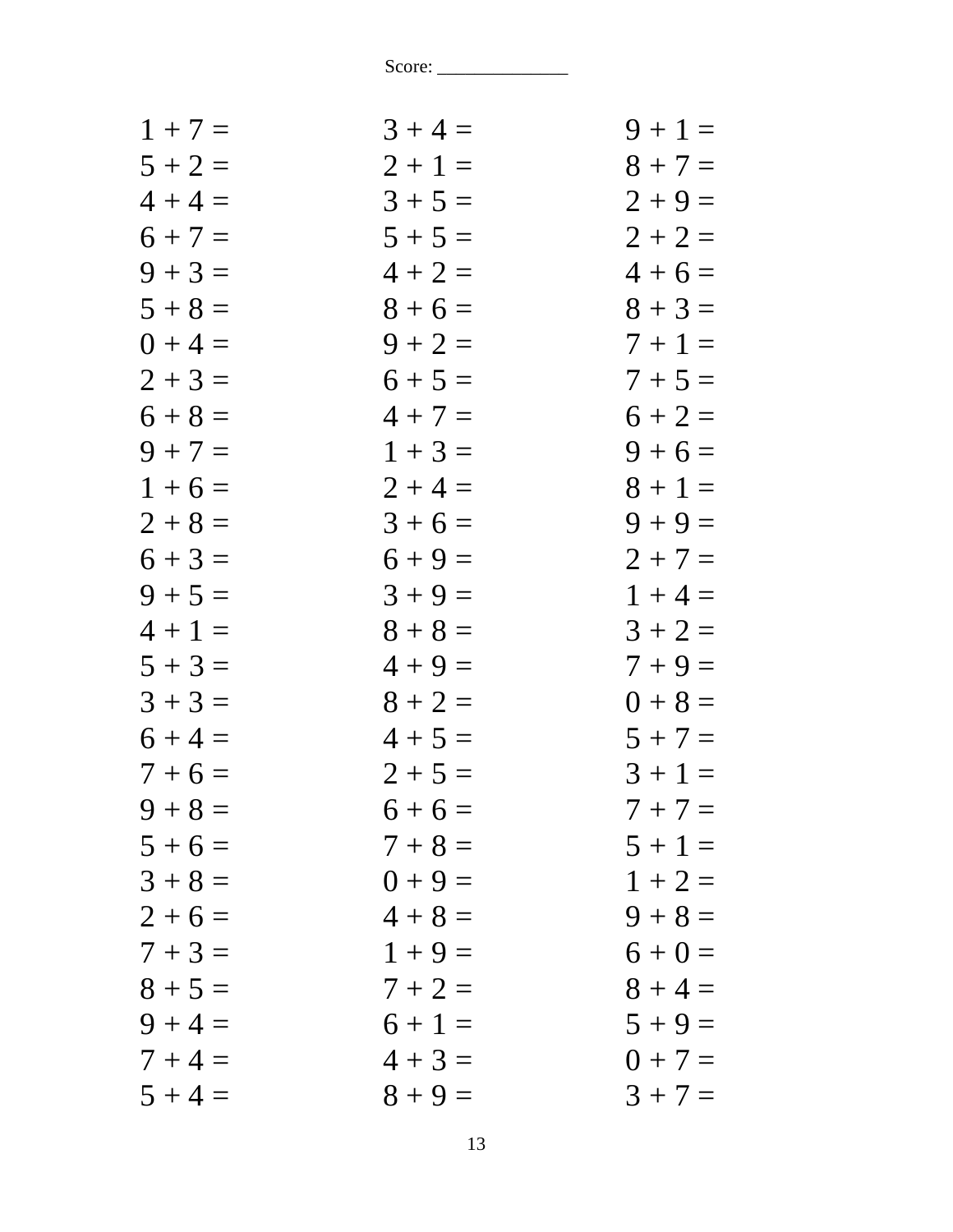| $1 + 7 =$ | $3 + 4 =$ | $9 + 1 =$ |
|-----------|-----------|-----------|
| $5 + 2 =$ | $2 + 1 =$ | $8 + 7 =$ |
| $4 + 4 =$ | $3 + 5 =$ | $2 + 9 =$ |
| $6 + 7 =$ | $5 + 5 =$ | $2 + 2 =$ |
| $9 + 3 =$ | $4 + 2 =$ | $4+6=$    |
| $5 + 8 =$ | $8 + 6 =$ | $8 + 3 =$ |
| $0 + 4 =$ | $9 + 2 =$ | $7 + 1 =$ |
| $2 + 3 =$ | $6 + 5 =$ | $7 + 5 =$ |
| $6 + 8 =$ | $4 + 7 =$ | $6 + 2 =$ |
| $9 + 7 =$ | $1 + 3 =$ | $9 + 6 =$ |
| $1 + 6 =$ | $2 + 4 =$ | $8 + 1 =$ |
| $2 + 8 =$ | $3 + 6 =$ | $9 + 9 =$ |
| $6 + 3 =$ | $6 + 9 =$ | $2 + 7 =$ |
| $9 + 5 =$ | $3 + 9 =$ | $1 + 4 =$ |
| $4 + 1 =$ | $8 + 8 =$ | $3 + 2 =$ |
| $5 + 3 =$ | $4 + 9 =$ | $7 + 9 =$ |
| $3 + 3 =$ | $8 + 2 =$ | $0 + 8 =$ |
| $6 + 4 =$ | $4 + 5 =$ | $5 + 7 =$ |
| $7 + 6 =$ | $2 + 5 =$ | $3 + 1 =$ |
| $9 + 8 =$ | $6+6=$    | $7 + 7 =$ |
| $5 + 6 =$ | $7 + 8 =$ | $5 + 1 =$ |
| $3 + 8 =$ | $0 + 9 =$ | $1 + 2 =$ |
| $2+6=$    | $4 + 8 =$ | $9 + 8 =$ |
| $7 + 3 =$ | $1 + 9 =$ | $6 + 0 =$ |
| $8 + 5 =$ | $7 + 2 =$ | $8 + 4 =$ |
| $9 + 4 =$ | $6 + 1 =$ | $5 + 9 =$ |
| $7 + 4 =$ | $4 + 3 =$ | $0 + 7 =$ |
| $5 + 4 =$ | $8 + 9 =$ | $3 + 7 =$ |
|           |           |           |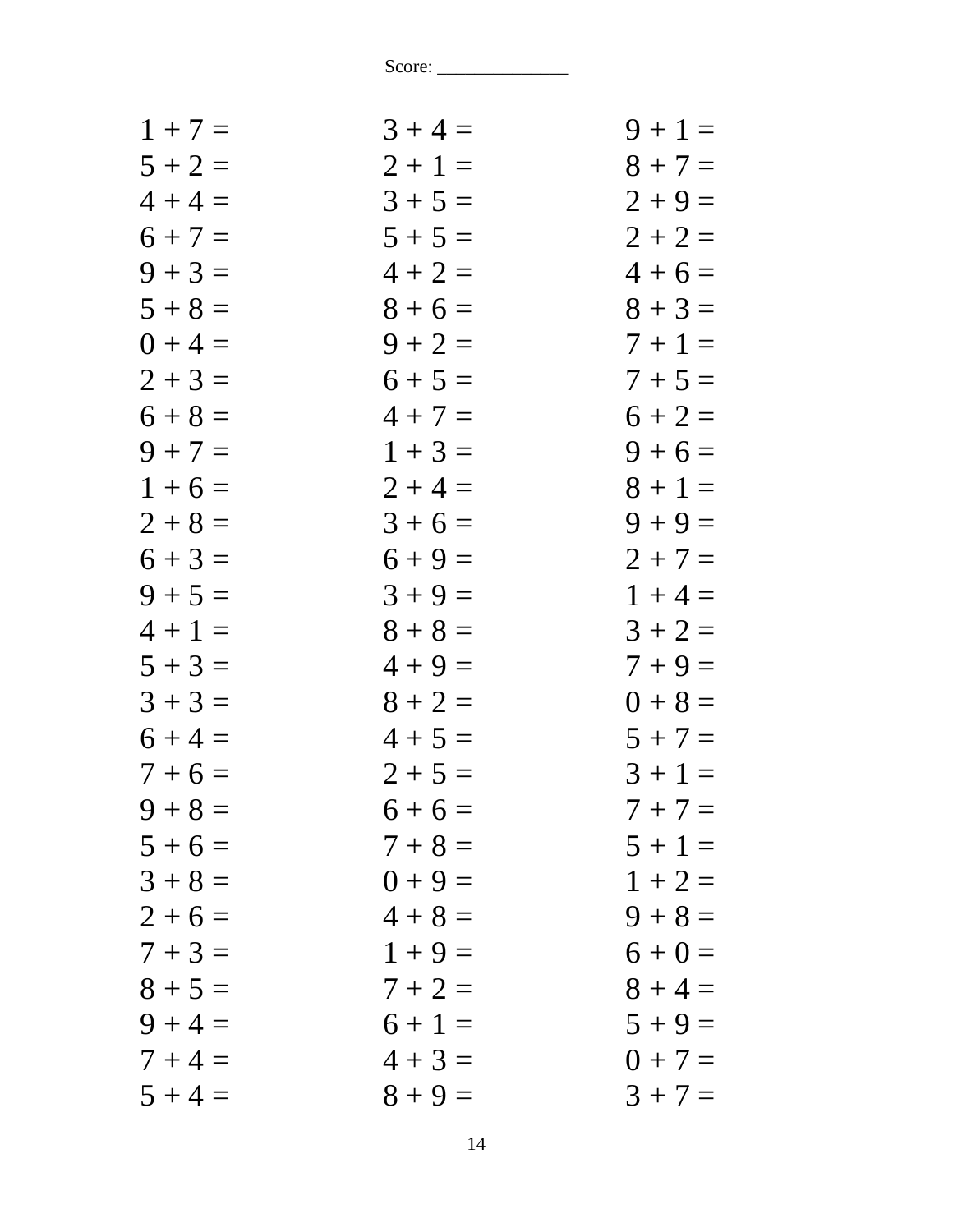| $1 + 7 =$ | $3 + 4 =$ | $9 + 1 =$ |
|-----------|-----------|-----------|
| $5 + 2 =$ | $2 + 1 =$ | $8 + 7 =$ |
| $4 + 4 =$ | $3 + 5 =$ | $2 + 9 =$ |
| $6 + 7 =$ | $5 + 5 =$ | $2 + 2 =$ |
| $9 + 3 =$ | $4 + 2 =$ | $4+6=$    |
| $5 + 8 =$ | $8 + 6 =$ | $8 + 3 =$ |
| $0 + 4 =$ | $9 + 2 =$ | $7 + 1 =$ |
| $2 + 3 =$ | $6 + 5 =$ | $7 + 5 =$ |
| $6 + 8 =$ | $4 + 7 =$ | $6 + 2 =$ |
| $9 + 7 =$ | $1 + 3 =$ | $9 + 6 =$ |
| $1 + 6 =$ | $2 + 4 =$ | $8 + 1 =$ |
| $2 + 8 =$ | $3 + 6 =$ | $9 + 9 =$ |
| $6 + 3 =$ | $6 + 9 =$ | $2 + 7 =$ |
| $9 + 5 =$ | $3 + 9 =$ | $1 + 4 =$ |
| $4 + 1 =$ | $8 + 8 =$ | $3 + 2 =$ |
| $5 + 3 =$ | $4 + 9 =$ | $7 + 9 =$ |
| $3 + 3 =$ | $8 + 2 =$ | $0 + 8 =$ |
| $6 + 4 =$ | $4 + 5 =$ | $5 + 7 =$ |
| $7 + 6 =$ | $2 + 5 =$ | $3 + 1 =$ |
| $9 + 8 =$ | $6+6=$    | $7 + 7 =$ |
| $5 + 6 =$ | $7 + 8 =$ | $5 + 1 =$ |
| $3 + 8 =$ | $0 + 9 =$ | $1 + 2 =$ |
| $2 + 6 =$ | $4 + 8 =$ | $9 + 8 =$ |
| $7 + 3 =$ | $1 + 9 =$ | $6 + 0 =$ |
| $8 + 5 =$ | $7 + 2 =$ | $8 + 4 =$ |
| $9 + 4 =$ | $6 + 1 =$ | $5 + 9 =$ |
| $7 + 4 =$ | $4 + 3 =$ | $0 + 7 =$ |
| $5 + 4 =$ | $8 + 9 =$ | $3 + 7 =$ |
|           |           |           |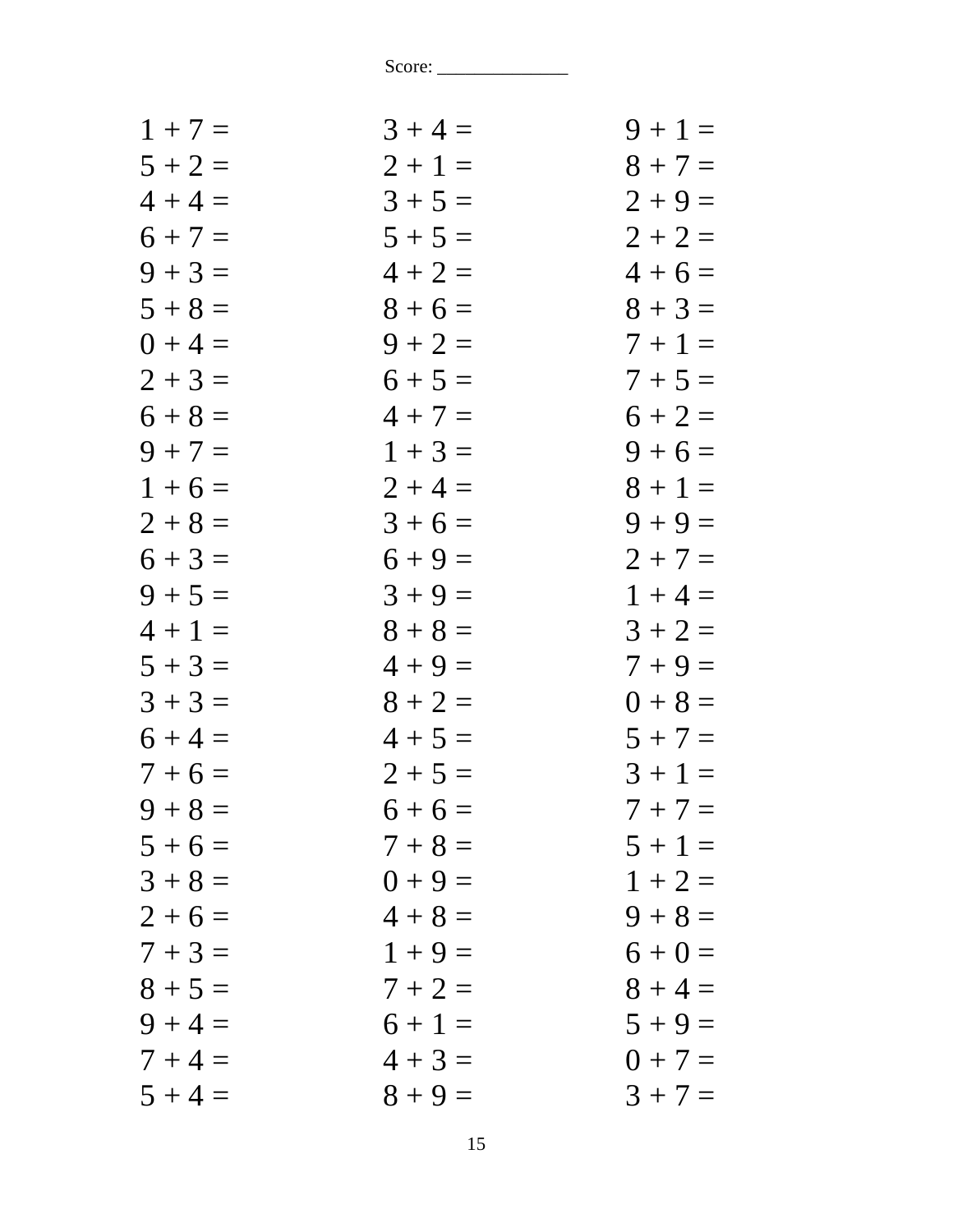| $1 + 7 =$ | $3 + 4 =$ | $9 + 1 =$ |
|-----------|-----------|-----------|
| $5 + 2 =$ | $2 + 1 =$ | $8 + 7 =$ |
| $4 + 4 =$ | $3 + 5 =$ | $2 + 9 =$ |
| $6 + 7 =$ | $5 + 5 =$ | $2 + 2 =$ |
| $9 + 3 =$ | $4 + 2 =$ | $4+6=$    |
| $5 + 8 =$ | $8 + 6 =$ | $8 + 3 =$ |
| $0 + 4 =$ | $9 + 2 =$ | $7+1=$    |
| $2 + 3 =$ | $6 + 5 =$ | $7 + 5 =$ |
| $6 + 8 =$ | $4 + 7 =$ | $6 + 2 =$ |
| $9 + 7 =$ | $1 + 3 =$ | $9 + 6 =$ |
| $1 + 6 =$ | $2 + 4 =$ | $8 + 1 =$ |
| $2 + 8 =$ | $3 + 6 =$ | $9 + 9 =$ |
| $6 + 3 =$ | $6 + 9 =$ | $2 + 7 =$ |
| $9 + 5 =$ | $3 + 9 =$ | $1 + 4 =$ |
| $4 + 1 =$ | $8 + 8 =$ | $3 + 2 =$ |
| $5 + 3 =$ | $4 + 9 =$ | $7 + 9 =$ |
| $3 + 3 =$ | $8 + 2 =$ | $0 + 8 =$ |
| $6 + 4 =$ | $4 + 5 =$ | $5 + 7 =$ |
| $7 + 6 =$ | $2 + 5 =$ | $3 + 1 =$ |
| $9 + 8 =$ | $6+6=$    | $7 + 7 =$ |
| $5 + 6 =$ | $7 + 8 =$ | $5 + 1 =$ |
| $3 + 8 =$ | $0 + 9 =$ | $1 + 2 =$ |
| $2 + 6 =$ | $4 + 8 =$ | $9 + 8 =$ |
| $7 + 3 =$ | $1 + 9 =$ | $6 + 0 =$ |
| $8 + 5 =$ | $7 + 2 =$ | $8 + 4 =$ |
| $9 + 4 =$ | $6 + 1 =$ | $5 + 9 =$ |
| $7 + 4 =$ | $4 + 3 =$ | $0 + 7 =$ |
| $5 + 4 =$ | $8 + 9 =$ | $3 + 7 =$ |
|           |           |           |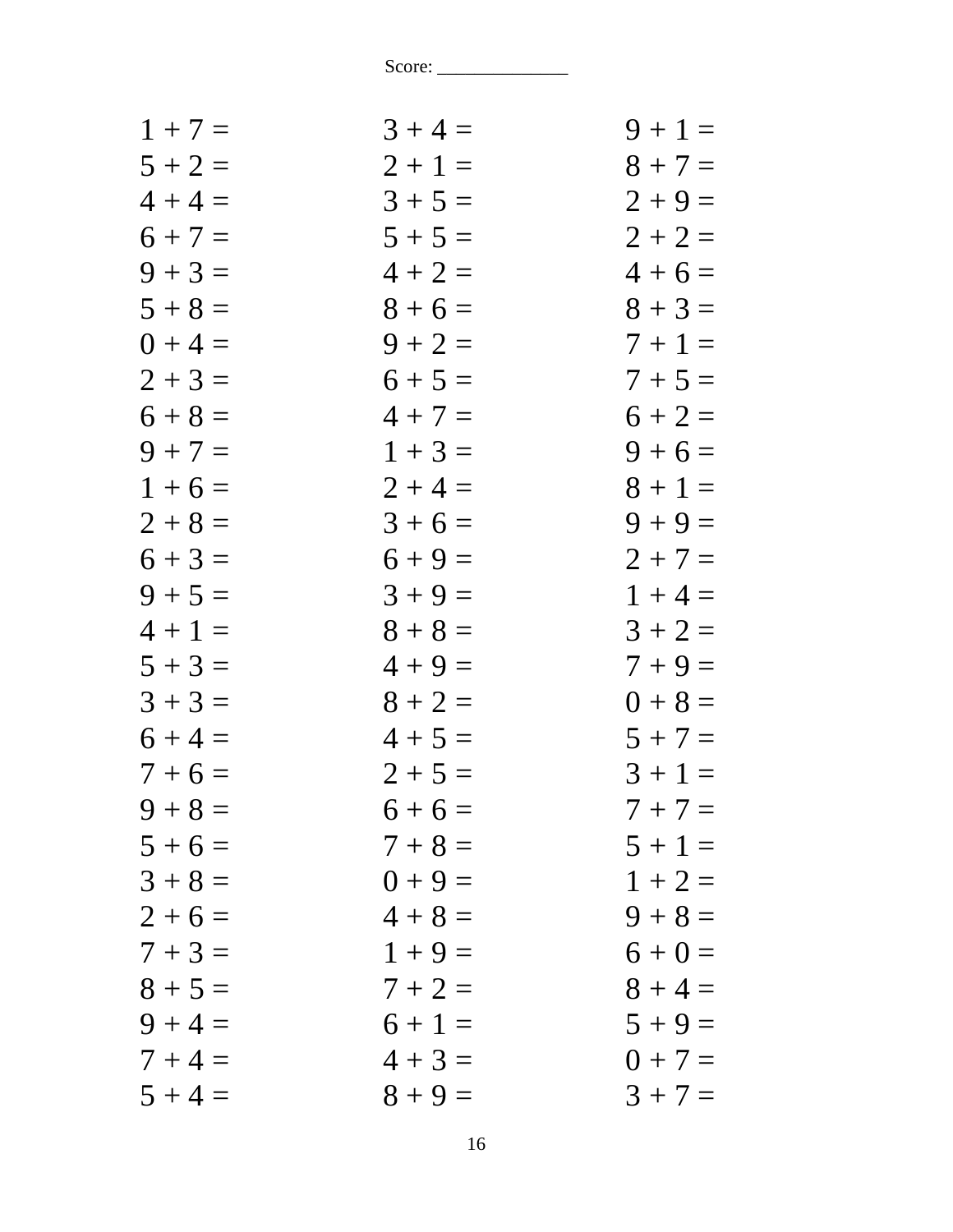| $1 + 7 =$ | $3 + 4 =$ | $9 + 1 =$ |
|-----------|-----------|-----------|
| $5 + 2 =$ | $2 + 1 =$ | $8 + 7 =$ |
| $4 + 4 =$ | $3 + 5 =$ | $2 + 9 =$ |
| $6 + 7 =$ | $5 + 5 =$ | $2 + 2 =$ |
| $9 + 3 =$ | $4 + 2 =$ | $4+6=$    |
| $5 + 8 =$ | $8 + 6 =$ | $8 + 3 =$ |
| $0 + 4 =$ | $9 + 2 =$ | $7 + 1 =$ |
| $2 + 3 =$ | $6 + 5 =$ | $7 + 5 =$ |
| $6 + 8 =$ | $4 + 7 =$ | $6 + 2 =$ |
| $9 + 7 =$ | $1 + 3 =$ | $9 + 6 =$ |
| $1 + 6 =$ | $2 + 4 =$ | $8 + 1 =$ |
| $2 + 8 =$ | $3 + 6 =$ | $9 + 9 =$ |
| $6 + 3 =$ | $6 + 9 =$ | $2 + 7 =$ |
| $9 + 5 =$ | $3 + 9 =$ | $1 + 4 =$ |
| $4 + 1 =$ | $8 + 8 =$ | $3 + 2 =$ |
| $5 + 3 =$ | $4 + 9 =$ | $7 + 9 =$ |
| $3 + 3 =$ | $8 + 2 =$ | $0 + 8 =$ |
| $6 + 4 =$ | $4 + 5 =$ | $5 + 7 =$ |
| $7 + 6 =$ | $2 + 5 =$ | $3 + 1 =$ |
| $9 + 8 =$ | $6+6=$    | $7 + 7 =$ |
| $5 + 6 =$ | $7 + 8 =$ | $5 + 1 =$ |
| $3 + 8 =$ | $0 + 9 =$ | $1 + 2 =$ |
| $2+6=$    | $4 + 8 =$ | $9 + 8 =$ |
| $7 + 3 =$ | $1 + 9 =$ | $6 + 0 =$ |
| $8 + 5 =$ | $7 + 2 =$ | $8 + 4 =$ |
| $9 + 4 =$ | $6 + 1 =$ | $5 + 9 =$ |
| $7 + 4 =$ | $4 + 3 =$ | $0 + 7 =$ |
| $5 + 4 =$ | $8 + 9 =$ | $3 + 7 =$ |
|           |           |           |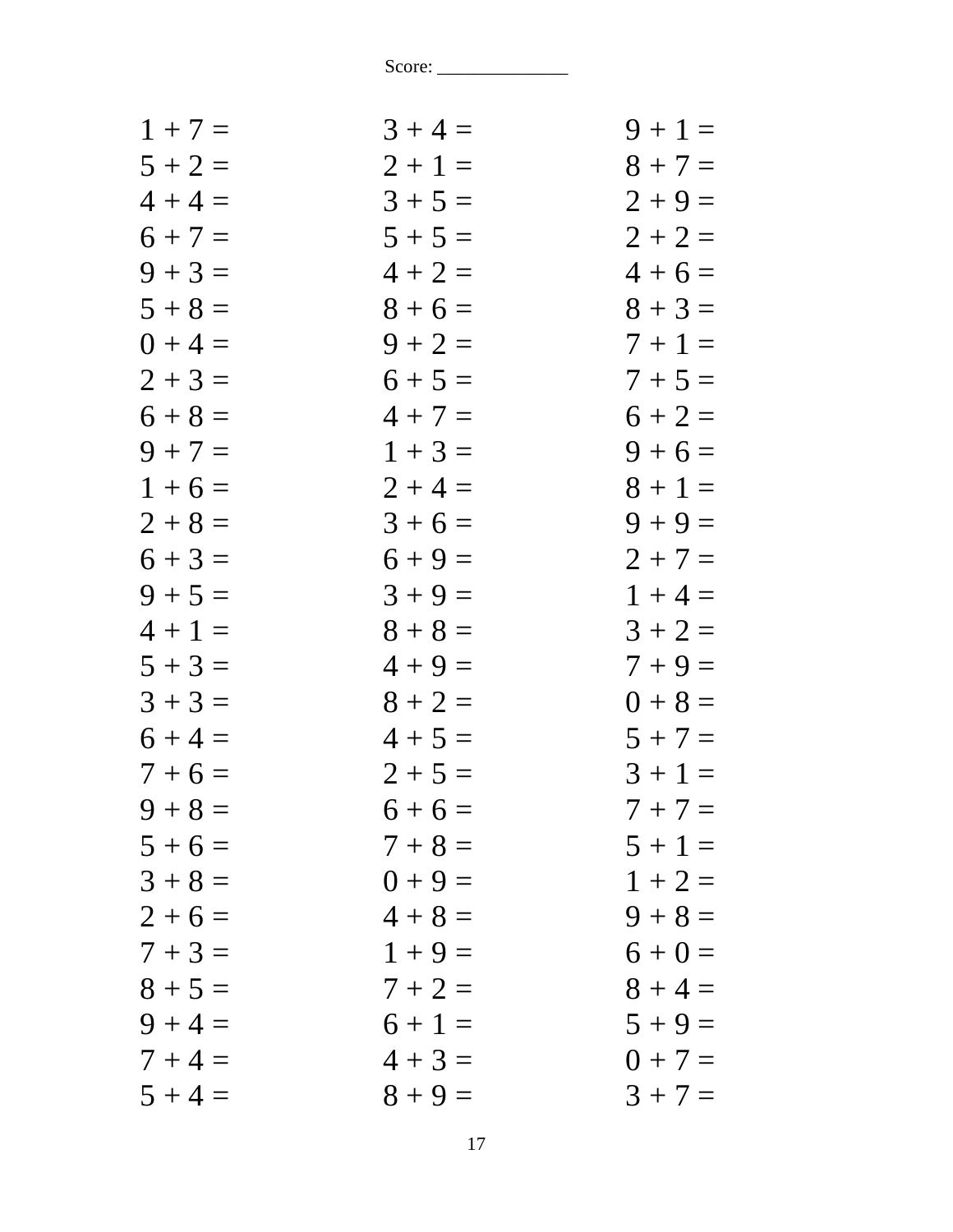| $1 + 7 =$ | $3 + 4 =$ | $9 + 1 =$ |
|-----------|-----------|-----------|
| $5 + 2 =$ | $2 + 1 =$ | $8 + 7 =$ |
| $4 + 4 =$ | $3 + 5 =$ | $2 + 9 =$ |
| $6 + 7 =$ | $5 + 5 =$ | $2 + 2 =$ |
| $9 + 3 =$ | $4 + 2 =$ | $4+6=$    |
| $5 + 8 =$ | $8 + 6 =$ | $8 + 3 =$ |
| $0 + 4 =$ | $9 + 2 =$ | $7 + 1 =$ |
| $2 + 3 =$ | $6 + 5 =$ | $7 + 5 =$ |
| $6 + 8 =$ | $4 + 7 =$ | $6 + 2 =$ |
| $9 + 7 =$ | $1 + 3 =$ | $9 + 6 =$ |
| $1 + 6 =$ | $2 + 4 =$ | $8 + 1 =$ |
| $2 + 8 =$ | $3 + 6 =$ | $9 + 9 =$ |
| $6 + 3 =$ | $6 + 9 =$ | $2 + 7 =$ |
| $9 + 5 =$ | $3 + 9 =$ | $1 + 4 =$ |
| $4 + 1 =$ | $8 + 8 =$ | $3 + 2 =$ |
| $5 + 3 =$ | $4 + 9 =$ | $7 + 9 =$ |
| $3 + 3 =$ | $8 + 2 =$ | $0 + 8 =$ |
| $6 + 4 =$ | $4 + 5 =$ | $5 + 7 =$ |
| $7 + 6 =$ | $2 + 5 =$ | $3 + 1 =$ |
| $9 + 8 =$ | $6+6=$    | $7 + 7 =$ |
| $5 + 6 =$ | $7 + 8 =$ | $5 + 1 =$ |
| $3 + 8 =$ | $0 + 9 =$ | $1 + 2 =$ |
| $2+6=$    | $4 + 8 =$ | $9 + 8 =$ |
| $7 + 3 =$ | $1 + 9 =$ | $6 + 0 =$ |
| $8 + 5 =$ | $7 + 2 =$ | $8 + 4 =$ |
| $9 + 4 =$ | $6 + 1 =$ | $5 + 9 =$ |
| $7 + 4 =$ | $4 + 3 =$ | $0 + 7 =$ |
| $5 + 4 =$ | $8 + 9 =$ | $3 + 7 =$ |
|           |           |           |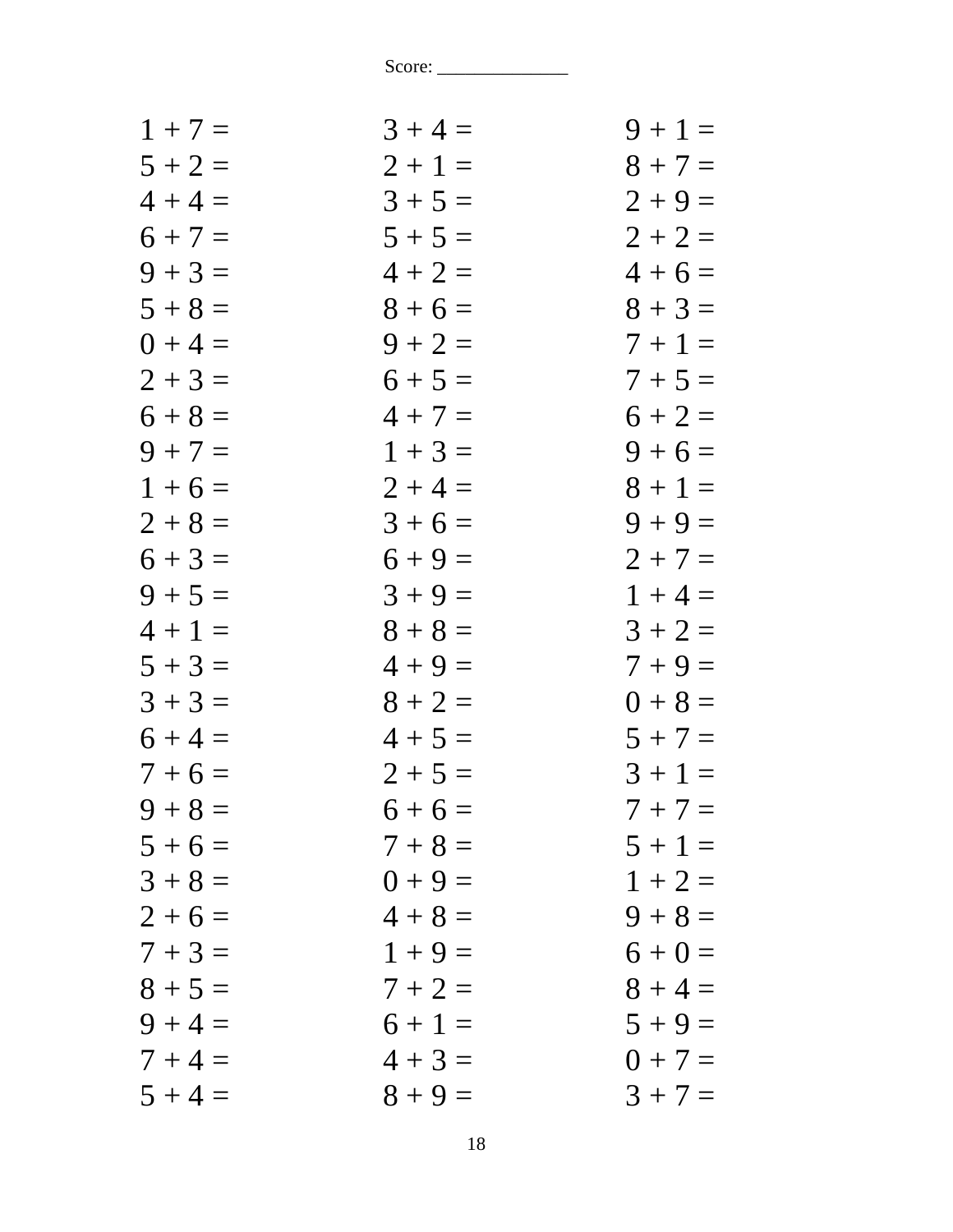| $1 + 7 =$ | $3 + 4 =$ | $9 + 1 =$ |
|-----------|-----------|-----------|
| $5 + 2 =$ | $2 + 1 =$ | $8 + 7 =$ |
| $4 + 4 =$ | $3 + 5 =$ | $2 + 9 =$ |
| $6 + 7 =$ | $5 + 5 =$ | $2 + 2 =$ |
| $9 + 3 =$ | $4 + 2 =$ | $4+6=$    |
| $5 + 8 =$ | $8 + 6 =$ | $8 + 3 =$ |
| $0 + 4 =$ | $9 + 2 =$ | $7 + 1 =$ |
| $2 + 3 =$ | $6 + 5 =$ | $7 + 5 =$ |
| $6 + 8 =$ | $4 + 7 =$ | $6 + 2 =$ |
| $9 + 7 =$ | $1 + 3 =$ | $9 + 6 =$ |
| $1 + 6 =$ | $2 + 4 =$ | $8 + 1 =$ |
| $2 + 8 =$ | $3 + 6 =$ | $9 + 9 =$ |
| $6 + 3 =$ | $6 + 9 =$ | $2 + 7 =$ |
| $9 + 5 =$ | $3 + 9 =$ | $1 + 4 =$ |
| $4 + 1 =$ | $8 + 8 =$ | $3 + 2 =$ |
| $5 + 3 =$ | $4 + 9 =$ | $7 + 9 =$ |
| $3 + 3 =$ | $8 + 2 =$ | $0 + 8 =$ |
| $6 + 4 =$ | $4 + 5 =$ | $5 + 7 =$ |
| $7 + 6 =$ | $2 + 5 =$ | $3 + 1 =$ |
| $9 + 8 =$ | $6+6=$    | $7 + 7 =$ |
| $5 + 6 =$ | $7 + 8 =$ | $5 + 1 =$ |
| $3 + 8 =$ | $0 + 9 =$ | $1 + 2 =$ |
| $2 + 6 =$ | $4 + 8 =$ | $9 + 8 =$ |
| $7 + 3 =$ | $1 + 9 =$ | $6 + 0 =$ |
| $8 + 5 =$ | $7 + 2 =$ | $8 + 4 =$ |
| $9 + 4 =$ | $6 + 1 =$ | $5 + 9 =$ |
| $7 + 4 =$ | $4 + 3 =$ | $0 + 7 =$ |
| $5 + 4 =$ | $8 + 9 =$ | $3 + 7 =$ |
|           |           |           |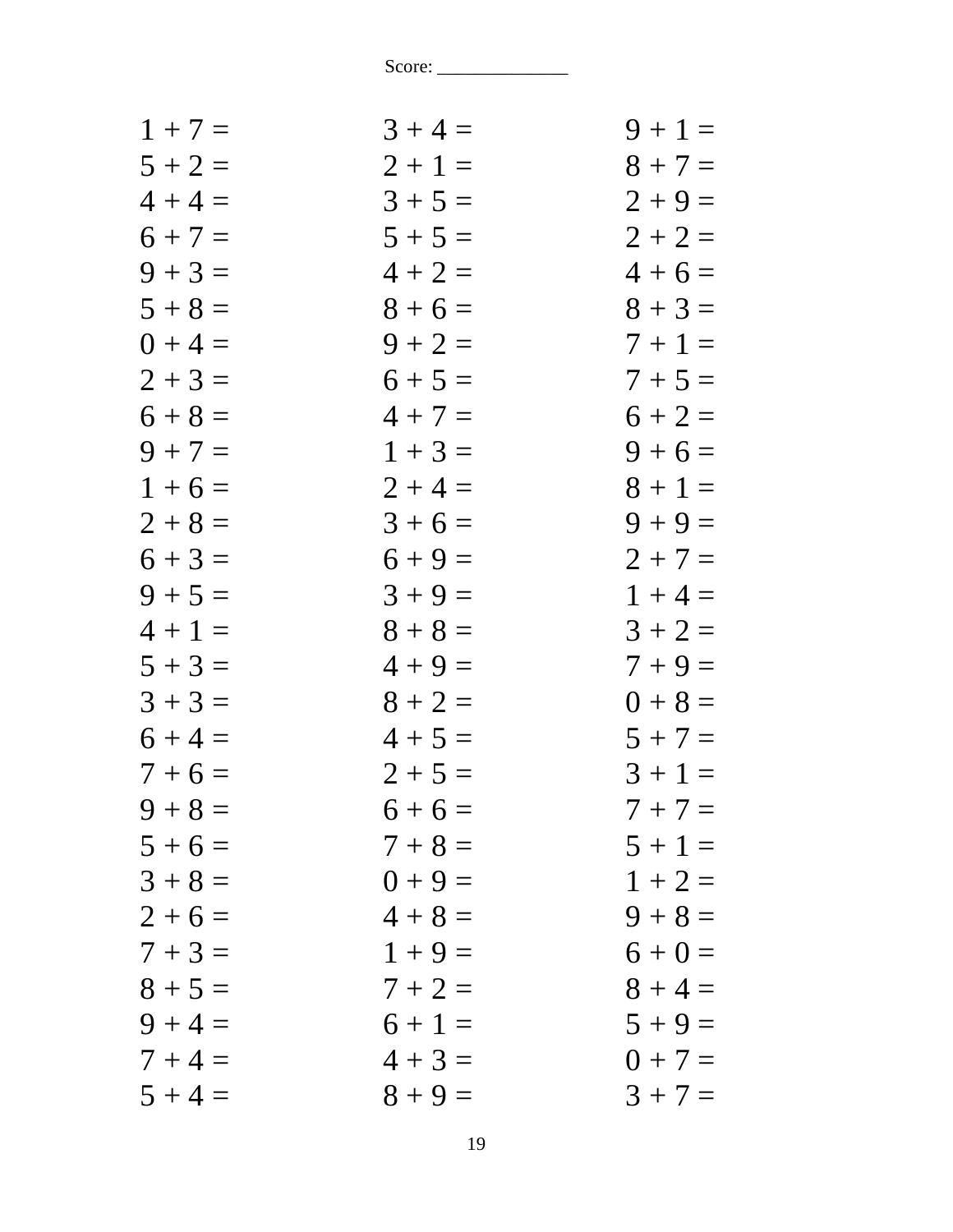| $1 + 7 =$ | $3 + 4 =$ | $9 + 1 =$ |
|-----------|-----------|-----------|
| $5 + 2 =$ | $2 + 1 =$ | $8 + 7 =$ |
| $4 + 4 =$ | $3 + 5 =$ | $2 + 9 =$ |
| $6 + 7 =$ | $5 + 5 =$ | $2 + 2 =$ |
| $9 + 3 =$ | $4 + 2 =$ | $4+6=$    |
| $5 + 8 =$ | $8 + 6 =$ | $8 + 3 =$ |
| $0 + 4 =$ | $9 + 2 =$ | $7 + 1 =$ |
| $2 + 3 =$ | $6 + 5 =$ | $7 + 5 =$ |
| $6 + 8 =$ | $4 + 7 =$ | $6 + 2 =$ |
| $9 + 7 =$ | $1 + 3 =$ | $9 + 6 =$ |
| $1 + 6 =$ | $2 + 4 =$ | $8 + 1 =$ |
| $2 + 8 =$ | $3 + 6 =$ | $9 + 9 =$ |
| $6 + 3 =$ | $6 + 9 =$ | $2 + 7 =$ |
| $9 + 5 =$ | $3 + 9 =$ | $1 + 4 =$ |
| $4 + 1 =$ | $8 + 8 =$ | $3 + 2 =$ |
| $5 + 3 =$ | $4 + 9 =$ | $7 + 9 =$ |
| $3 + 3 =$ | $8 + 2 =$ | $0 + 8 =$ |
| $6 + 4 =$ | $4 + 5 =$ | $5 + 7 =$ |
| $7 + 6 =$ | $2 + 5 =$ | $3 + 1 =$ |
| $9 + 8 =$ | $6+6=$    | $7 + 7 =$ |
| $5 + 6 =$ | $7 + 8 =$ | $5 + 1 =$ |
| $3 + 8 =$ | $0 + 9 =$ | $1 + 2 =$ |
| $2+6=$    | $4 + 8 =$ | $9 + 8 =$ |
| $7 + 3 =$ | $1 + 9 =$ | $6 + 0 =$ |
| $8 + 5 =$ | $7 + 2 =$ | $8 + 4 =$ |
| $9 + 4 =$ | $6 + 1 =$ | $5 + 9 =$ |
| $7 + 4 =$ | $4 + 3 =$ | $0 + 7 =$ |
| $5 + 4 =$ | $8 + 9 =$ | $3 + 7 =$ |
|           |           |           |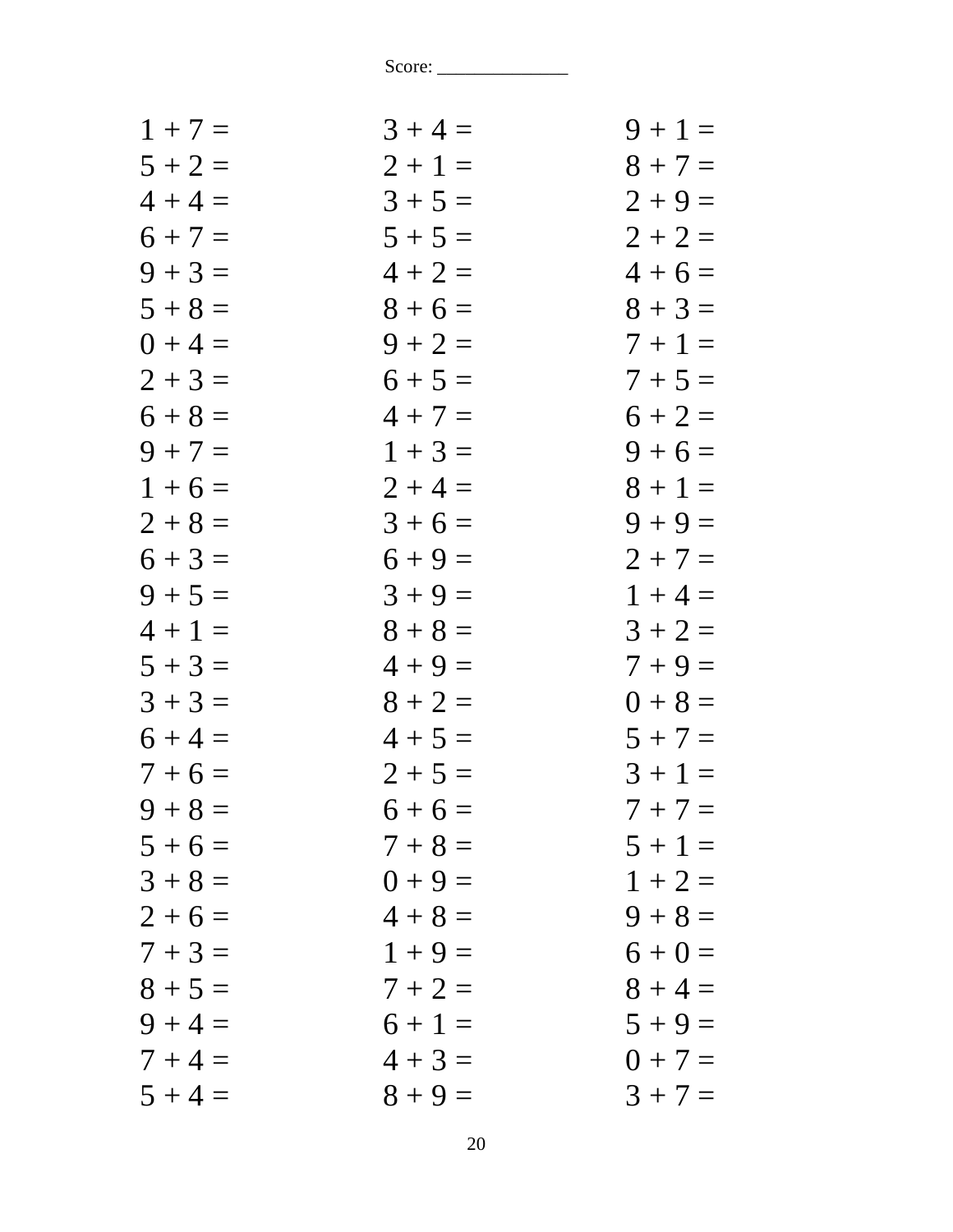| $1 + 7 =$ | $3 + 4 =$ | $9 + 1 =$ |
|-----------|-----------|-----------|
| $5 + 2 =$ | $2 + 1 =$ | $8 + 7 =$ |
| $4 + 4 =$ | $3 + 5 =$ | $2 + 9 =$ |
| $6 + 7 =$ | $5 + 5 =$ | $2 + 2 =$ |
| $9 + 3 =$ | $4 + 2 =$ | $4+6=$    |
| $5 + 8 =$ | $8 + 6 =$ | $8 + 3 =$ |
| $0 + 4 =$ | $9 + 2 =$ | $7 + 1 =$ |
| $2 + 3 =$ | $6 + 5 =$ | $7 + 5 =$ |
| $6 + 8 =$ | $4 + 7 =$ | $6 + 2 =$ |
| $9 + 7 =$ | $1 + 3 =$ | $9 + 6 =$ |
| $1 + 6 =$ | $2 + 4 =$ | $8 + 1 =$ |
| $2 + 8 =$ | $3 + 6 =$ | $9 + 9 =$ |
| $6 + 3 =$ | $6 + 9 =$ | $2 + 7 =$ |
| $9 + 5 =$ | $3 + 9 =$ | $1 + 4 =$ |
| $4 + 1 =$ | $8 + 8 =$ | $3 + 2 =$ |
| $5 + 3 =$ | $4 + 9 =$ | $7 + 9 =$ |
| $3 + 3 =$ | $8 + 2 =$ | $0 + 8 =$ |
| $6 + 4 =$ | $4 + 5 =$ | $5 + 7 =$ |
| $7 + 6 =$ | $2 + 5 =$ | $3 + 1 =$ |
| $9 + 8 =$ | $6+6=$    | $7 + 7 =$ |
| $5 + 6 =$ | $7 + 8 =$ | $5 + 1 =$ |
| $3 + 8 =$ | $0 + 9 =$ | $1 + 2 =$ |
| $2+6=$    | $4 + 8 =$ | $9 + 8 =$ |
| $7 + 3 =$ | $1 + 9 =$ | $6 + 0 =$ |
| $8 + 5 =$ | $7 + 2 =$ | $8 + 4 =$ |
| $9 + 4 =$ | $6 + 1 =$ | $5 + 9 =$ |
| $7 + 4 =$ | $4 + 3 =$ | $0 + 7 =$ |
| $5 + 4 =$ | $8 + 9 =$ | $3 + 7 =$ |
|           |           |           |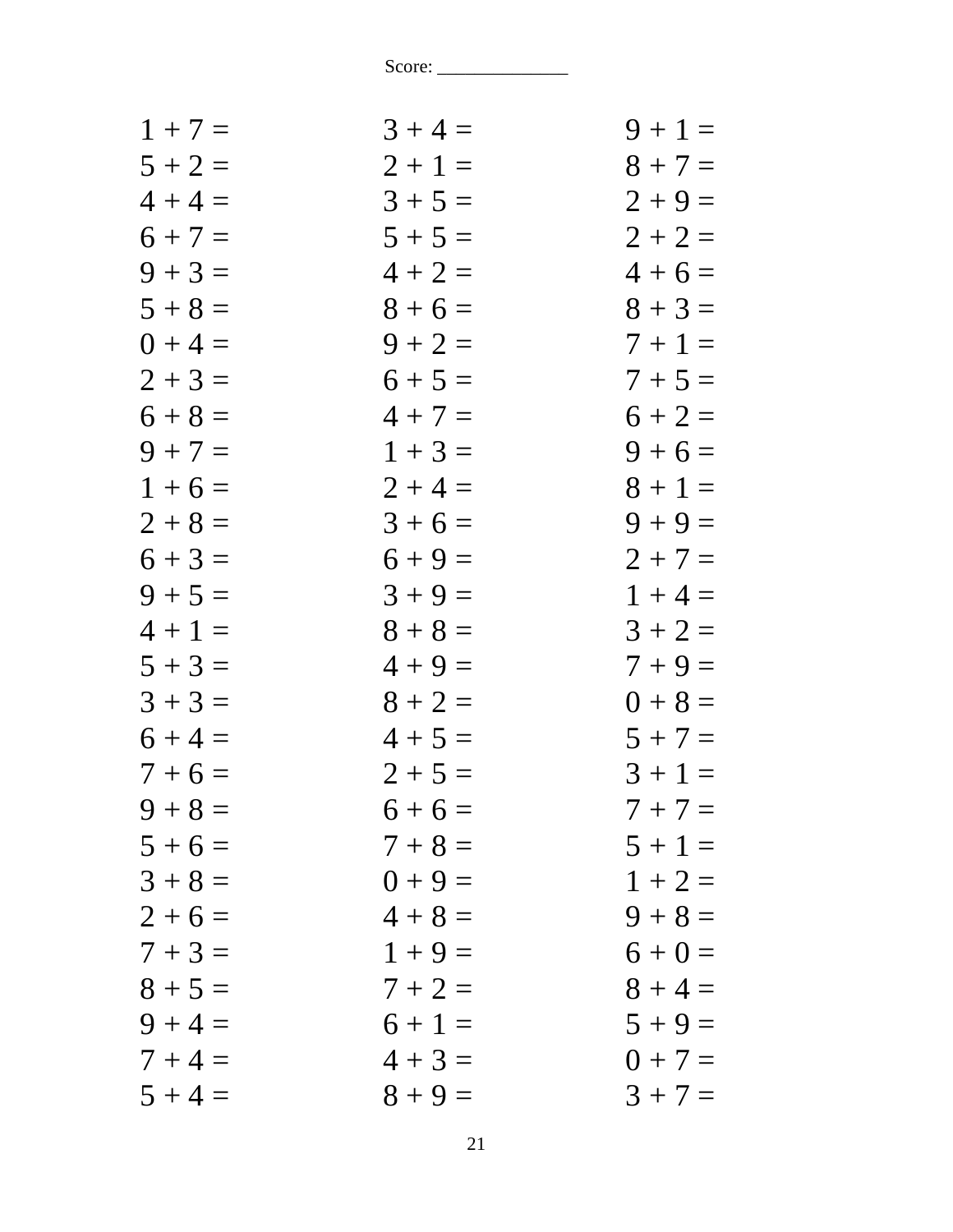| $1 + 7 =$ | $3 + 4 =$ | $9 + 1 =$ |
|-----------|-----------|-----------|
| $5 + 2 =$ | $2 + 1 =$ | $8 + 7 =$ |
| $4 + 4 =$ | $3 + 5 =$ | $2 + 9 =$ |
| $6 + 7 =$ | $5 + 5 =$ | $2 + 2 =$ |
| $9 + 3 =$ | $4 + 2 =$ | $4+6=$    |
| $5 + 8 =$ | $8 + 6 =$ | $8 + 3 =$ |
| $0 + 4 =$ | $9 + 2 =$ | $7 + 1 =$ |
| $2 + 3 =$ | $6 + 5 =$ | $7 + 5 =$ |
| $6 + 8 =$ | $4 + 7 =$ | $6 + 2 =$ |
| $9 + 7 =$ | $1 + 3 =$ | $9 + 6 =$ |
| $1 + 6 =$ | $2 + 4 =$ | $8 + 1 =$ |
| $2 + 8 =$ | $3 + 6 =$ | $9 + 9 =$ |
| $6 + 3 =$ | $6 + 9 =$ | $2 + 7 =$ |
| $9 + 5 =$ | $3 + 9 =$ | $1 + 4 =$ |
| $4 + 1 =$ | $8 + 8 =$ | $3 + 2 =$ |
| $5 + 3 =$ | $4 + 9 =$ | $7 + 9 =$ |
| $3 + 3 =$ | $8 + 2 =$ | $0 + 8 =$ |
| $6 + 4 =$ | $4 + 5 =$ | $5 + 7 =$ |
| $7 + 6 =$ | $2 + 5 =$ | $3 + 1 =$ |
| $9 + 8 =$ | $6+6=$    | $7 + 7 =$ |
| $5 + 6 =$ | $7 + 8 =$ | $5 + 1 =$ |
| $3 + 8 =$ | $0 + 9 =$ | $1 + 2 =$ |
| $2 + 6 =$ | $4 + 8 =$ | $9 + 8 =$ |
| $7 + 3 =$ | $1 + 9 =$ | $6 + 0 =$ |
| $8 + 5 =$ | $7 + 2 =$ | $8 + 4 =$ |
| $9 + 4 =$ | $6 + 1 =$ | $5 + 9 =$ |
| $7 + 4 =$ | $4 + 3 =$ | $0 + 7 =$ |
| $5 + 4 =$ | $8 + 9 =$ | $3 + 7 =$ |
|           |           |           |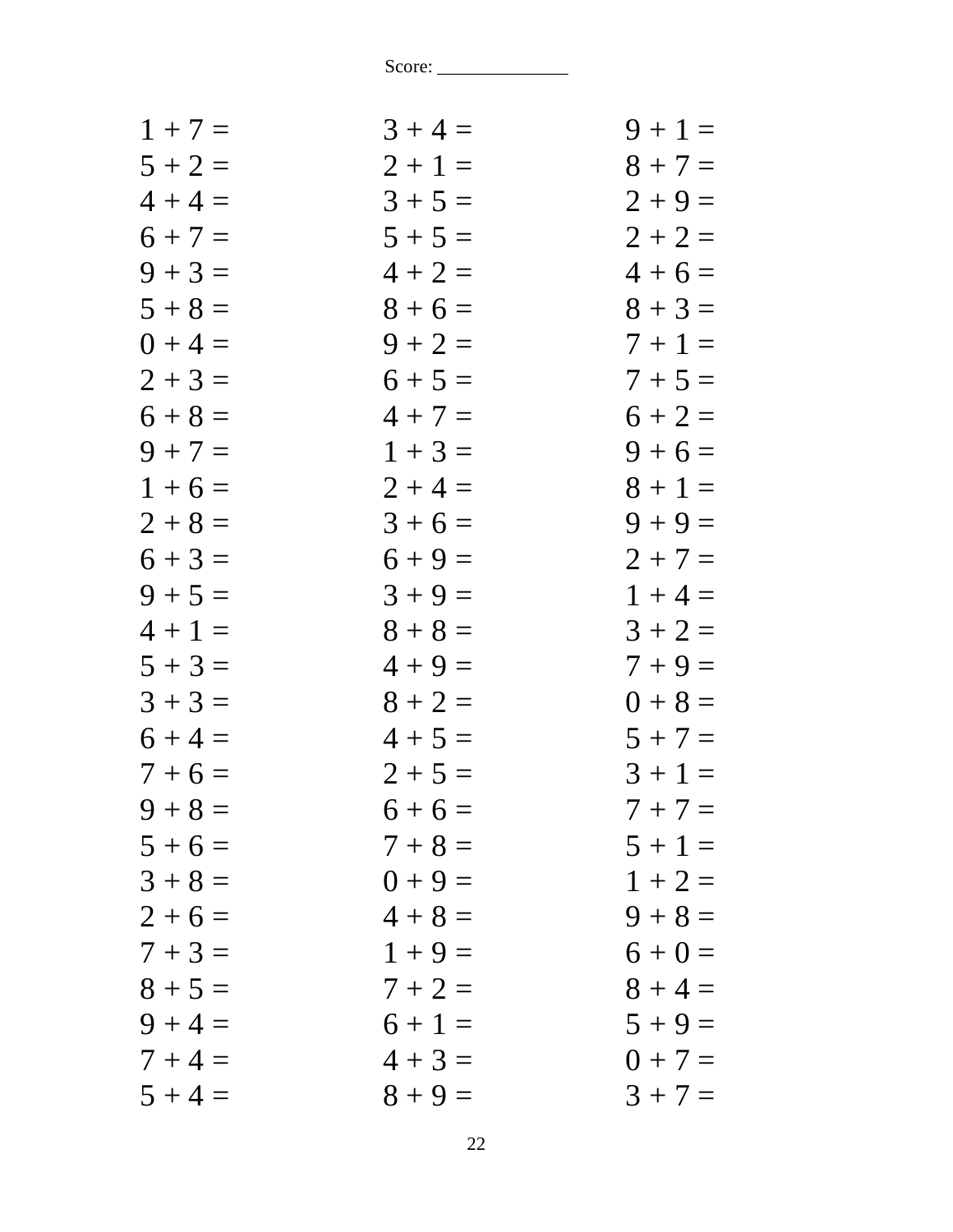| $1 + 7 =$ | $3 + 4 =$ | $9 + 1 =$ |
|-----------|-----------|-----------|
| $5 + 2 =$ | $2 + 1 =$ | $8 + 7 =$ |
| $4 + 4 =$ | $3 + 5 =$ | $2 + 9 =$ |
| $6 + 7 =$ | $5 + 5 =$ | $2 + 2 =$ |
| $9 + 3 =$ | $4 + 2 =$ | $4+6=$    |
| $5 + 8 =$ | $8 + 6 =$ | $8 + 3 =$ |
| $0 + 4 =$ | $9 + 2 =$ | $7 + 1 =$ |
| $2 + 3 =$ | $6 + 5 =$ | $7 + 5 =$ |
| $6 + 8 =$ | $4 + 7 =$ | $6 + 2 =$ |
| $9 + 7 =$ | $1 + 3 =$ | $9 + 6 =$ |
| $1 + 6 =$ | $2 + 4 =$ | $8 + 1 =$ |
| $2 + 8 =$ | $3 + 6 =$ | $9 + 9 =$ |
| $6 + 3 =$ | $6 + 9 =$ | $2 + 7 =$ |
| $9 + 5 =$ | $3 + 9 =$ | $1 + 4 =$ |
| $4 + 1 =$ | $8 + 8 =$ | $3 + 2 =$ |
| $5 + 3 =$ | $4 + 9 =$ | $7 + 9 =$ |
| $3 + 3 =$ | $8 + 2 =$ | $0 + 8 =$ |
| $6 + 4 =$ | $4 + 5 =$ | $5 + 7 =$ |
| $7 + 6 =$ | $2 + 5 =$ | $3 + 1 =$ |
| $9 + 8 =$ | $6+6=$    | $7 + 7 =$ |
| $5 + 6 =$ | $7 + 8 =$ | $5 + 1 =$ |
| $3 + 8 =$ | $0 + 9 =$ | $1 + 2 =$ |
| $2 + 6 =$ | $4 + 8 =$ | $9 + 8 =$ |
| $7 + 3 =$ | $1 + 9 =$ | $6 + 0 =$ |
| $8 + 5 =$ | $7 + 2 =$ | $8 + 4 =$ |
| $9 + 4 =$ | $6 + 1 =$ | $5 + 9 =$ |
| $7 + 4 =$ | $4 + 3 =$ | $0 + 7 =$ |
| $5 + 4 =$ | $8 + 9 =$ | $3 + 7 =$ |
|           |           |           |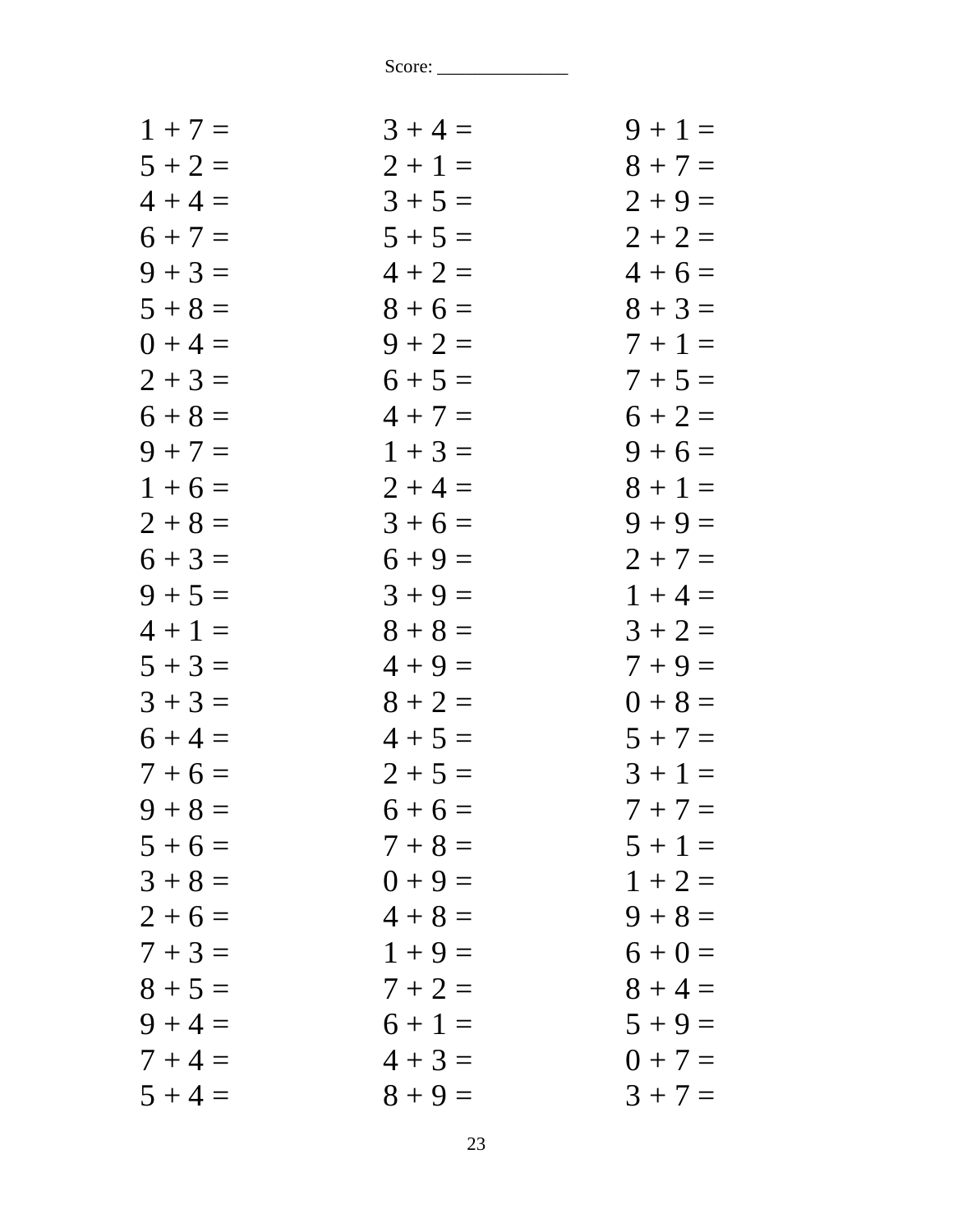| $1 + 7 =$ | $3 + 4 =$ | $9 + 1 =$ |
|-----------|-----------|-----------|
| $5 + 2 =$ | $2 + 1 =$ | $8 + 7 =$ |
| $4 + 4 =$ | $3 + 5 =$ | $2 + 9 =$ |
| $6 + 7 =$ | $5 + 5 =$ | $2 + 2 =$ |
| $9 + 3 =$ | $4 + 2 =$ | $4+6=$    |
| $5 + 8 =$ | $8 + 6 =$ | $8 + 3 =$ |
| $0 + 4 =$ | $9 + 2 =$ | $7 + 1 =$ |
| $2 + 3 =$ | $6 + 5 =$ | $7 + 5 =$ |
| $6 + 8 =$ | $4 + 7 =$ | $6 + 2 =$ |
| $9 + 7 =$ | $1 + 3 =$ | $9 + 6 =$ |
| $1 + 6 =$ | $2 + 4 =$ | $8 + 1 =$ |
| $2 + 8 =$ | $3 + 6 =$ | $9 + 9 =$ |
| $6 + 3 =$ | $6 + 9 =$ | $2 + 7 =$ |
| $9 + 5 =$ | $3 + 9 =$ | $1 + 4 =$ |
| $4 + 1 =$ | $8 + 8 =$ | $3 + 2 =$ |
| $5 + 3 =$ | $4 + 9 =$ | $7 + 9 =$ |
| $3 + 3 =$ | $8 + 2 =$ | $0 + 8 =$ |
| $6 + 4 =$ | $4 + 5 =$ | $5 + 7 =$ |
| $7 + 6 =$ | $2 + 5 =$ | $3 + 1 =$ |
| $9 + 8 =$ | $6+6=$    | $7 + 7 =$ |
| $5 + 6 =$ | $7 + 8 =$ | $5 + 1 =$ |
| $3 + 8 =$ | $0 + 9 =$ | $1 + 2 =$ |
| $2+6=$    | $4 + 8 =$ | $9 + 8 =$ |
| $7 + 3 =$ | $1 + 9 =$ | $6 + 0 =$ |
| $8 + 5 =$ | $7 + 2 =$ | $8 + 4 =$ |
| $9 + 4 =$ | $6 + 1 =$ | $5 + 9 =$ |
| $7 + 4 =$ | $4 + 3 =$ | $0 + 7 =$ |
| $5 + 4 =$ | $8 + 9 =$ | $3 + 7 =$ |
|           |           |           |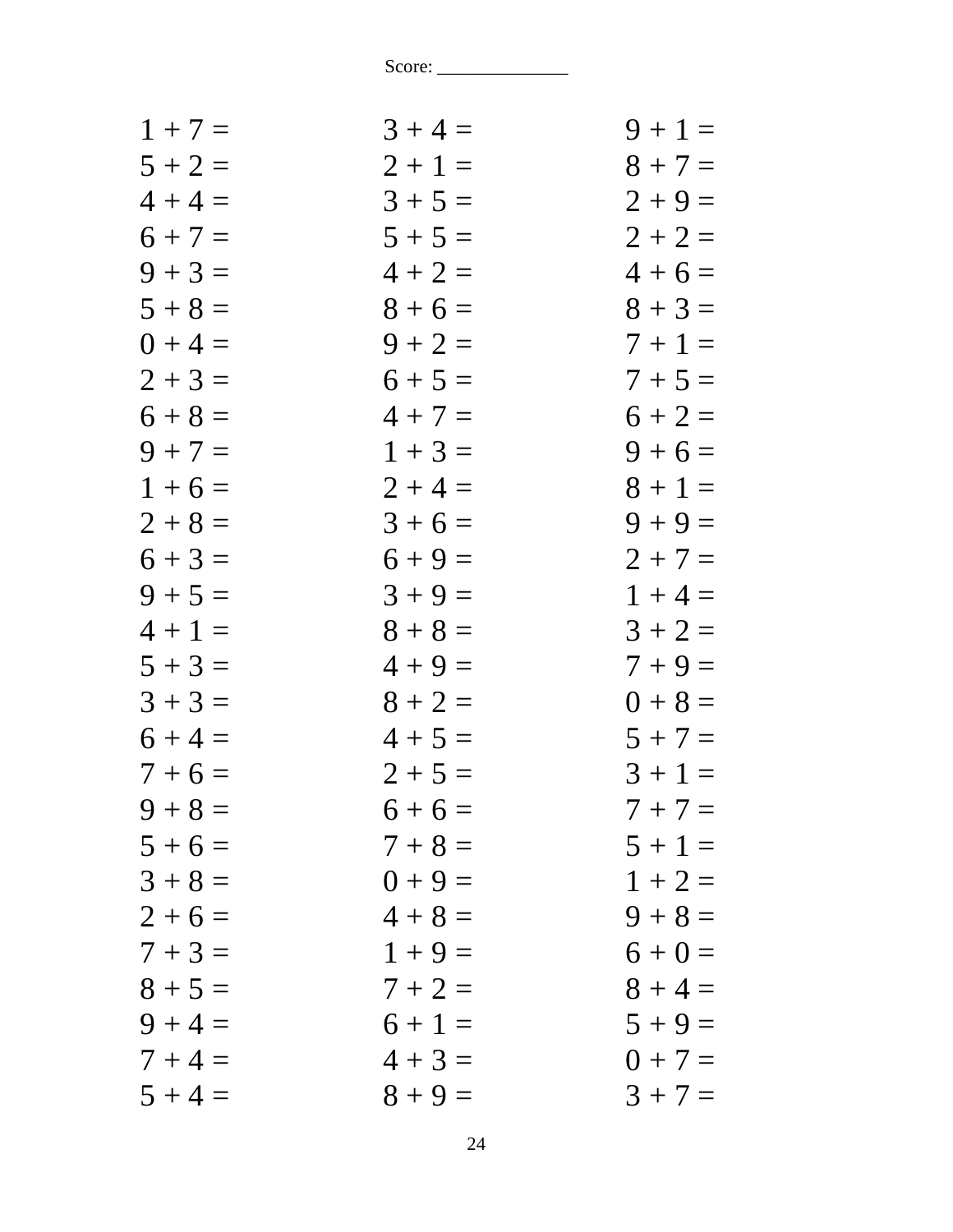| $1 + 7 =$ | $3 + 4 =$ | $9 + 1 =$ |
|-----------|-----------|-----------|
| $5 + 2 =$ | $2 + 1 =$ | $8 + 7 =$ |
| $4 + 4 =$ | $3 + 5 =$ | $2 + 9 =$ |
| $6 + 7 =$ | $5 + 5 =$ | $2 + 2 =$ |
| $9 + 3 =$ | $4 + 2 =$ | $4+6=$    |
| $5 + 8 =$ | $8 + 6 =$ | $8 + 3 =$ |
| $0 + 4 =$ | $9 + 2 =$ | $7 + 1 =$ |
| $2 + 3 =$ | $6 + 5 =$ | $7 + 5 =$ |
| $6 + 8 =$ | $4 + 7 =$ | $6 + 2 =$ |
| $9 + 7 =$ | $1 + 3 =$ | $9 + 6 =$ |
| $1 + 6 =$ | $2 + 4 =$ | $8 + 1 =$ |
| $2 + 8 =$ | $3 + 6 =$ | $9 + 9 =$ |
| $6 + 3 =$ | $6 + 9 =$ | $2 + 7 =$ |
| $9 + 5 =$ | $3 + 9 =$ | $1 + 4 =$ |
| $4 + 1 =$ | $8 + 8 =$ | $3 + 2 =$ |
| $5 + 3 =$ | $4 + 9 =$ | $7 + 9 =$ |
| $3 + 3 =$ | $8 + 2 =$ | $0 + 8 =$ |
| $6 + 4 =$ | $4 + 5 =$ | $5 + 7 =$ |
| $7 + 6 =$ | $2 + 5 =$ | $3 + 1 =$ |
| $9 + 8 =$ | $6+6=$    | $7 + 7 =$ |
| $5 + 6 =$ | $7 + 8 =$ | $5 + 1 =$ |
| $3 + 8 =$ | $0 + 9 =$ | $1 + 2 =$ |
| $2+6=$    | $4 + 8 =$ | $9 + 8 =$ |
| $7 + 3 =$ | $1 + 9 =$ | $6 + 0 =$ |
| $8 + 5 =$ | $7 + 2 =$ | $8 + 4 =$ |
| $9 + 4 =$ | $6 + 1 =$ | $5 + 9 =$ |
| $7 + 4 =$ | $4 + 3 =$ | $0 + 7 =$ |
| $5 + 4 =$ | $8 + 9 =$ | $3 + 7 =$ |
|           |           |           |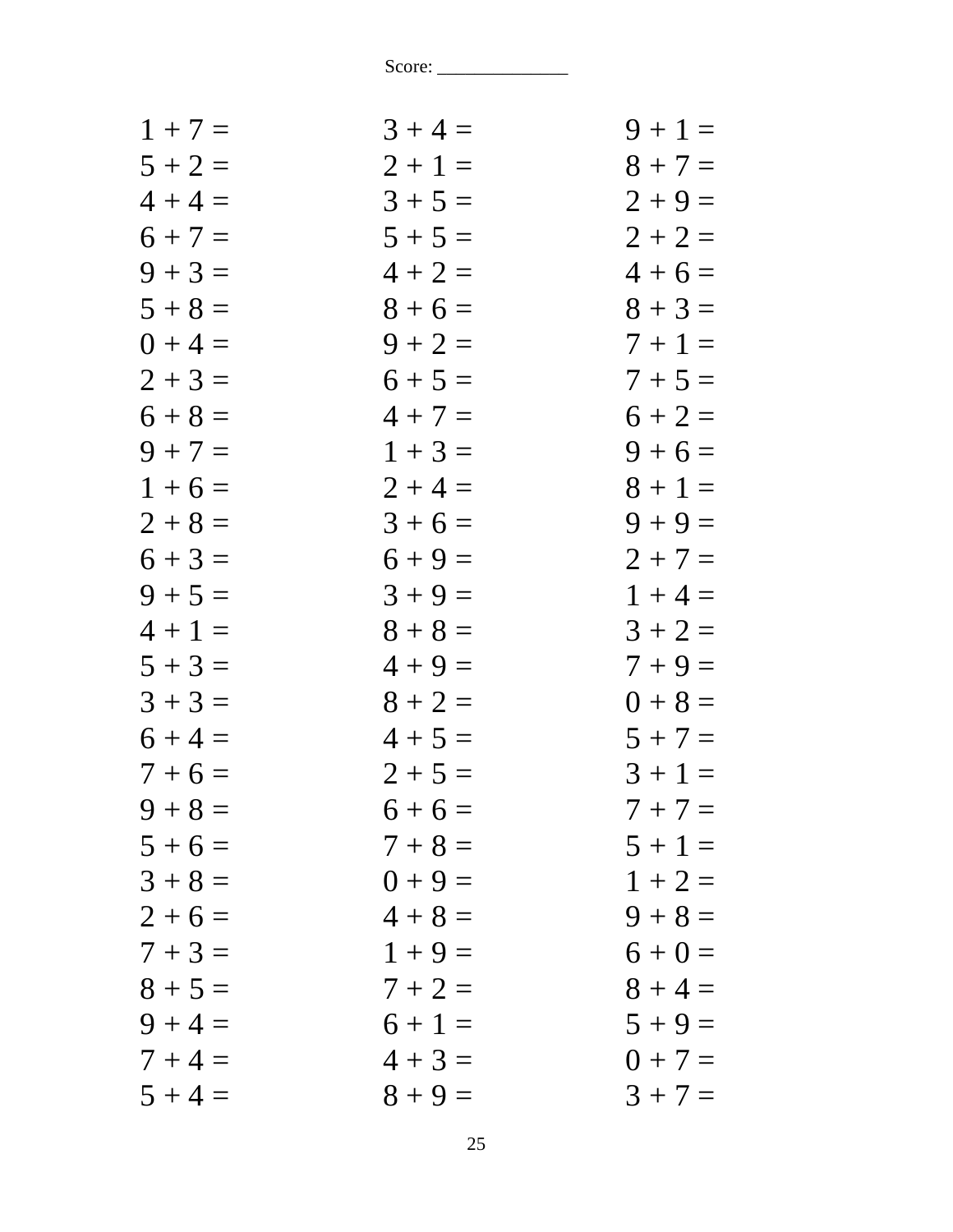| $1 + 7 =$ | $3 + 4 =$ | $9 + 1 =$ |
|-----------|-----------|-----------|
| $5 + 2 =$ | $2 + 1 =$ | $8 + 7 =$ |
| $4 + 4 =$ | $3 + 5 =$ | $2 + 9 =$ |
| $6 + 7 =$ | $5 + 5 =$ | $2 + 2 =$ |
| $9 + 3 =$ | $4 + 2 =$ | $4+6=$    |
| $5 + 8 =$ | $8 + 6 =$ | $8 + 3 =$ |
| $0 + 4 =$ | $9 + 2 =$ | $7+1=$    |
| $2 + 3 =$ | $6 + 5 =$ | $7 + 5 =$ |
| $6 + 8 =$ | $4 + 7 =$ | $6 + 2 =$ |
| $9 + 7 =$ | $1 + 3 =$ | $9 + 6 =$ |
| $1 + 6 =$ | $2 + 4 =$ | $8 + 1 =$ |
| $2 + 8 =$ | $3+6=$    | $9 + 9 =$ |
| $6 + 3 =$ | $6 + 9 =$ | $2 + 7 =$ |
| $9 + 5 =$ | $3 + 9 =$ | $1 + 4 =$ |
| $4 + 1 =$ | $8 + 8 =$ | $3 + 2 =$ |
| $5 + 3 =$ | $4 + 9 =$ | $7 + 9 =$ |
| $3 + 3 =$ | $8 + 2 =$ | $0 + 8 =$ |
| $6 + 4 =$ | $4 + 5 =$ | $5 + 7 =$ |
| $7 + 6 =$ | $2 + 5 =$ | $3 + 1 =$ |
| $9 + 8 =$ | $6+6=$    | $7 + 7 =$ |
| $5 + 6 =$ | $7 + 8 =$ | $5 + 1 =$ |
| $3 + 8 =$ | $0 + 9 =$ | $1 + 2 =$ |
| $2 + 6 =$ | $4 + 8 =$ | $9 + 8 =$ |
| $7 + 3 =$ | $1 + 9 =$ | $6 + 0 =$ |
| $8 + 5 =$ | $7 + 2 =$ | $8 + 4 =$ |
| $9 + 4 =$ | $6 + 1 =$ | $5 + 9 =$ |
| $7 + 4 =$ | $4 + 3 =$ | $0 + 7 =$ |
| $5 + 4 =$ | $8 + 9 =$ | $3 + 7 =$ |
|           |           |           |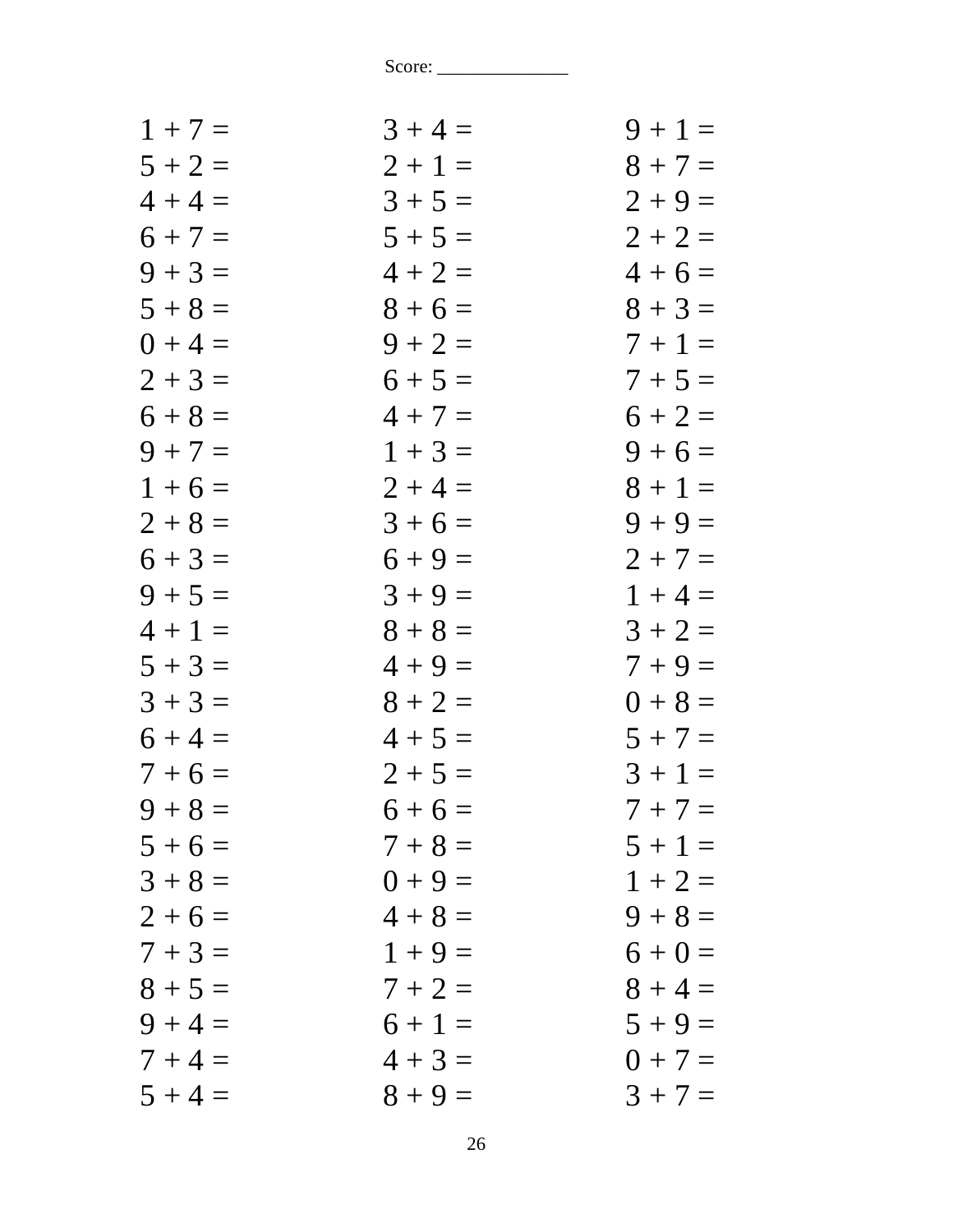| $1 + 7 =$ | $3 + 4 =$ | $9 + 1 =$ |
|-----------|-----------|-----------|
| $5 + 2 =$ | $2 + 1 =$ | $8 + 7 =$ |
| $4 + 4 =$ | $3 + 5 =$ | $2 + 9 =$ |
| $6 + 7 =$ | $5 + 5 =$ | $2 + 2 =$ |
| $9 + 3 =$ | $4 + 2 =$ | $4+6=$    |
| $5 + 8 =$ | $8 + 6 =$ | $8 + 3 =$ |
| $0 + 4 =$ | $9 + 2 =$ | $7 + 1 =$ |
| $2 + 3 =$ | $6 + 5 =$ | $7 + 5 =$ |
| $6 + 8 =$ | $4 + 7 =$ | $6 + 2 =$ |
| $9 + 7 =$ | $1 + 3 =$ | $9 + 6 =$ |
| $1 + 6 =$ | $2 + 4 =$ | $8 + 1 =$ |
| $2 + 8 =$ | $3 + 6 =$ | $9 + 9 =$ |
| $6 + 3 =$ | $6 + 9 =$ | $2 + 7 =$ |
| $9 + 5 =$ | $3 + 9 =$ | $1 + 4 =$ |
| $4 + 1 =$ | $8 + 8 =$ | $3 + 2 =$ |
| $5 + 3 =$ | $4 + 9 =$ | $7 + 9 =$ |
| $3 + 3 =$ | $8 + 2 =$ | $0 + 8 =$ |
| $6 + 4 =$ | $4 + 5 =$ | $5 + 7 =$ |
| $7 + 6 =$ | $2 + 5 =$ | $3 + 1 =$ |
| $9 + 8 =$ | $6+6=$    | $7 + 7 =$ |
| $5 + 6 =$ | $7 + 8 =$ | $5 + 1 =$ |
| $3 + 8 =$ | $0 + 9 =$ | $1 + 2 =$ |
| $2 + 6 =$ | $4 + 8 =$ | $9 + 8 =$ |
| $7 + 3 =$ | $1 + 9 =$ | $6 + 0 =$ |
| $8 + 5 =$ | $7 + 2 =$ | $8 + 4 =$ |
| $9 + 4 =$ | $6 + 1 =$ | $5 + 9 =$ |
| $7 + 4 =$ | $4 + 3 =$ | $0 + 7 =$ |
| $5 + 4 =$ | $8 + 9 =$ | $3 + 7 =$ |
|           |           |           |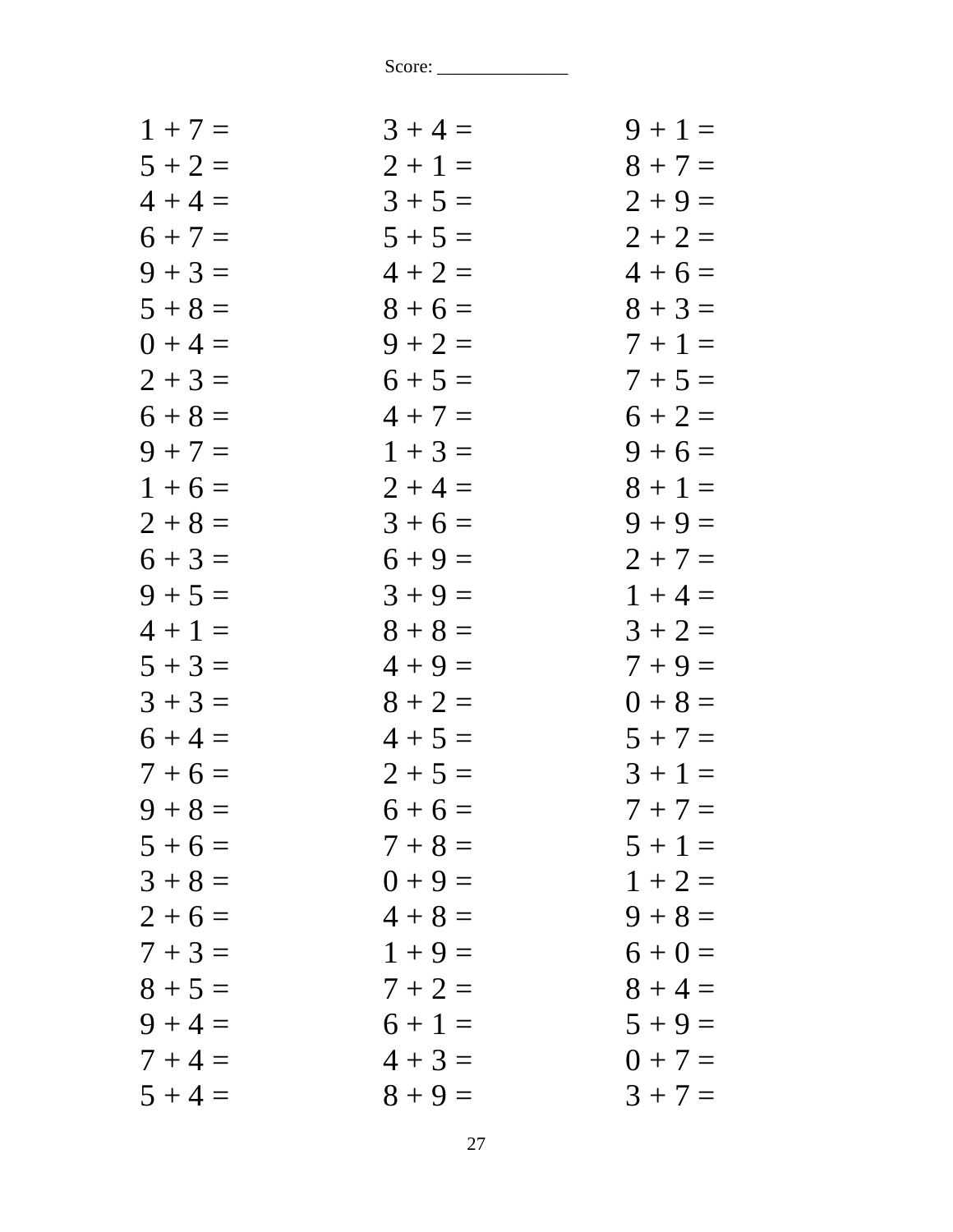| $1 + 7 =$ | $3 + 4 =$ | $9 + 1 =$ |
|-----------|-----------|-----------|
| $5 + 2 =$ | $2 + 1 =$ | $8 + 7 =$ |
| $4 + 4 =$ | $3 + 5 =$ | $2 + 9 =$ |
| $6 + 7 =$ | $5 + 5 =$ | $2 + 2 =$ |
| $9 + 3 =$ | $4 + 2 =$ | $4+6=$    |
| $5 + 8 =$ | $8 + 6 =$ | $8 + 3 =$ |
| $0 + 4 =$ | $9 + 2 =$ | $7 + 1 =$ |
| $2 + 3 =$ | $6 + 5 =$ | $7 + 5 =$ |
| $6 + 8 =$ | $4 + 7 =$ | $6 + 2 =$ |
| $9 + 7 =$ | $1 + 3 =$ | $9 + 6 =$ |
| $1 + 6 =$ | $2 + 4 =$ | $8 + 1 =$ |
| $2 + 8 =$ | $3 + 6 =$ | $9 + 9 =$ |
| $6 + 3 =$ | $6 + 9 =$ | $2 + 7 =$ |
| $9 + 5 =$ | $3 + 9 =$ | $1 + 4 =$ |
| $4 + 1 =$ | $8 + 8 =$ | $3 + 2 =$ |
| $5 + 3 =$ | $4 + 9 =$ | $7 + 9 =$ |
| $3 + 3 =$ | $8 + 2 =$ | $0 + 8 =$ |
| $6 + 4 =$ | $4 + 5 =$ | $5 + 7 =$ |
| $7 + 6 =$ | $2 + 5 =$ | $3 + 1 =$ |
| $9 + 8 =$ | $6+6=$    | $7 + 7 =$ |
| $5 + 6 =$ | $7 + 8 =$ | $5 + 1 =$ |
| $3 + 8 =$ | $0 + 9 =$ | $1 + 2 =$ |
| $2+6=$    | $4 + 8 =$ | $9 + 8 =$ |
| $7 + 3 =$ | $1 + 9 =$ | $6 + 0 =$ |
| $8 + 5 =$ | $7 + 2 =$ | $8 + 4 =$ |
| $9 + 4 =$ | $6 + 1 =$ | $5 + 9 =$ |
| $7 + 4 =$ | $4 + 3 =$ | $0 + 7 =$ |
| $5 + 4 =$ | $8 + 9 =$ | $3 + 7 =$ |
|           |           |           |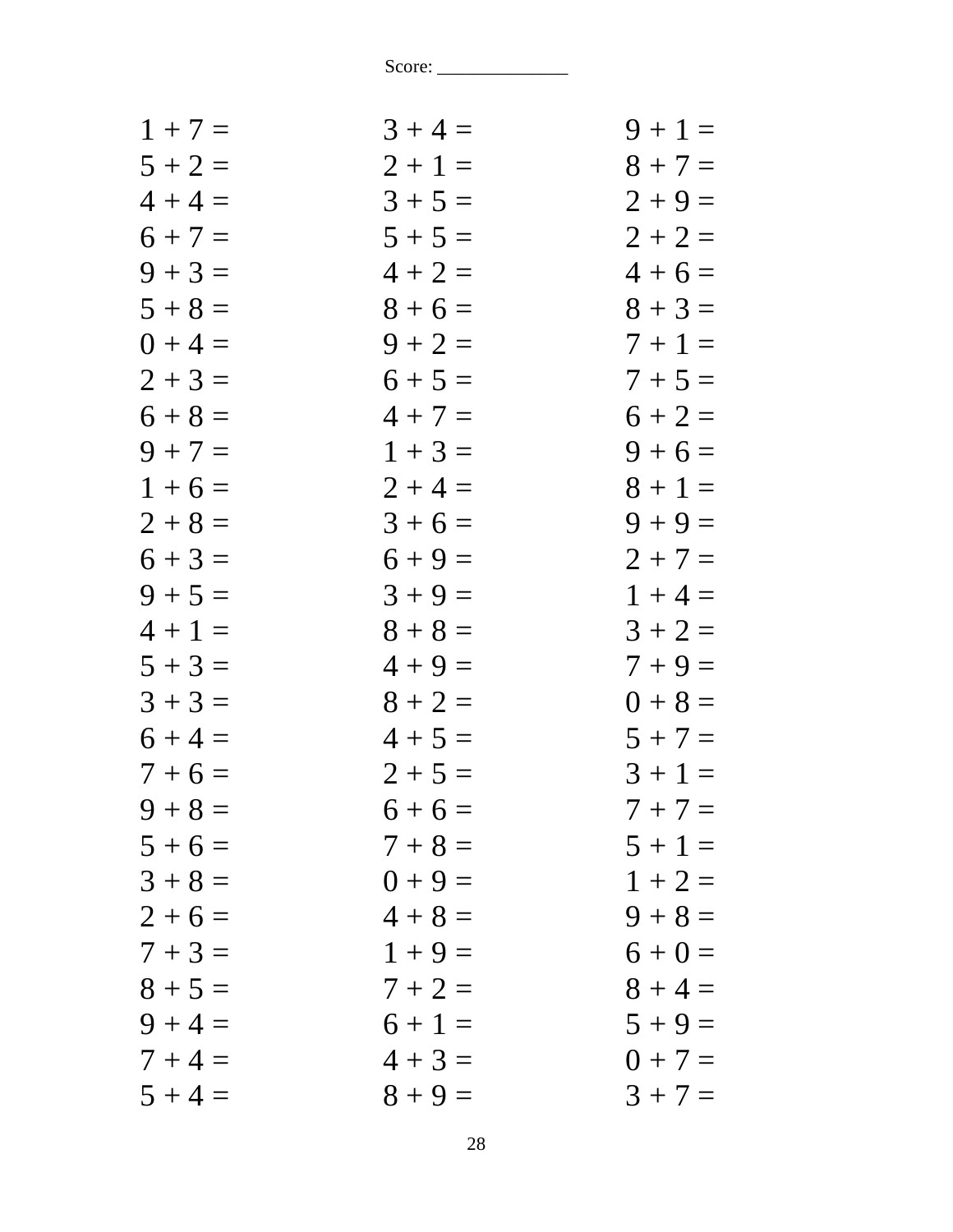| $1 + 7 =$ | $3 + 4 =$ | $9 + 1 =$ |
|-----------|-----------|-----------|
| $5 + 2 =$ | $2 + 1 =$ | $8 + 7 =$ |
| $4 + 4 =$ | $3 + 5 =$ | $2 + 9 =$ |
| $6 + 7 =$ | $5 + 5 =$ | $2 + 2 =$ |
| $9 + 3 =$ | $4 + 2 =$ | $4+6=$    |
| $5 + 8 =$ | $8 + 6 =$ | $8 + 3 =$ |
| $0 + 4 =$ | $9 + 2 =$ | $7 + 1 =$ |
| $2 + 3 =$ | $6 + 5 =$ | $7 + 5 =$ |
| $6 + 8 =$ | $4 + 7 =$ | $6 + 2 =$ |
| $9 + 7 =$ | $1 + 3 =$ | $9 + 6 =$ |
| $1 + 6 =$ | $2 + 4 =$ | $8 + 1 =$ |
| $2 + 8 =$ | $3 + 6 =$ | $9 + 9 =$ |
| $6 + 3 =$ | $6 + 9 =$ | $2 + 7 =$ |
| $9 + 5 =$ | $3 + 9 =$ | $1 + 4 =$ |
| $4 + 1 =$ | $8 + 8 =$ | $3 + 2 =$ |
| $5 + 3 =$ | $4 + 9 =$ | $7 + 9 =$ |
| $3 + 3 =$ | $8 + 2 =$ | $0 + 8 =$ |
| $6 + 4 =$ | $4 + 5 =$ | $5 + 7 =$ |
| $7 + 6 =$ | $2 + 5 =$ | $3 + 1 =$ |
| $9 + 8 =$ | $6+6=$    | $7 + 7 =$ |
| $5 + 6 =$ | $7 + 8 =$ | $5 + 1 =$ |
| $3 + 8 =$ | $0 + 9 =$ | $1 + 2 =$ |
| $2 + 6 =$ | $4 + 8 =$ | $9 + 8 =$ |
| $7 + 3 =$ | $1 + 9 =$ | $6 + 0 =$ |
| $8 + 5 =$ | $7 + 2 =$ | $8 + 4 =$ |
| $9 + 4 =$ | $6 + 1 =$ | $5 + 9 =$ |
| $7 + 4 =$ | $4 + 3 =$ | $0 + 7 =$ |
| $5 + 4 =$ | $8 + 9 =$ | $3 + 7 =$ |
|           |           |           |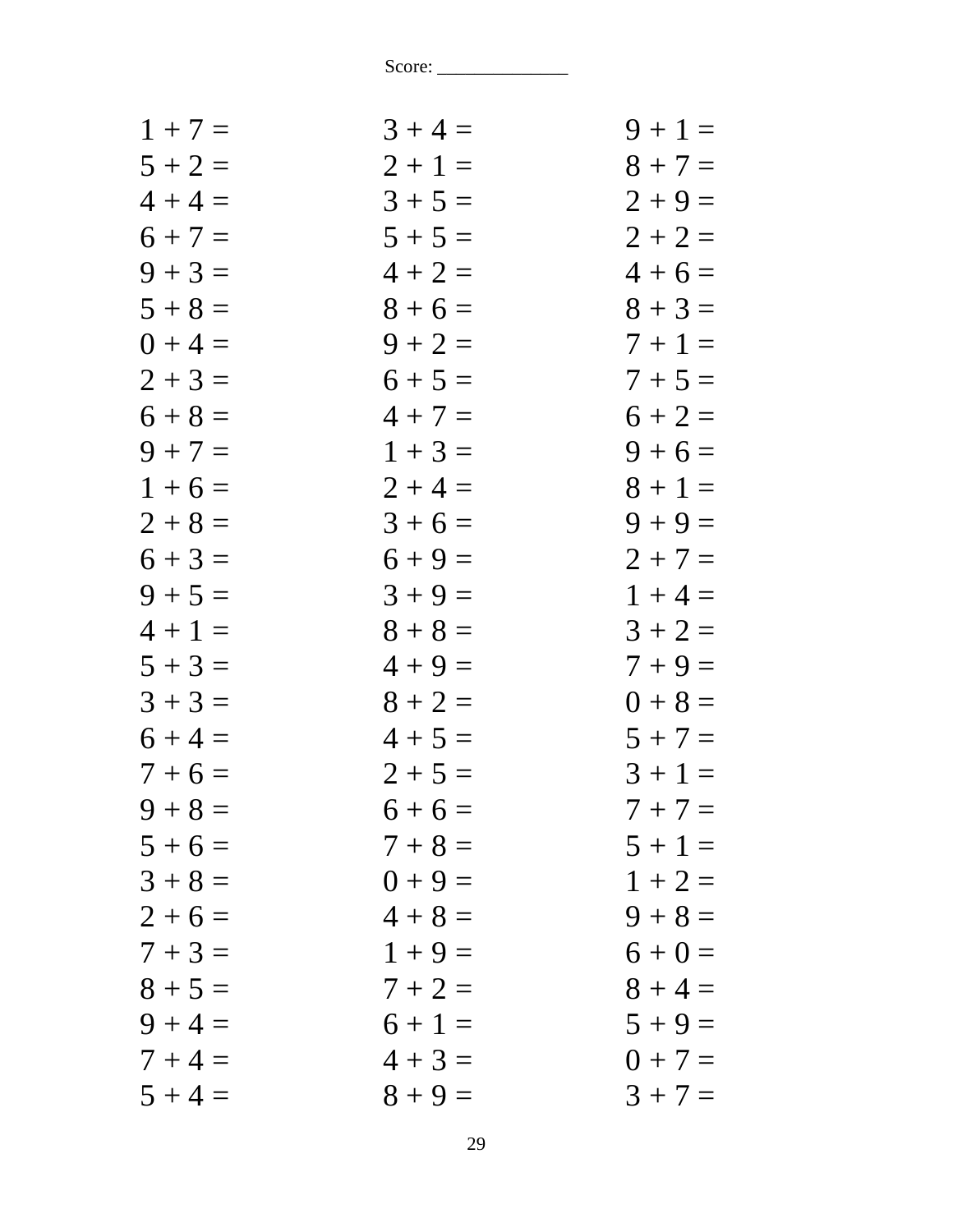| $1 + 7 =$ | $3 + 4 =$ | $9 + 1 =$ |
|-----------|-----------|-----------|
| $5 + 2 =$ | $2 + 1 =$ | $8 + 7 =$ |
| $4 + 4 =$ | $3 + 5 =$ | $2 + 9 =$ |
| $6 + 7 =$ | $5 + 5 =$ | $2 + 2 =$ |
| $9 + 3 =$ | $4 + 2 =$ | $4+6=$    |
| $5 + 8 =$ | $8 + 6 =$ | $8 + 3 =$ |
| $0 + 4 =$ | $9 + 2 =$ | $7+1=$    |
| $2 + 3 =$ | $6 + 5 =$ | $7 + 5 =$ |
| $6 + 8 =$ | $4 + 7 =$ | $6 + 2 =$ |
| $9 + 7 =$ | $1 + 3 =$ | $9 + 6 =$ |
| $1 + 6 =$ | $2 + 4 =$ | $8 + 1 =$ |
| $2 + 8 =$ | $3+6=$    | $9 + 9 =$ |
| $6 + 3 =$ | $6 + 9 =$ | $2 + 7 =$ |
| $9 + 5 =$ | $3 + 9 =$ | $1 + 4 =$ |
| $4 + 1 =$ | $8 + 8 =$ | $3 + 2 =$ |
| $5 + 3 =$ | $4 + 9 =$ | $7 + 9 =$ |
| $3 + 3 =$ | $8 + 2 =$ | $0 + 8 =$ |
| $6 + 4 =$ | $4 + 5 =$ | $5 + 7 =$ |
| $7 + 6 =$ | $2 + 5 =$ | $3 + 1 =$ |
| $9 + 8 =$ | $6+6=$    | $7 + 7 =$ |
| $5 + 6 =$ | $7 + 8 =$ | $5 + 1 =$ |
| $3 + 8 =$ | $0 + 9 =$ | $1 + 2 =$ |
| $2 + 6 =$ | $4 + 8 =$ | $9 + 8 =$ |
| $7 + 3 =$ | $1 + 9 =$ | $6 + 0 =$ |
| $8 + 5 =$ | $7 + 2 =$ | $8 + 4 =$ |
| $9 + 4 =$ | $6 + 1 =$ | $5 + 9 =$ |
| $7 + 4 =$ | $4 + 3 =$ | $0 + 7 =$ |
| $5 + 4 =$ | $8 + 9 =$ | $3 + 7 =$ |
|           |           |           |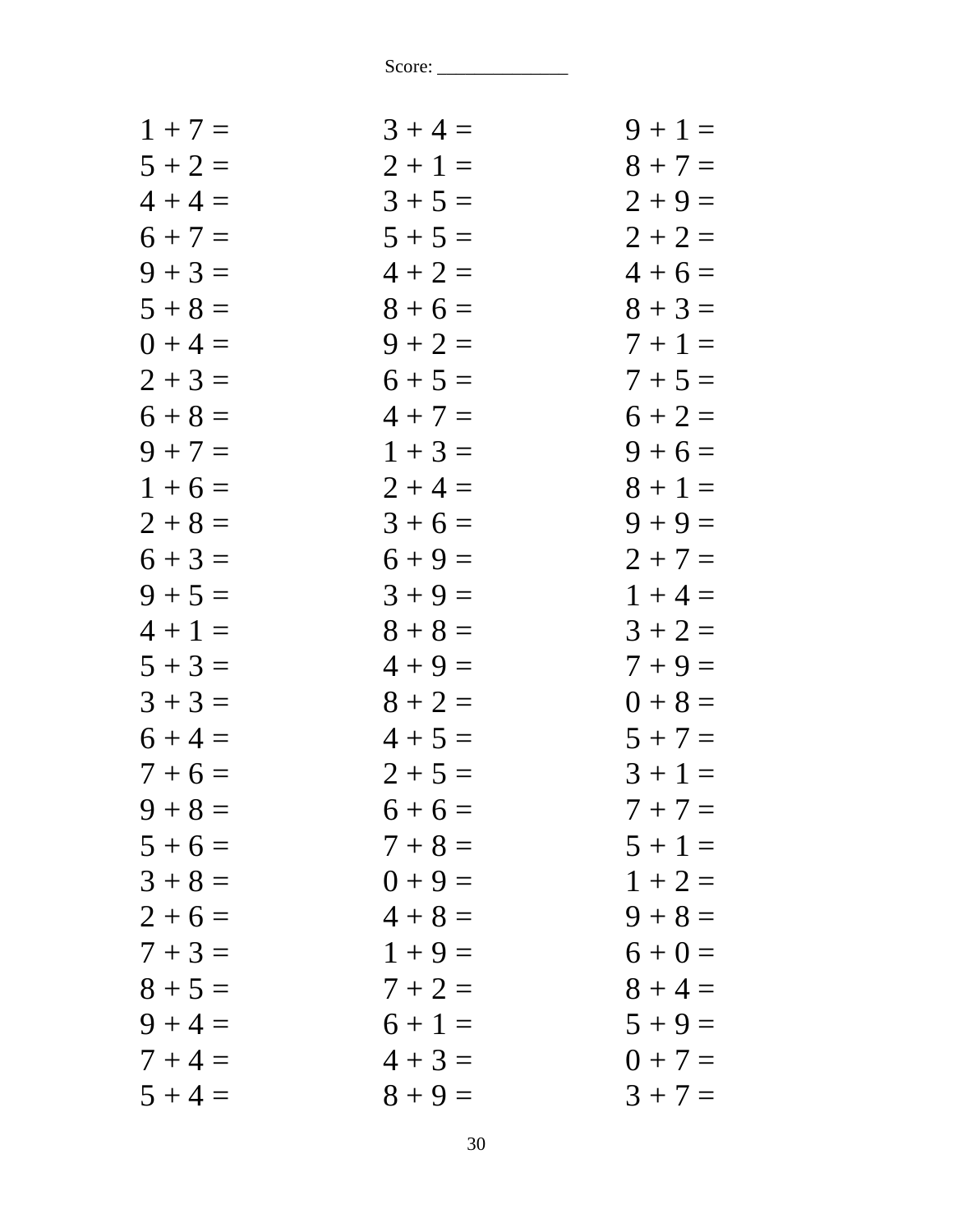| $1 + 7 =$ | $3 + 4 =$ | $9 + 1 =$ |
|-----------|-----------|-----------|
| $5 + 2 =$ | $2 + 1 =$ | $8 + 7 =$ |
| $4 + 4 =$ | $3 + 5 =$ | $2 + 9 =$ |
| $6 + 7 =$ | $5 + 5 =$ | $2 + 2 =$ |
| $9 + 3 =$ | $4 + 2 =$ | $4 + 6 =$ |
| $5 + 8 =$ | $8 + 6 =$ | $8 + 3 =$ |
| $0 + 4 =$ | $9 + 2 =$ | $7 + 1 =$ |
| $2 + 3 =$ | $6 + 5 =$ | $7 + 5 =$ |
| $6 + 8 =$ | $4 + 7 =$ | $6 + 2 =$ |
| $9 + 7 =$ | $1 + 3 =$ | $9 + 6 =$ |
| $1 + 6 =$ | $2 + 4 =$ | $8 + 1 =$ |
| $2 + 8 =$ | $3 + 6 =$ | $9 + 9 =$ |
| $6 + 3 =$ | $6 + 9 =$ | $2 + 7 =$ |
| $9 + 5 =$ | $3 + 9 =$ | $1 + 4 =$ |
| $4 + 1 =$ | $8 + 8 =$ | $3 + 2 =$ |
| $5 + 3 =$ | $4 + 9 =$ | $7 + 9 =$ |
| $3 + 3 =$ | $8 + 2 =$ | $0 + 8 =$ |
| $6 + 4 =$ | $4 + 5 =$ | $5 + 7 =$ |
| $7 + 6 =$ | $2 + 5 =$ | $3 + 1 =$ |
| $9 + 8 =$ | $6+6=$    | $7 + 7 =$ |
| $5 + 6 =$ | $7 + 8 =$ | $5 + 1 =$ |
| $3 + 8 =$ | $0 + 9 =$ | $1 + 2 =$ |
| $2+6=$    | $4 + 8 =$ | $9 + 8 =$ |
| $7 + 3 =$ | $1 + 9 =$ | $6 + 0 =$ |
| $8 + 5 =$ | $7 + 2 =$ | $8 + 4 =$ |
| $9 + 4 =$ | $6 + 1 =$ | $5 + 9 =$ |
| $7 + 4 =$ | $4 + 3 =$ | $0 + 7 =$ |
| $5 + 4 =$ | $8 + 9 =$ | $3 + 7 =$ |
|           |           |           |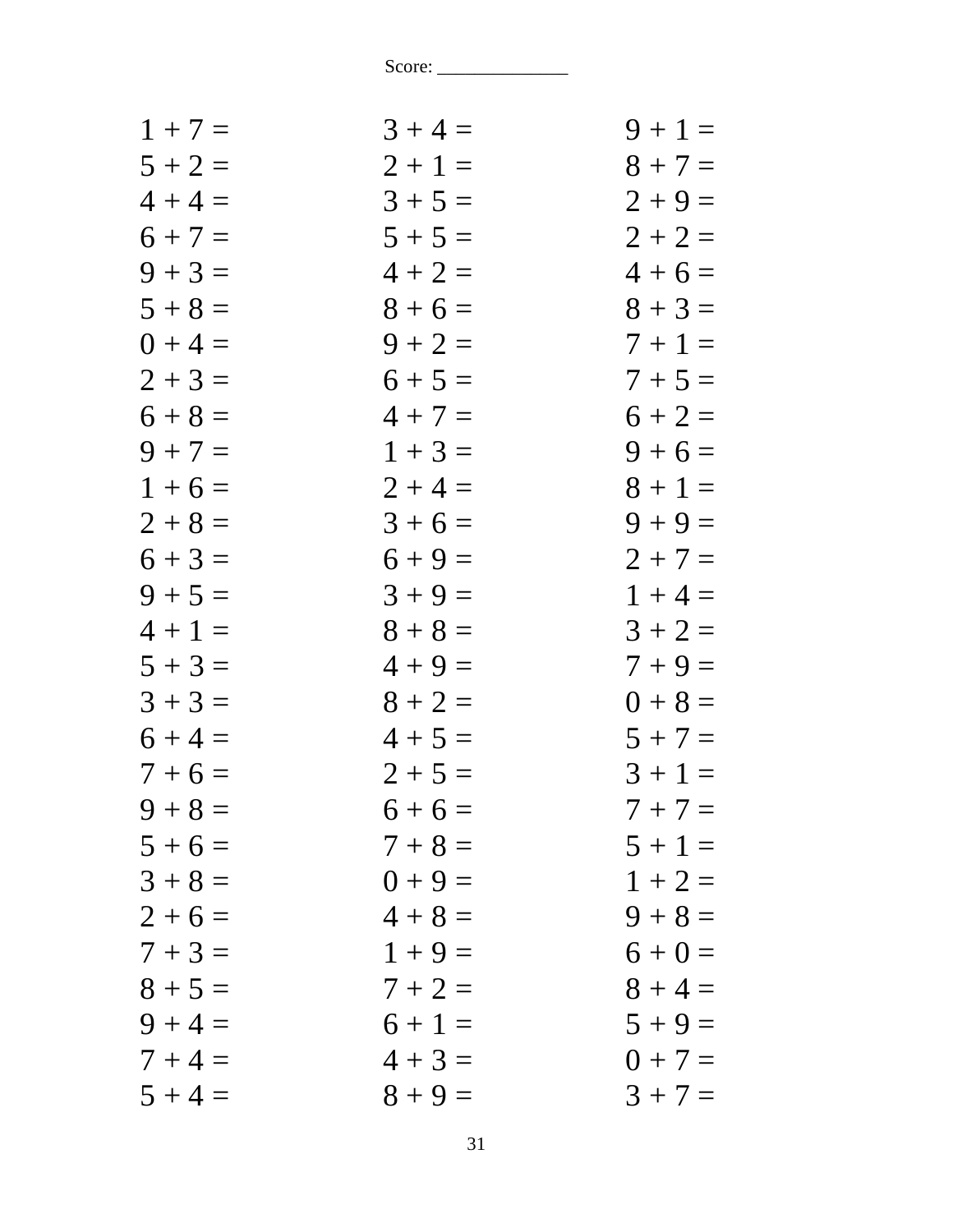| $1 + 7 =$ | $3 + 4 =$ | $9 + 1 =$ |
|-----------|-----------|-----------|
| $5 + 2 =$ | $2 + 1 =$ | $8 + 7 =$ |
| $4 + 4 =$ | $3 + 5 =$ | $2 + 9 =$ |
| $6 + 7 =$ | $5 + 5 =$ | $2 + 2 =$ |
| $9 + 3 =$ | $4 + 2 =$ | $4 + 6 =$ |
| $5 + 8 =$ | $8 + 6 =$ | $8 + 3 =$ |
| $0 + 4 =$ | $9 + 2 =$ | $7+1=$    |
| $2 + 3 =$ | $6 + 5 =$ | $7 + 5 =$ |
| $6 + 8 =$ | $4 + 7 =$ | $6 + 2 =$ |
| $9 + 7 =$ | $1 + 3 =$ | $9 + 6 =$ |
| $1+6=$    | $2 + 4 =$ | $8 + 1 =$ |
| $2 + 8 =$ | $3 + 6 =$ | $9 + 9 =$ |
| $6 + 3 =$ | $6 + 9 =$ | $2 + 7 =$ |
| $9 + 5 =$ | $3 + 9 =$ | $1 + 4 =$ |
| $4 + 1 =$ | $8 + 8 =$ | $3 + 2 =$ |
| $5 + 3 =$ | $4 + 9 =$ | $7 + 9 =$ |
| $3 + 3 =$ | $8 + 2 =$ | $0 + 8 =$ |
| $6 + 4 =$ | $4 + 5 =$ | $5 + 7 =$ |
| $7 + 6 =$ | $2 + 5 =$ | $3 + 1 =$ |
| $9 + 8 =$ | $6+6=$    | $7 + 7 =$ |
| $5 + 6 =$ | $7 + 8 =$ | $5 + 1 =$ |
| $3 + 8 =$ | $0 + 9 =$ | $1 + 2 =$ |
| $2 + 6 =$ | $4 + 8 =$ | $9 + 8 =$ |
| $7 + 3 =$ | $1 + 9 =$ | $6 + 0 =$ |
| $8 + 5 =$ | $7 + 2 =$ | $8 + 4 =$ |
| $9 + 4 =$ | $6 + 1 =$ | $5 + 9 =$ |
| $7 + 4 =$ | $4 + 3 =$ | $0 + 7 =$ |
| $5 + 4 =$ | $8 + 9 =$ | $3 + 7 =$ |
|           |           |           |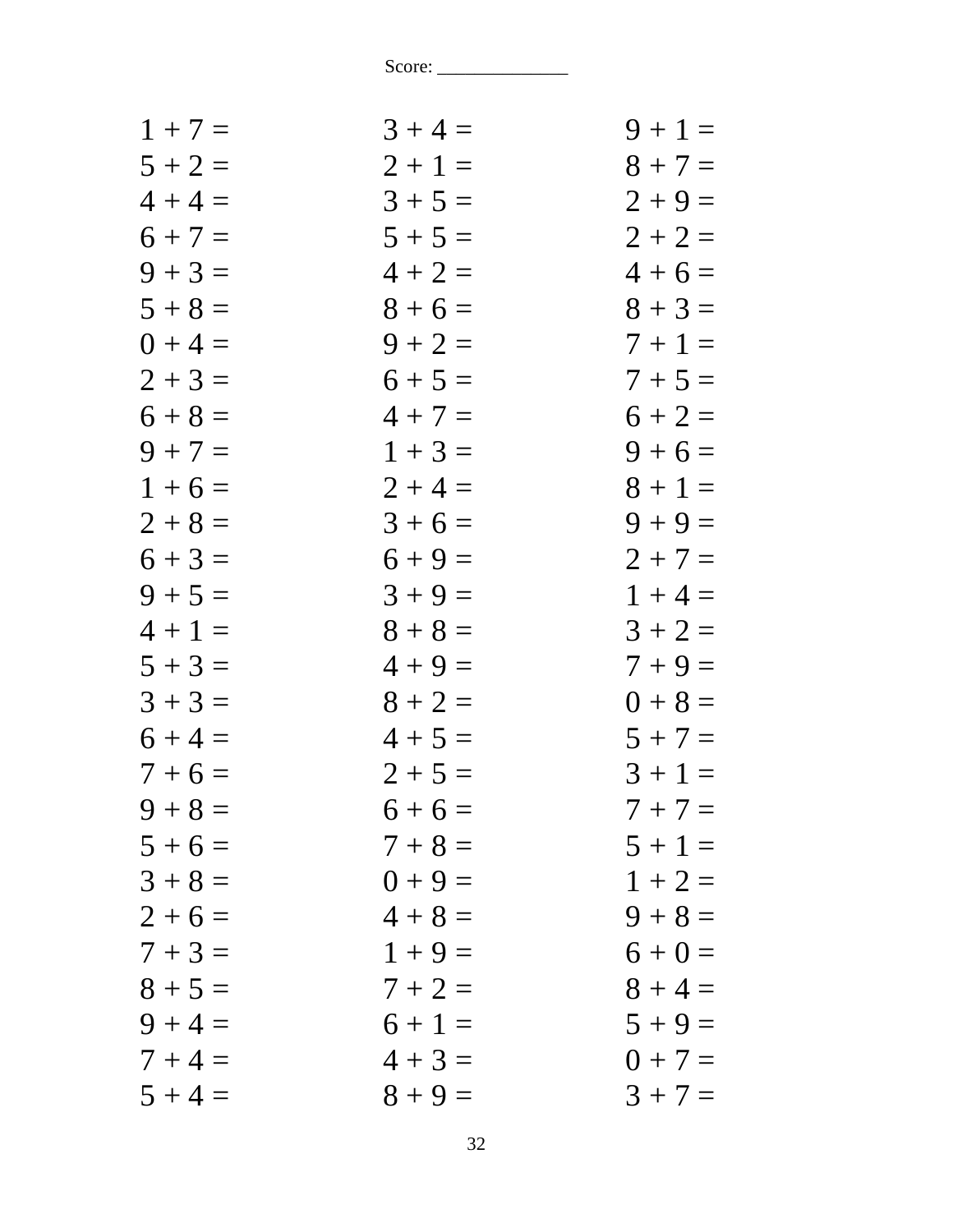| $1 + 7 =$ | $3 + 4 =$ | $9 + 1 =$ |
|-----------|-----------|-----------|
| $5 + 2 =$ | $2 + 1 =$ | $8 + 7 =$ |
| $4 + 4 =$ | $3 + 5 =$ | $2 + 9 =$ |
| $6 + 7 =$ | $5 + 5 =$ | $2 + 2 =$ |
| $9 + 3 =$ | $4 + 2 =$ | $4 + 6 =$ |
| $5 + 8 =$ | $8 + 6 =$ | $8 + 3 =$ |
| $0 + 4 =$ | $9 + 2 =$ | $7 + 1 =$ |
| $2 + 3 =$ | $6 + 5 =$ | $7 + 5 =$ |
| $6 + 8 =$ | $4 + 7 =$ | $6 + 2 =$ |
| $9 + 7 =$ | $1 + 3 =$ | $9 + 6 =$ |
| $1 + 6 =$ | $2 + 4 =$ | $8 + 1 =$ |
| $2 + 8 =$ | $3 + 6 =$ | $9 + 9 =$ |
| $6 + 3 =$ | $6 + 9 =$ | $2 + 7 =$ |
| $9 + 5 =$ | $3 + 9 =$ | $1 + 4 =$ |
| $4 + 1 =$ | $8 + 8 =$ | $3 + 2 =$ |
| $5 + 3 =$ | $4 + 9 =$ | $7 + 9 =$ |
| $3 + 3 =$ | $8 + 2 =$ | $0 + 8 =$ |
| $6 + 4 =$ | $4 + 5 =$ | $5 + 7 =$ |
| $7 + 6 =$ | $2 + 5 =$ | $3 + 1 =$ |
| $9 + 8 =$ | $6 + 6 =$ | $7 + 7 =$ |
| $5 + 6 =$ | $7 + 8 =$ | $5 + 1 =$ |
| $3 + 8 =$ | $0 + 9 =$ | $1 + 2 =$ |
| $2 + 6 =$ | $4 + 8 =$ | $9 + 8 =$ |
| $7 + 3 =$ | $1 + 9 =$ | $6 + 0 =$ |
| $8 + 5 =$ | $7 + 2 =$ | $8 + 4 =$ |
| $9 + 4 =$ | $6 + 1 =$ | $5 + 9 =$ |
| $7 + 4 =$ | $4 + 3 =$ | $0 + 7 =$ |
| $5 + 4 =$ | $8 + 9 =$ | $3 + 7 =$ |
|           |           |           |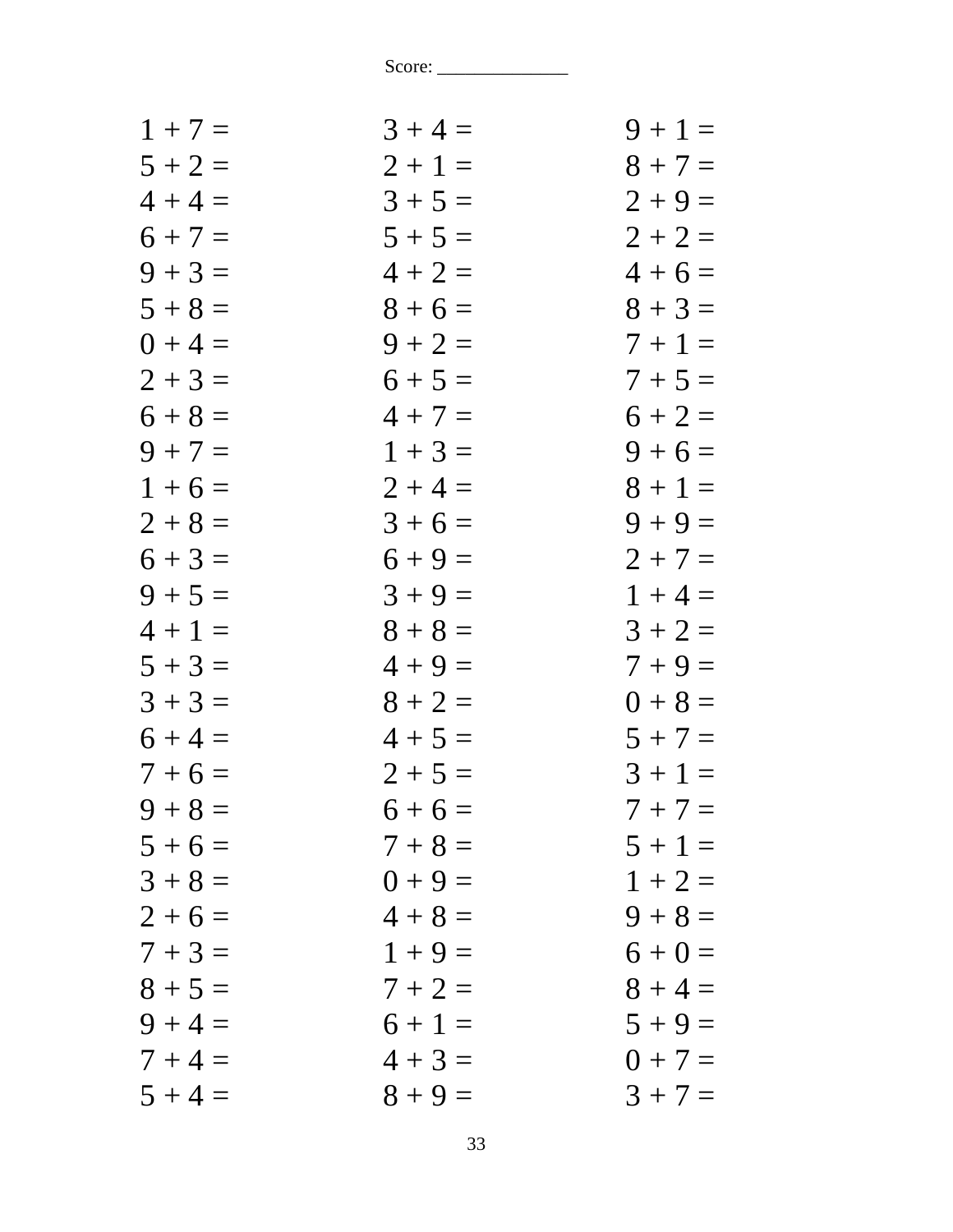| $1 + 7 =$ | $3 + 4 =$ | $9 + 1 =$ |
|-----------|-----------|-----------|
| $5 + 2 =$ | $2 + 1 =$ | $8 + 7 =$ |
| $4 + 4 =$ | $3 + 5 =$ | $2 + 9 =$ |
| $6 + 7 =$ | $5 + 5 =$ | $2 + 2 =$ |
| $9 + 3 =$ | $4 + 2 =$ | $4+6=$    |
| $5 + 8 =$ | $8 + 6 =$ | $8 + 3 =$ |
| $0 + 4 =$ | $9 + 2 =$ | $7 + 1 =$ |
| $2 + 3 =$ | $6 + 5 =$ | $7 + 5 =$ |
| $6 + 8 =$ | $4 + 7 =$ | $6 + 2 =$ |
| $9 + 7 =$ | $1 + 3 =$ | $9 + 6 =$ |
| $1 + 6 =$ | $2 + 4 =$ | $8 + 1 =$ |
| $2 + 8 =$ | $3 + 6 =$ | $9 + 9 =$ |
| $6 + 3 =$ | $6 + 9 =$ | $2 + 7 =$ |
| $9 + 5 =$ | $3 + 9 =$ | $1 + 4 =$ |
| $4 + 1 =$ | $8 + 8 =$ | $3 + 2 =$ |
| $5 + 3 =$ | $4 + 9 =$ | $7 + 9 =$ |
| $3 + 3 =$ | $8 + 2 =$ | $0 + 8 =$ |
| $6 + 4 =$ | $4 + 5 =$ | $5 + 7 =$ |
| $7 + 6 =$ | $2 + 5 =$ | $3 + 1 =$ |
| $9 + 8 =$ | $6+6=$    | $7 + 7 =$ |
| $5 + 6 =$ | $7 + 8 =$ | $5 + 1 =$ |
| $3 + 8 =$ | $0 + 9 =$ | $1 + 2 =$ |
| $2 + 6 =$ | $4 + 8 =$ | $9 + 8 =$ |
| $7 + 3 =$ | $1 + 9 =$ | $6 + 0 =$ |
| $8 + 5 =$ | $7 + 2 =$ | $8 + 4 =$ |
| $9 + 4 =$ | $6 + 1 =$ | $5 + 9 =$ |
| $7 + 4 =$ | $4 + 3 =$ | $0 + 7 =$ |
| $5 + 4 =$ | $8 + 9 =$ | $3 + 7 =$ |
|           |           |           |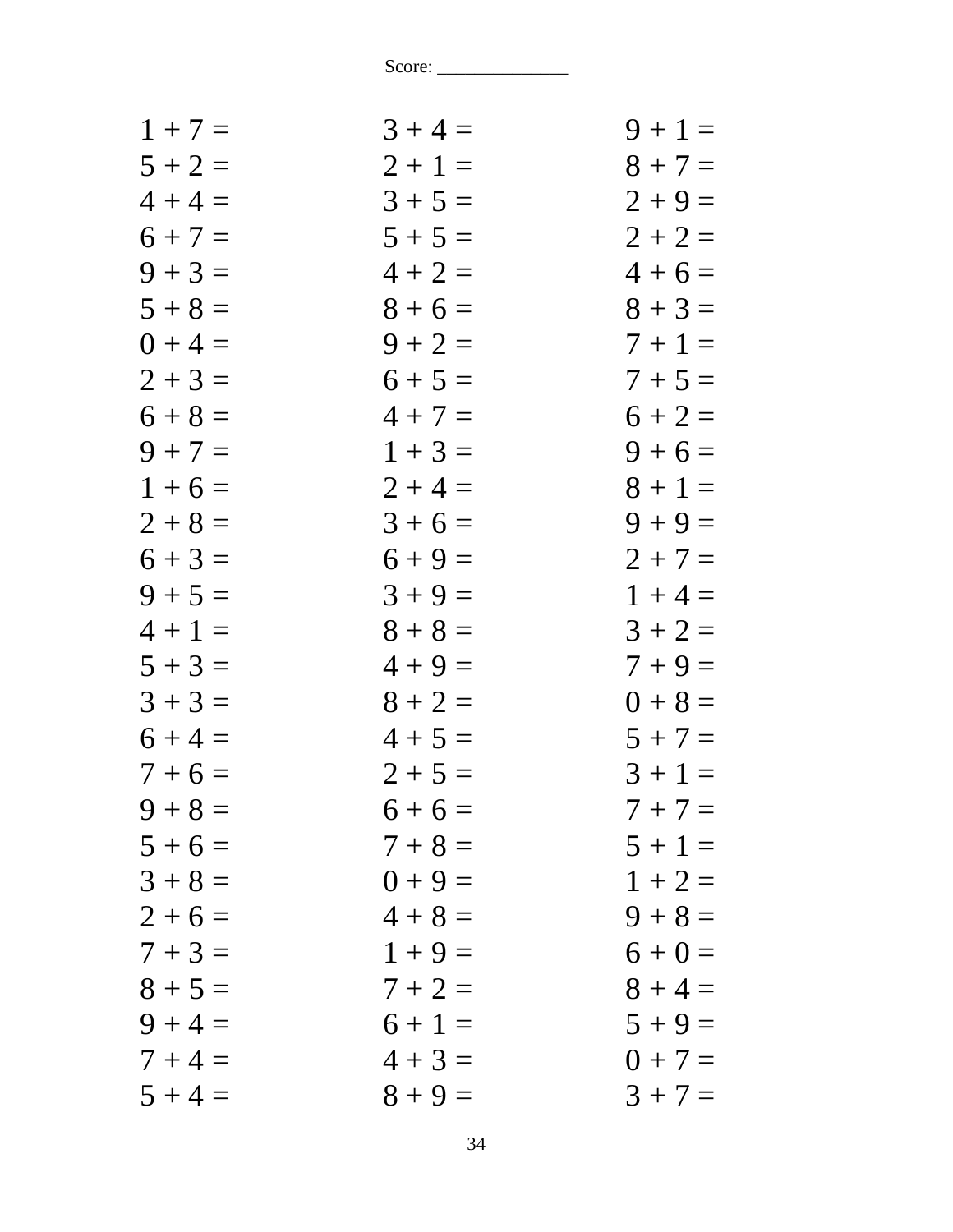| $1 + 7 =$ | $3 + 4 =$ | $9 + 1 =$ |
|-----------|-----------|-----------|
| $5 + 2 =$ | $2 + 1 =$ | $8 + 7 =$ |
| $4 + 4 =$ | $3 + 5 =$ | $2 + 9 =$ |
| $6 + 7 =$ | $5 + 5 =$ | $2 + 2 =$ |
| $9 + 3 =$ | $4 + 2 =$ | $4+6=$    |
| $5 + 8 =$ | $8 + 6 =$ | $8 + 3 =$ |
| $0 + 4 =$ | $9 + 2 =$ | $7 + 1 =$ |
| $2 + 3 =$ | $6 + 5 =$ | $7 + 5 =$ |
| $6 + 8 =$ | $4 + 7 =$ | $6 + 2 =$ |
| $9 + 7 =$ | $1 + 3 =$ | $9 + 6 =$ |
| $1 + 6 =$ | $2 + 4 =$ | $8 + 1 =$ |
| $2 + 8 =$ | $3 + 6 =$ | $9 + 9 =$ |
| $6 + 3 =$ | $6 + 9 =$ | $2 + 7 =$ |
| $9 + 5 =$ | $3 + 9 =$ | $1 + 4 =$ |
| $4 + 1 =$ | $8 + 8 =$ | $3 + 2 =$ |
| $5 + 3 =$ | $4 + 9 =$ | $7 + 9 =$ |
| $3 + 3 =$ | $8 + 2 =$ | $0 + 8 =$ |
| $6 + 4 =$ | $4 + 5 =$ | $5 + 7 =$ |
| $7 + 6 =$ | $2 + 5 =$ | $3 + 1 =$ |
| $9 + 8 =$ | $6+6=$    | $7 + 7 =$ |
| $5 + 6 =$ | $7 + 8 =$ | $5 + 1 =$ |
| $3 + 8 =$ | $0 + 9 =$ | $1 + 2 =$ |
| $2+6=$    | $4 + 8 =$ | $9 + 8 =$ |
| $7 + 3 =$ | $1 + 9 =$ | $6 + 0 =$ |
| $8 + 5 =$ | $7 + 2 =$ | $8 + 4 =$ |
| $9 + 4 =$ | $6 + 1 =$ | $5 + 9 =$ |
| $7 + 4 =$ | $4 + 3 =$ | $0 + 7 =$ |
| $5 + 4 =$ | $8 + 9 =$ | $3 + 7 =$ |
|           |           |           |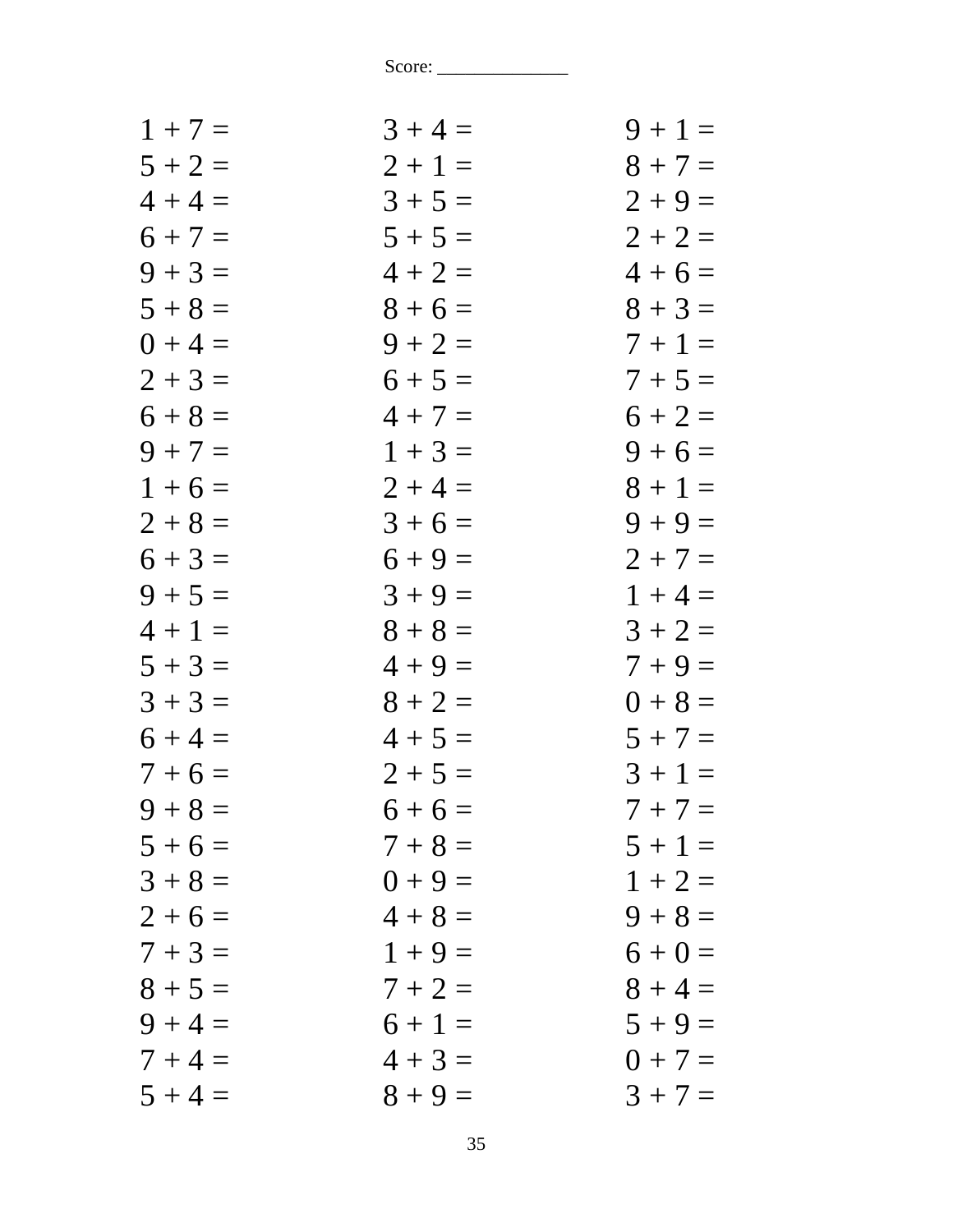| $1 + 7 =$ | $3 + 4 =$ | $9 + 1 =$ |
|-----------|-----------|-----------|
| $5 + 2 =$ | $2 + 1 =$ | $8 + 7 =$ |
| $4 + 4 =$ | $3 + 5 =$ | $2 + 9 =$ |
| $6 + 7 =$ | $5 + 5 =$ | $2 + 2 =$ |
| $9 + 3 =$ | $4 + 2 =$ | $4+6=$    |
| $5 + 8 =$ | $8 + 6 =$ | $8 + 3 =$ |
| $0 + 4 =$ | $9 + 2 =$ | $7 + 1 =$ |
| $2 + 3 =$ | $6 + 5 =$ | $7 + 5 =$ |
| $6 + 8 =$ | $4 + 7 =$ | $6 + 2 =$ |
| $9 + 7 =$ | $1 + 3 =$ | $9 + 6 =$ |
| $1 + 6 =$ | $2 + 4 =$ | $8 + 1 =$ |
| $2 + 8 =$ | $3+6=$    | $9 + 9 =$ |
| $6 + 3 =$ | $6 + 9 =$ | $2 + 7 =$ |
| $9 + 5 =$ | $3 + 9 =$ | $1 + 4 =$ |
| $4 + 1 =$ | $8 + 8 =$ | $3 + 2 =$ |
| $5 + 3 =$ | $4 + 9 =$ | $7 + 9 =$ |
| $3 + 3 =$ | $8 + 2 =$ | $0 + 8 =$ |
| $6 + 4 =$ | $4 + 5 =$ | $5 + 7 =$ |
| $7 + 6 =$ | $2 + 5 =$ | $3 + 1 =$ |
| $9 + 8 =$ | $6+6=$    | $7 + 7 =$ |
| $5 + 6 =$ | $7 + 8 =$ | $5 + 1 =$ |
| $3 + 8 =$ | $0 + 9 =$ | $1 + 2 =$ |
| $2 + 6 =$ | $4 + 8 =$ | $9 + 8 =$ |
| $7 + 3 =$ | $1 + 9 =$ | $6 + 0 =$ |
| $8 + 5 =$ | $7 + 2 =$ | $8 + 4 =$ |
| $9 + 4 =$ | $6 + 1 =$ | $5 + 9 =$ |
| $7 + 4 =$ | $4 + 3 =$ | $0 + 7 =$ |
| $5 + 4 =$ | $8 + 9 =$ | $3 + 7 =$ |
|           |           |           |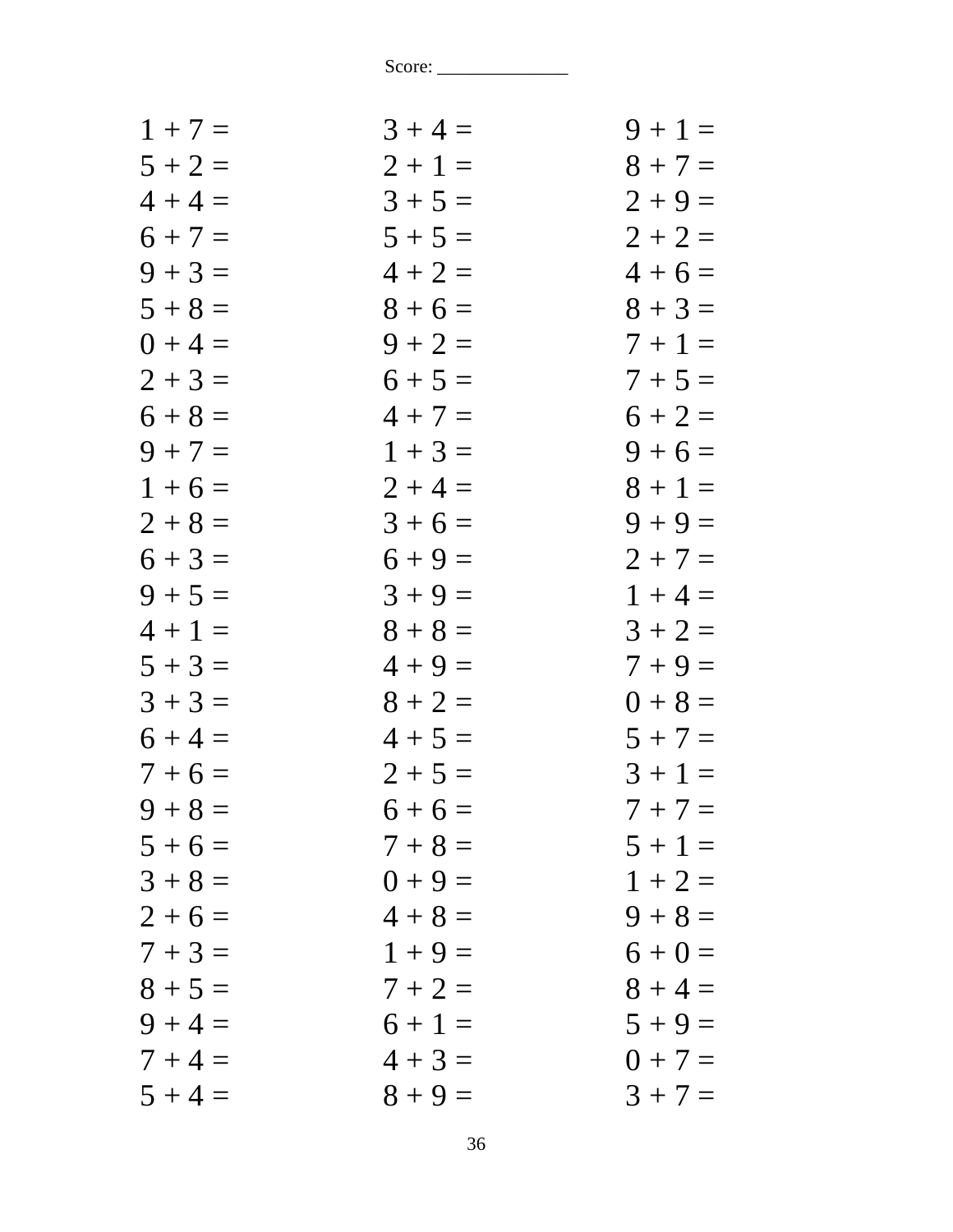| $1 + 7 =$ | $3 + 4 =$ | $9 + 1 =$ |
|-----------|-----------|-----------|
| $5 + 2 =$ | $2 + 1 =$ | $8 + 7 =$ |
| $4 + 4 =$ | $3 + 5 =$ | $2 + 9 =$ |
| $6 + 7 =$ | $5 + 5 =$ | $2 + 2 =$ |
| $9 + 3 =$ | $4 + 2 =$ | $4+6=$    |
| $5 + 8 =$ | $8 + 6 =$ | $8 + 3 =$ |
| $0 + 4 =$ | $9 + 2 =$ | $7 + 1 =$ |
| $2 + 3 =$ | $6 + 5 =$ | $7 + 5 =$ |
| $6 + 8 =$ | $4 + 7 =$ | $6 + 2 =$ |
| $9 + 7 =$ | $1 + 3 =$ | $9 + 6 =$ |
| $1 + 6 =$ | $2 + 4 =$ | $8 + 1 =$ |
| $2 + 8 =$ | $3 + 6 =$ | $9 + 9 =$ |
| $6 + 3 =$ | $6 + 9 =$ | $2 + 7 =$ |
| $9 + 5 =$ | $3 + 9 =$ | $1 + 4 =$ |
| $4 + 1 =$ | $8 + 8 =$ | $3 + 2 =$ |
| $5 + 3 =$ | $4 + 9 =$ | $7 + 9 =$ |
| $3 + 3 =$ | $8 + 2 =$ | $0 + 8 =$ |
| $6 + 4 =$ | $4 + 5 =$ | $5 + 7 =$ |
| $7 + 6 =$ | $2 + 5 =$ | $3 + 1 =$ |
| $9 + 8 =$ | $6+6=$    | $7 + 7 =$ |
| $5 + 6 =$ | $7 + 8 =$ | $5 + 1 =$ |
| $3 + 8 =$ | $0 + 9 =$ | $1 + 2 =$ |
| $2 + 6 =$ | $4 + 8 =$ | $9 + 8 =$ |
| $7 + 3 =$ | $1 + 9 =$ | $6 + 0 =$ |
| $8 + 5 =$ | $7 + 2 =$ | $8 + 4 =$ |
| $9 + 4 =$ | $6 + 1 =$ | $5 + 9 =$ |
| $7 + 4 =$ | $4 + 3 =$ | $0 + 7 =$ |
| $5 + 4 =$ | $8 + 9 =$ | $3 + 7 =$ |
|           |           |           |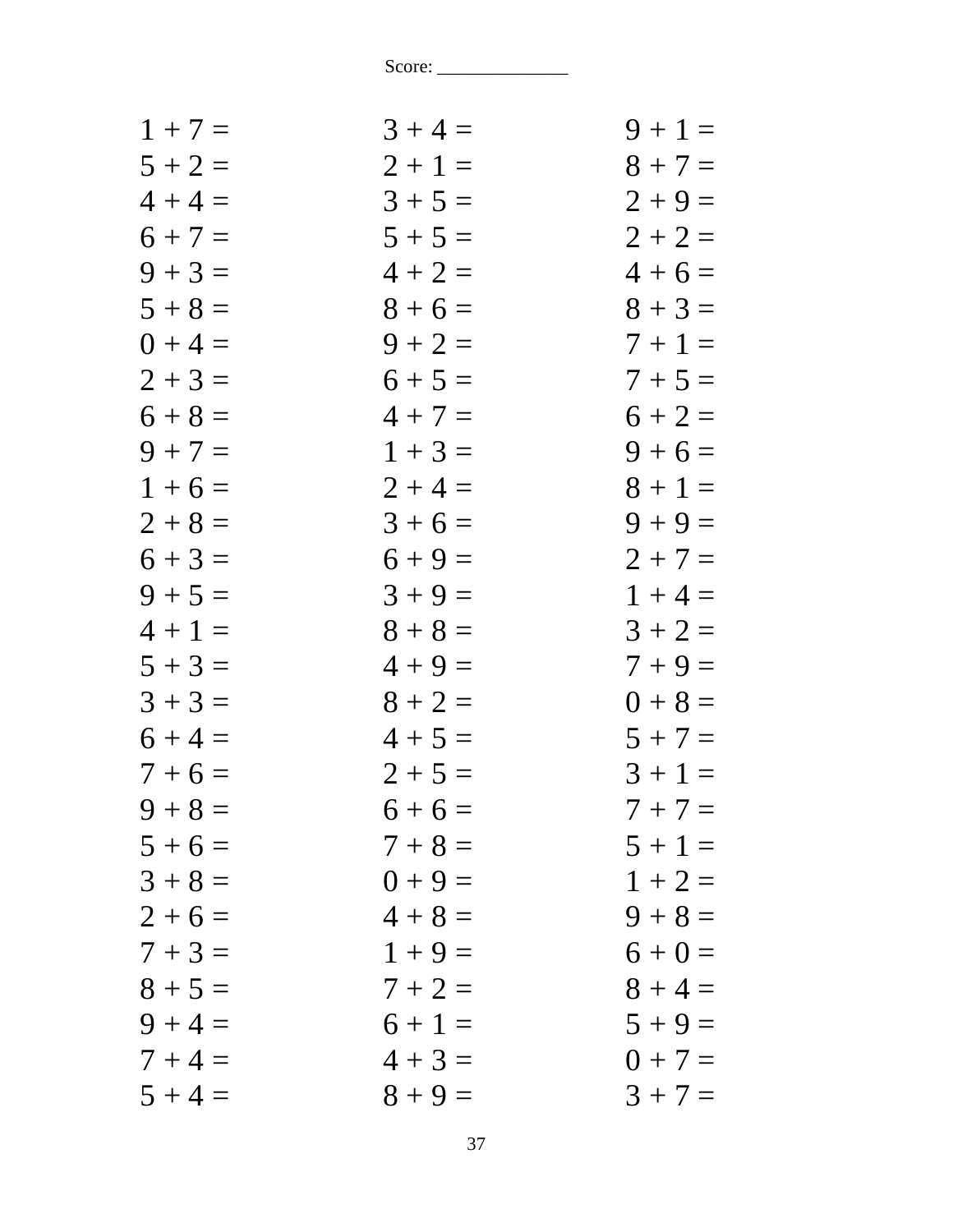| $1 + 7 =$ | $3 + 4 =$ | $9 + 1 =$ |
|-----------|-----------|-----------|
| $5 + 2 =$ | $2 + 1 =$ | $8 + 7 =$ |
| $4 + 4 =$ | $3 + 5 =$ | $2 + 9 =$ |
| $6 + 7 =$ | $5 + 5 =$ | $2 + 2 =$ |
| $9 + 3 =$ | $4 + 2 =$ | $4+6=$    |
| $5 + 8 =$ | $8 + 6 =$ | $8 + 3 =$ |
| $0 + 4 =$ | $9 + 2 =$ | $7 + 1 =$ |
| $2 + 3 =$ | $6 + 5 =$ | $7 + 5 =$ |
| $6 + 8 =$ | $4 + 7 =$ | $6 + 2 =$ |
| $9 + 7 =$ | $1 + 3 =$ | $9 + 6 =$ |
| $1 + 6 =$ | $2 + 4 =$ | $8 + 1 =$ |
| $2 + 8 =$ | $3 + 6 =$ | $9 + 9 =$ |
| $6 + 3 =$ | $6 + 9 =$ | $2 + 7 =$ |
| $9 + 5 =$ | $3 + 9 =$ | $1 + 4 =$ |
| $4 + 1 =$ | $8 + 8 =$ | $3 + 2 =$ |
| $5 + 3 =$ | $4 + 9 =$ | $7 + 9 =$ |
| $3 + 3 =$ | $8 + 2 =$ | $0 + 8 =$ |
| $6 + 4 =$ | $4 + 5 =$ | $5 + 7 =$ |
| $7 + 6 =$ | $2 + 5 =$ | $3 + 1 =$ |
| $9 + 8 =$ | $6+6=$    | $7 + 7 =$ |
| $5 + 6 =$ | $7 + 8 =$ | $5 + 1 =$ |
| $3 + 8 =$ | $0 + 9 =$ | $1 + 2 =$ |
| $2+6=$    | $4 + 8 =$ | $9 + 8 =$ |
| $7 + 3 =$ | $1 + 9 =$ | $6 + 0 =$ |
| $8 + 5 =$ | $7 + 2 =$ | $8 + 4 =$ |
| $9 + 4 =$ | $6 + 1 =$ | $5 + 9 =$ |
| $7 + 4 =$ | $4 + 3 =$ | $0 + 7 =$ |
| $5 + 4 =$ | $8 + 9 =$ | $3 + 7 =$ |
|           |           |           |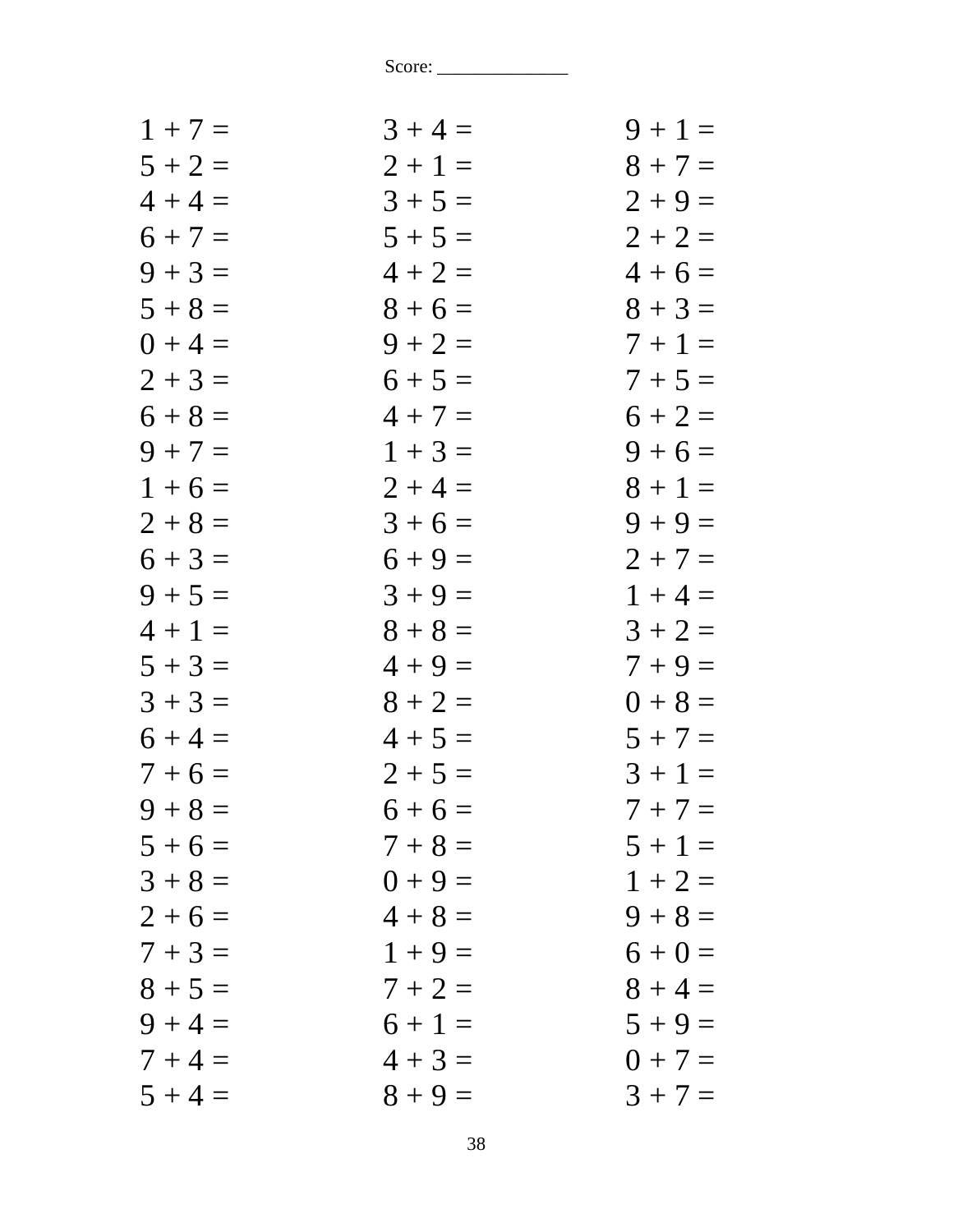| $1 + 7 =$ | $3 + 4 =$ | $9 + 1 =$ |
|-----------|-----------|-----------|
| $5 + 2 =$ | $2 + 1 =$ | $8 + 7 =$ |
| $4 + 4 =$ | $3 + 5 =$ | $2 + 9 =$ |
| $6 + 7 =$ | $5 + 5 =$ | $2 + 2 =$ |
| $9 + 3 =$ | $4 + 2 =$ | $4+6=$    |
| $5 + 8 =$ | $8 + 6 =$ | $8 + 3 =$ |
| $0 + 4 =$ | $9 + 2 =$ | $7 + 1 =$ |
| $2 + 3 =$ | $6 + 5 =$ | $7 + 5 =$ |
| $6 + 8 =$ | $4 + 7 =$ | $6 + 2 =$ |
| $9 + 7 =$ | $1 + 3 =$ | $9 + 6 =$ |
| $1 + 6 =$ | $2 + 4 =$ | $8 + 1 =$ |
| $2 + 8 =$ | $3 + 6 =$ | $9 + 9 =$ |
| $6 + 3 =$ | $6 + 9 =$ | $2 + 7 =$ |
| $9 + 5 =$ | $3 + 9 =$ | $1 + 4 =$ |
| $4 + 1 =$ | $8 + 8 =$ | $3 + 2 =$ |
| $5 + 3 =$ | $4 + 9 =$ | $7 + 9 =$ |
| $3 + 3 =$ | $8 + 2 =$ | $0 + 8 =$ |
| $6 + 4 =$ | $4 + 5 =$ | $5 + 7 =$ |
| $7 + 6 =$ | $2 + 5 =$ | $3 + 1 =$ |
| $9 + 8 =$ | $6+6=$    | $7 + 7 =$ |
| $5 + 6 =$ | $7 + 8 =$ | $5 + 1 =$ |
| $3 + 8 =$ | $0 + 9 =$ | $1 + 2 =$ |
| $2 + 6 =$ | $4 + 8 =$ | $9 + 8 =$ |
| $7 + 3 =$ | $1 + 9 =$ | $6 + 0 =$ |
| $8 + 5 =$ | $7 + 2 =$ | $8 + 4 =$ |
| $9 + 4 =$ | $6 + 1 =$ | $5 + 9 =$ |
| $7 + 4 =$ | $4 + 3 =$ | $0 + 7 =$ |
| $5 + 4 =$ | $8 + 9 =$ | $3 + 7 =$ |
|           |           |           |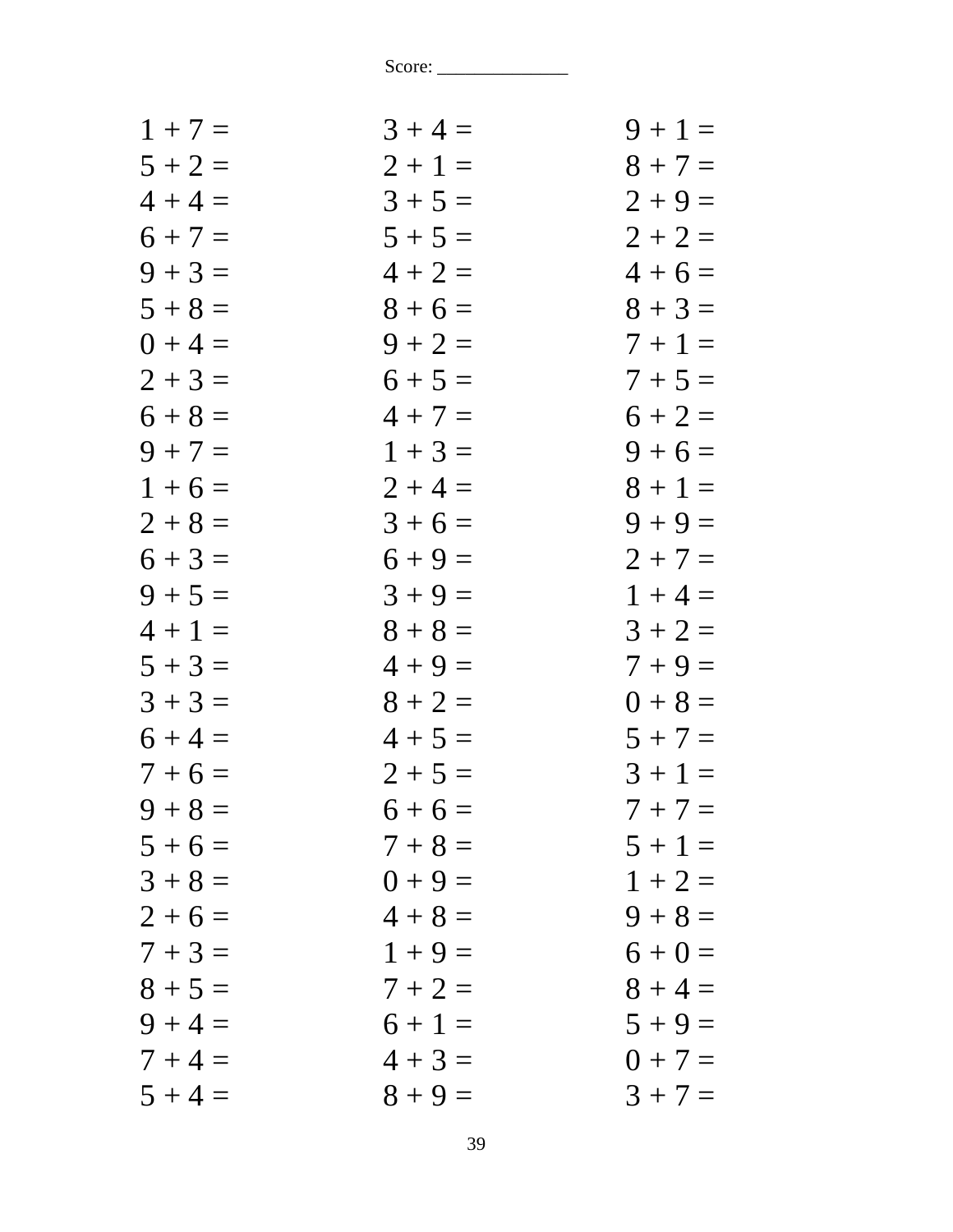| $1 + 7 =$ | $3 + 4 =$ | $9 + 1 =$ |
|-----------|-----------|-----------|
| $5 + 2 =$ | $2 + 1 =$ | $8 + 7 =$ |
| $4 + 4 =$ | $3 + 5 =$ | $2 + 9 =$ |
| $6 + 7 =$ | $5 + 5 =$ | $2 + 2 =$ |
| $9 + 3 =$ | $4 + 2 =$ | $4+6=$    |
| $5 + 8 =$ | $8 + 6 =$ | $8 + 3 =$ |
| $0 + 4 =$ | $9 + 2 =$ | $7 + 1 =$ |
| $2 + 3 =$ | $6 + 5 =$ | $7 + 5 =$ |
| $6 + 8 =$ | $4 + 7 =$ | $6 + 2 =$ |
| $9 + 7 =$ | $1 + 3 =$ | $9 + 6 =$ |
| $1 + 6 =$ | $2 + 4 =$ | $8 + 1 =$ |
| $2 + 8 =$ | $3+6=$    | $9 + 9 =$ |
| $6 + 3 =$ | $6 + 9 =$ | $2 + 7 =$ |
| $9 + 5 =$ | $3 + 9 =$ | $1 + 4 =$ |
| $4 + 1 =$ | $8 + 8 =$ | $3 + 2 =$ |
| $5 + 3 =$ | $4 + 9 =$ | $7 + 9 =$ |
| $3 + 3 =$ | $8 + 2 =$ | $0 + 8 =$ |
| $6 + 4 =$ | $4 + 5 =$ | $5 + 7 =$ |
| $7 + 6 =$ | $2 + 5 =$ | $3 + 1 =$ |
| $9 + 8 =$ | $6+6=$    | $7 + 7 =$ |
| $5 + 6 =$ | $7 + 8 =$ | $5 + 1 =$ |
| $3 + 8 =$ | $0 + 9 =$ | $1 + 2 =$ |
| $2 + 6 =$ | $4 + 8 =$ | $9 + 8 =$ |
| $7 + 3 =$ | $1 + 9 =$ | $6 + 0 =$ |
| $8 + 5 =$ | $7 + 2 =$ | $8 + 4 =$ |
| $9 + 4 =$ | $6 + 1 =$ | $5 + 9 =$ |
| $7 + 4 =$ | $4 + 3 =$ | $0 + 7 =$ |
| $5 + 4 =$ | $8 + 9 =$ | $3 + 7 =$ |
|           |           |           |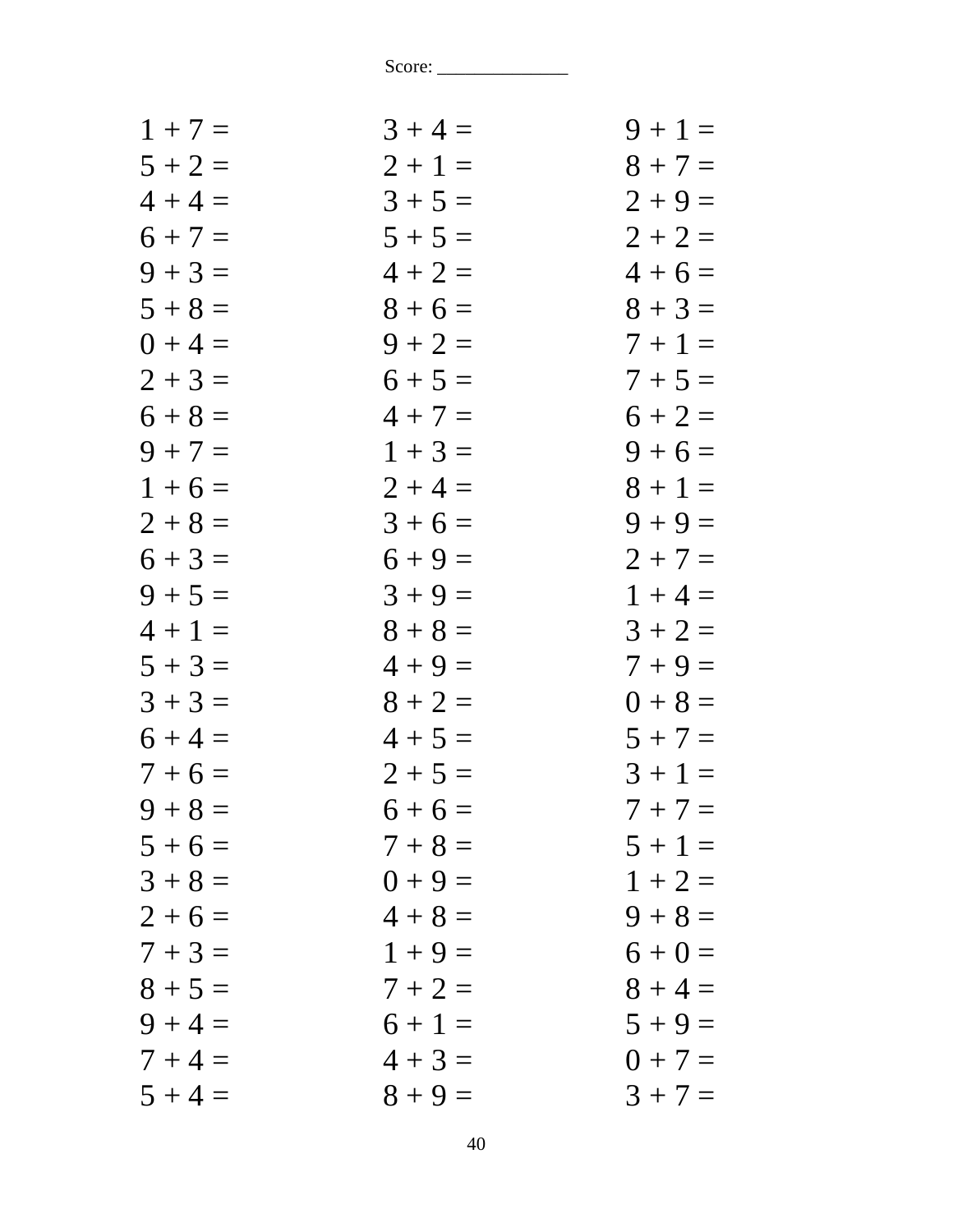| $1 + 7 =$ | $3 + 4 =$ | $9 + 1 =$ |
|-----------|-----------|-----------|
| $5 + 2 =$ | $2 + 1 =$ | $8 + 7 =$ |
| $4 + 4 =$ | $3 + 5 =$ | $2 + 9 =$ |
| $6 + 7 =$ | $5 + 5 =$ | $2 + 2 =$ |
| $9 + 3 =$ | $4 + 2 =$ | $4+6=$    |
| $5 + 8 =$ | $8 + 6 =$ | $8 + 3 =$ |
| $0 + 4 =$ | $9 + 2 =$ | $7+1=$    |
| $2 + 3 =$ | $6 + 5 =$ | $7 + 5 =$ |
| $6 + 8 =$ | $4 + 7 =$ | $6 + 2 =$ |
| $9 + 7 =$ | $1 + 3 =$ | $9 + 6 =$ |
| $1 + 6 =$ | $2 + 4 =$ | $8 + 1 =$ |
| $2 + 8 =$ | $3 + 6 =$ | $9 + 9 =$ |
| $6 + 3 =$ | $6 + 9 =$ | $2 + 7 =$ |
| $9 + 5 =$ | $3 + 9 =$ | $1 + 4 =$ |
| $4 + 1 =$ | $8 + 8 =$ | $3 + 2 =$ |
| $5 + 3 =$ | $4 + 9 =$ | $7 + 9 =$ |
| $3 + 3 =$ | $8 + 2 =$ | $0 + 8 =$ |
| $6 + 4 =$ | $4 + 5 =$ | $5 + 7 =$ |
| $7 + 6 =$ | $2 + 5 =$ | $3 + 1 =$ |
| $9 + 8 =$ | $6+6=$    | $7 + 7 =$ |
| $5 + 6 =$ | $7 + 8 =$ | $5 + 1 =$ |
| $3 + 8 =$ | $0 + 9 =$ | $1 + 2 =$ |
| $2+6=$    | $4 + 8 =$ | $9 + 8 =$ |
| $7 + 3 =$ | $1 + 9 =$ | $6 + 0 =$ |
| $8 + 5 =$ | $7 + 2 =$ | $8 + 4 =$ |
| $9 + 4 =$ | $6 + 1 =$ | $5 + 9 =$ |
| $7 + 4 =$ | $4 + 3 =$ | $0 + 7 =$ |
| $5 + 4 =$ | $8 + 9 =$ | $3 + 7 =$ |
|           |           |           |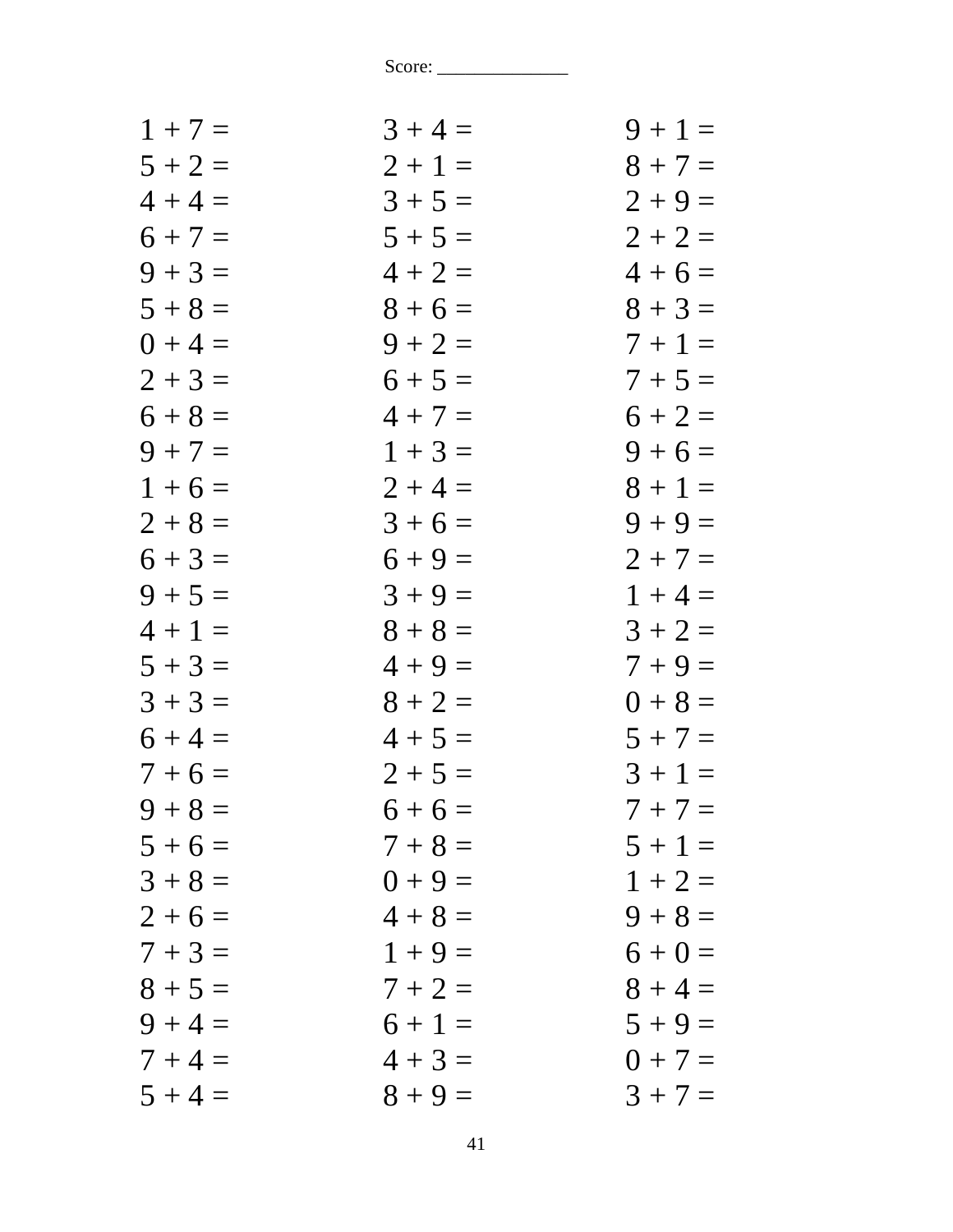| $1 + 7 =$ | $3 + 4 =$ | $9 + 1 =$ |
|-----------|-----------|-----------|
| $5 + 2 =$ | $2 + 1 =$ | $8 + 7 =$ |
| $4 + 4 =$ | $3 + 5 =$ | $2 + 9 =$ |
| $6 + 7 =$ | $5 + 5 =$ | $2 + 2 =$ |
| $9 + 3 =$ | $4 + 2 =$ | $4+6=$    |
| $5 + 8 =$ | $8 + 6 =$ | $8 + 3 =$ |
| $0 + 4 =$ | $9 + 2 =$ | $7+1=$    |
| $2 + 3 =$ | $6 + 5 =$ | $7 + 5 =$ |
| $6 + 8 =$ | $4 + 7 =$ | $6 + 2 =$ |
| $9 + 7 =$ | $1 + 3 =$ | $9 + 6 =$ |
| $1 + 6 =$ | $2 + 4 =$ | $8 + 1 =$ |
| $2 + 8 =$ | $3 + 6 =$ | $9 + 9 =$ |
| $6 + 3 =$ | $6 + 9 =$ | $2 + 7 =$ |
| $9 + 5 =$ | $3 + 9 =$ | $1 + 4 =$ |
| $4 + 1 =$ | $8 + 8 =$ | $3 + 2 =$ |
| $5 + 3 =$ | $4 + 9 =$ | $7 + 9 =$ |
| $3 + 3 =$ | $8 + 2 =$ | $0 + 8 =$ |
| $6 + 4 =$ | $4 + 5 =$ | $5 + 7 =$ |
| $7 + 6 =$ | $2 + 5 =$ | $3 + 1 =$ |
| $9 + 8 =$ | $6+6=$    | $7 + 7 =$ |
| $5 + 6 =$ | $7 + 8 =$ | $5 + 1 =$ |
| $3 + 8 =$ | $0 + 9 =$ | $1 + 2 =$ |
| $2+6=$    | $4 + 8 =$ | $9 + 8 =$ |
| $7 + 3 =$ | $1 + 9 =$ | $6 + 0 =$ |
| $8 + 5 =$ | $7 + 2 =$ | $8 + 4 =$ |
| $9 + 4 =$ | $6 + 1 =$ | $5 + 9 =$ |
| $7 + 4 =$ | $4 + 3 =$ | $0 + 7 =$ |
| $5 + 4 =$ | $8 + 9 =$ | $3 + 7 =$ |
|           |           |           |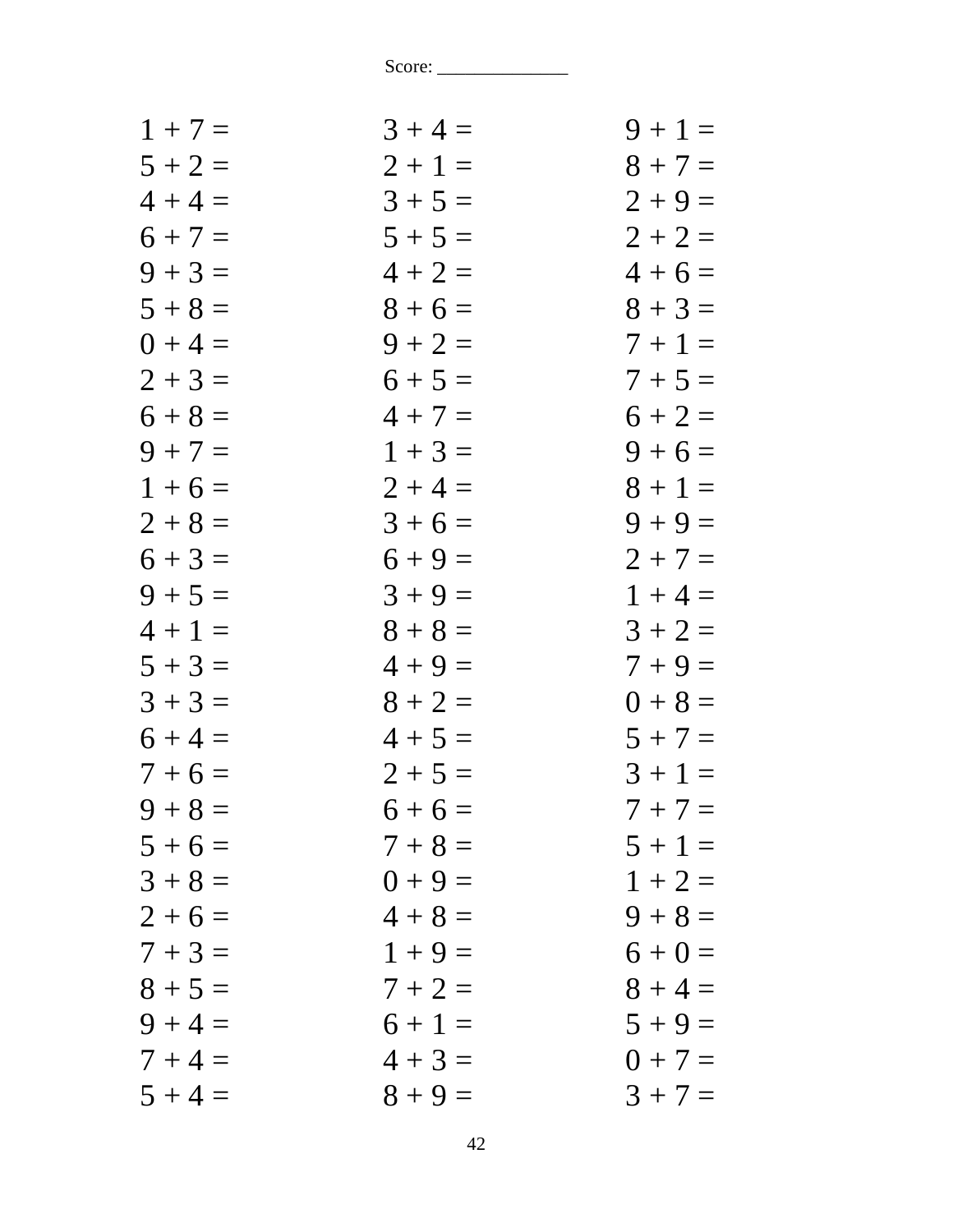| $1 + 7 =$ | $3 + 4 =$ | $9 + 1 =$ |
|-----------|-----------|-----------|
| $5 + 2 =$ | $2 + 1 =$ | $8 + 7 =$ |
| $4 + 4 =$ | $3 + 5 =$ | $2 + 9 =$ |
| $6 + 7 =$ | $5 + 5 =$ | $2 + 2 =$ |
| $9 + 3 =$ | $4 + 2 =$ | $4 + 6 =$ |
| $5 + 8 =$ | $8 + 6 =$ | $8 + 3 =$ |
| $0 + 4 =$ | $9 + 2 =$ | $7+1=$    |
| $2 + 3 =$ | $6 + 5 =$ | $7 + 5 =$ |
| $6 + 8 =$ | $4 + 7 =$ | $6 + 2 =$ |
| $9 + 7 =$ | $1 + 3 =$ | $9 + 6 =$ |
| $1 + 6 =$ | $2 + 4 =$ | $8 + 1 =$ |
| $2 + 8 =$ | $3 + 6 =$ | $9 + 9 =$ |
| $6 + 3 =$ | $6 + 9 =$ | $2 + 7 =$ |
| $9 + 5 =$ | $3 + 9 =$ | $1 + 4 =$ |
| $4 + 1 =$ | $8 + 8 =$ | $3 + 2 =$ |
| $5 + 3 =$ | $4 + 9 =$ | $7 + 9 =$ |
| $3 + 3 =$ | $8 + 2 =$ | $0 + 8 =$ |
| $6 + 4 =$ | $4 + 5 =$ | $5 + 7 =$ |
| $7 + 6 =$ | $2 + 5 =$ | $3 + 1 =$ |
| $9 + 8 =$ | $6+6=$    | $7 + 7 =$ |
| $5 + 6 =$ | $7 + 8 =$ | $5 + 1 =$ |
| $3 + 8 =$ | $0 + 9 =$ | $1 + 2 =$ |
| $2+6=$    | $4 + 8 =$ | $9 + 8 =$ |
| $7 + 3 =$ | $1 + 9 =$ | $6 + 0 =$ |
| $8 + 5 =$ | $7 + 2 =$ | $8 + 4 =$ |
| $9 + 4 =$ | $6 + 1 =$ | $5 + 9 =$ |
| $7 + 4 =$ | $4 + 3 =$ | $0 + 7 =$ |
| $5 + 4 =$ | $8 + 9 =$ | $3 + 7 =$ |
|           |           |           |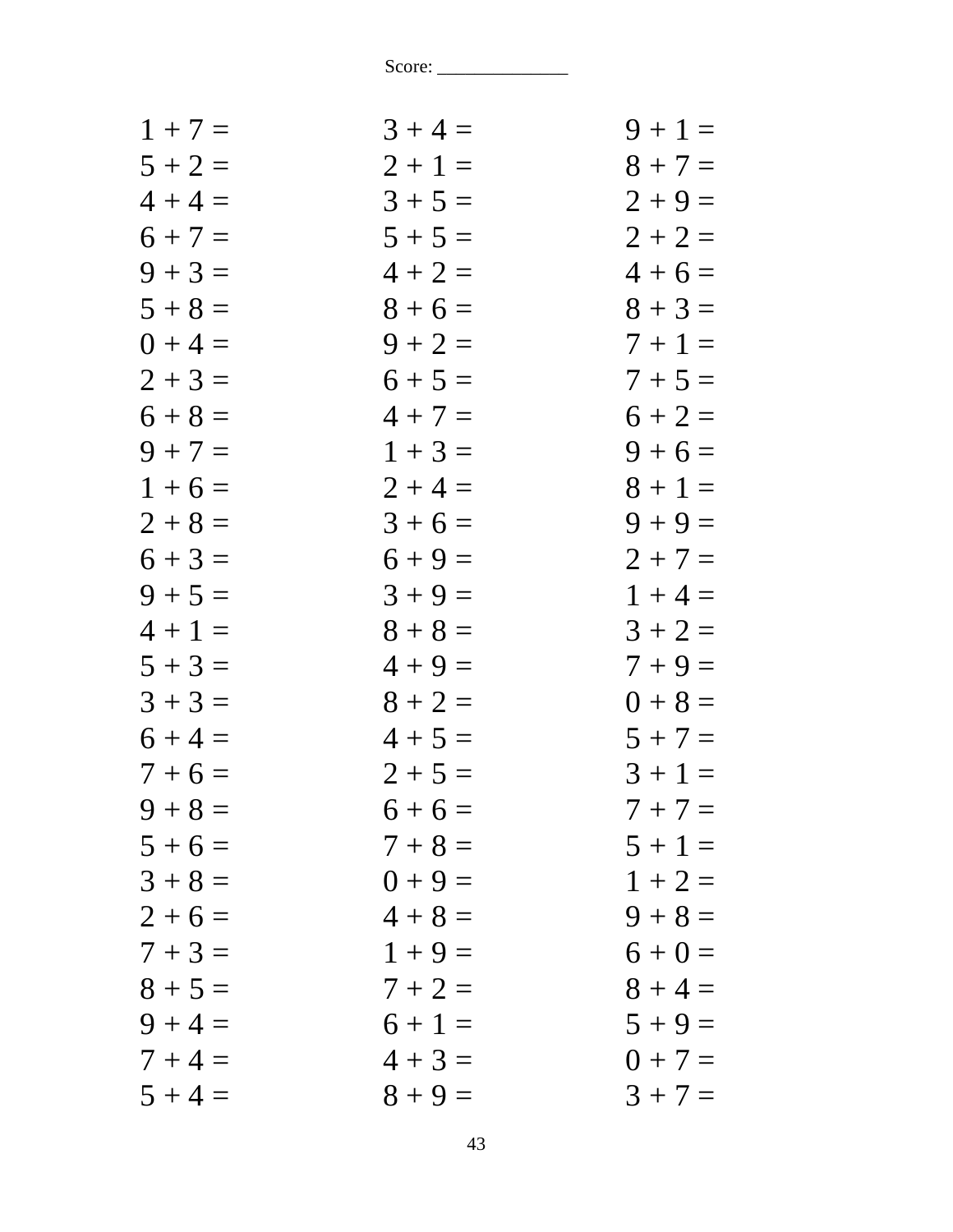| $1 + 7 =$ | $3 + 4 =$ | $9 + 1 =$ |
|-----------|-----------|-----------|
| $5 + 2 =$ | $2 + 1 =$ | $8 + 7 =$ |
| $4 + 4 =$ | $3 + 5 =$ | $2 + 9 =$ |
| $6 + 7 =$ | $5 + 5 =$ | $2 + 2 =$ |
| $9 + 3 =$ | $4 + 2 =$ | $4+6=$    |
| $5 + 8 =$ | $8 + 6 =$ | $8 + 3 =$ |
| $0 + 4 =$ | $9 + 2 =$ | $7 + 1 =$ |
| $2 + 3 =$ | $6 + 5 =$ | $7 + 5 =$ |
| $6 + 8 =$ | $4 + 7 =$ | $6 + 2 =$ |
| $9 + 7 =$ | $1 + 3 =$ | $9 + 6 =$ |
| $1 + 6 =$ | $2 + 4 =$ | $8 + 1 =$ |
| $2 + 8 =$ | $3 + 6 =$ | $9 + 9 =$ |
| $6 + 3 =$ | $6 + 9 =$ | $2 + 7 =$ |
| $9 + 5 =$ | $3 + 9 =$ | $1 + 4 =$ |
| $4 + 1 =$ | $8 + 8 =$ | $3 + 2 =$ |
| $5 + 3 =$ | $4 + 9 =$ | $7 + 9 =$ |
| $3 + 3 =$ | $8 + 2 =$ | $0 + 8 =$ |
| $6 + 4 =$ | $4 + 5 =$ | $5 + 7 =$ |
| $7 + 6 =$ | $2 + 5 =$ | $3 + 1 =$ |
| $9 + 8 =$ | $6+6=$    | $7 + 7 =$ |
| $5 + 6 =$ | $7 + 8 =$ | $5 + 1 =$ |
| $3 + 8 =$ | $0 + 9 =$ | $1 + 2 =$ |
| $2 + 6 =$ | $4 + 8 =$ | $9 + 8 =$ |
| $7 + 3 =$ | $1 + 9 =$ | $6 + 0 =$ |
| $8 + 5 =$ | $7 + 2 =$ | $8 + 4 =$ |
| $9 + 4 =$ | $6 + 1 =$ | $5 + 9 =$ |
| $7 + 4 =$ | $4 + 3 =$ | $0 + 7 =$ |
| $5 + 4 =$ | $8 + 9 =$ | $3 + 7 =$ |
|           |           |           |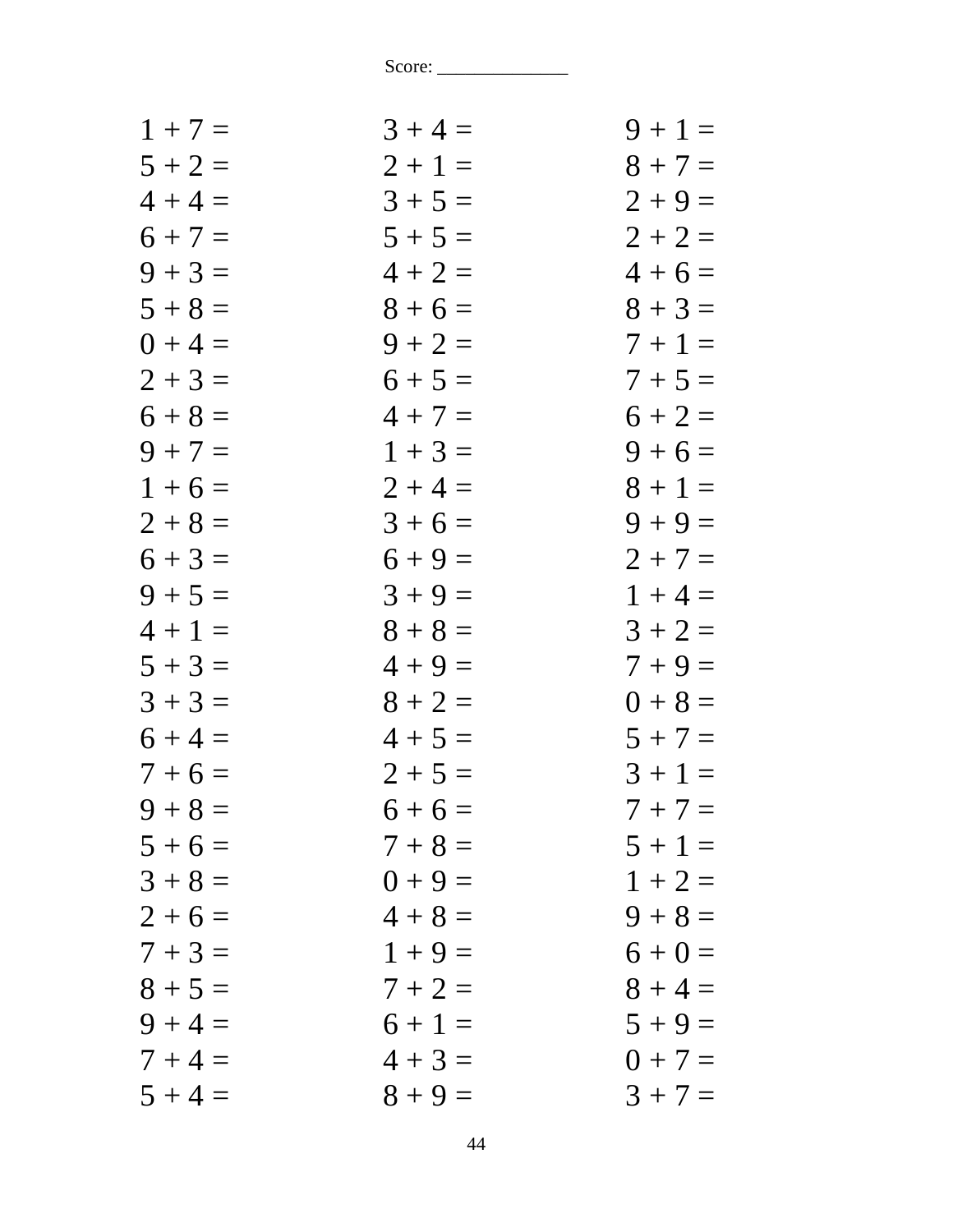| $1 + 7 =$ | $3 + 4 =$ | $9 + 1 =$ |
|-----------|-----------|-----------|
| $5 + 2 =$ | $2 + 1 =$ | $8 + 7 =$ |
| $4 + 4 =$ | $3 + 5 =$ | $2 + 9 =$ |
| $6 + 7 =$ | $5 + 5 =$ | $2 + 2 =$ |
| $9 + 3 =$ | $4 + 2 =$ | $4+6=$    |
| $5 + 8 =$ | $8 + 6 =$ | $8 + 3 =$ |
| $0 + 4 =$ | $9 + 2 =$ | $7+1=$    |
| $2 + 3 =$ | $6 + 5 =$ | $7 + 5 =$ |
| $6 + 8 =$ | $4 + 7 =$ | $6 + 2 =$ |
| $9 + 7 =$ | $1 + 3 =$ | $9 + 6 =$ |
| $1 + 6 =$ | $2 + 4 =$ | $8 + 1 =$ |
| $2 + 8 =$ | $3 + 6 =$ | $9 + 9 =$ |
| $6 + 3 =$ | $6 + 9 =$ | $2 + 7 =$ |
| $9 + 5 =$ | $3 + 9 =$ | $1 + 4 =$ |
| $4 + 1 =$ | $8 + 8 =$ | $3 + 2 =$ |
| $5 + 3 =$ | $4 + 9 =$ | $7 + 9 =$ |
| $3 + 3 =$ | $8 + 2 =$ | $0 + 8 =$ |
| $6 + 4 =$ | $4 + 5 =$ | $5 + 7 =$ |
| $7 + 6 =$ | $2 + 5 =$ | $3 + 1 =$ |
| $9 + 8 =$ | $6 + 6 =$ | $7 + 7 =$ |
| $5 + 6 =$ | $7 + 8 =$ | $5 + 1 =$ |
| $3 + 8 =$ | $0 + 9 =$ | $1 + 2 =$ |
| $2 + 6 =$ | $4 + 8 =$ | $9 + 8 =$ |
| $7 + 3 =$ | $1 + 9 =$ | $6 + 0 =$ |
| $8 + 5 =$ | $7 + 2 =$ | $8 + 4 =$ |
| $9 + 4 =$ | $6 + 1 =$ | $5 + 9 =$ |
| $7 + 4 =$ | $4 + 3 =$ | $0 + 7 =$ |
| $5 + 4 =$ | $8 + 9 =$ | $3 + 7 =$ |
|           |           |           |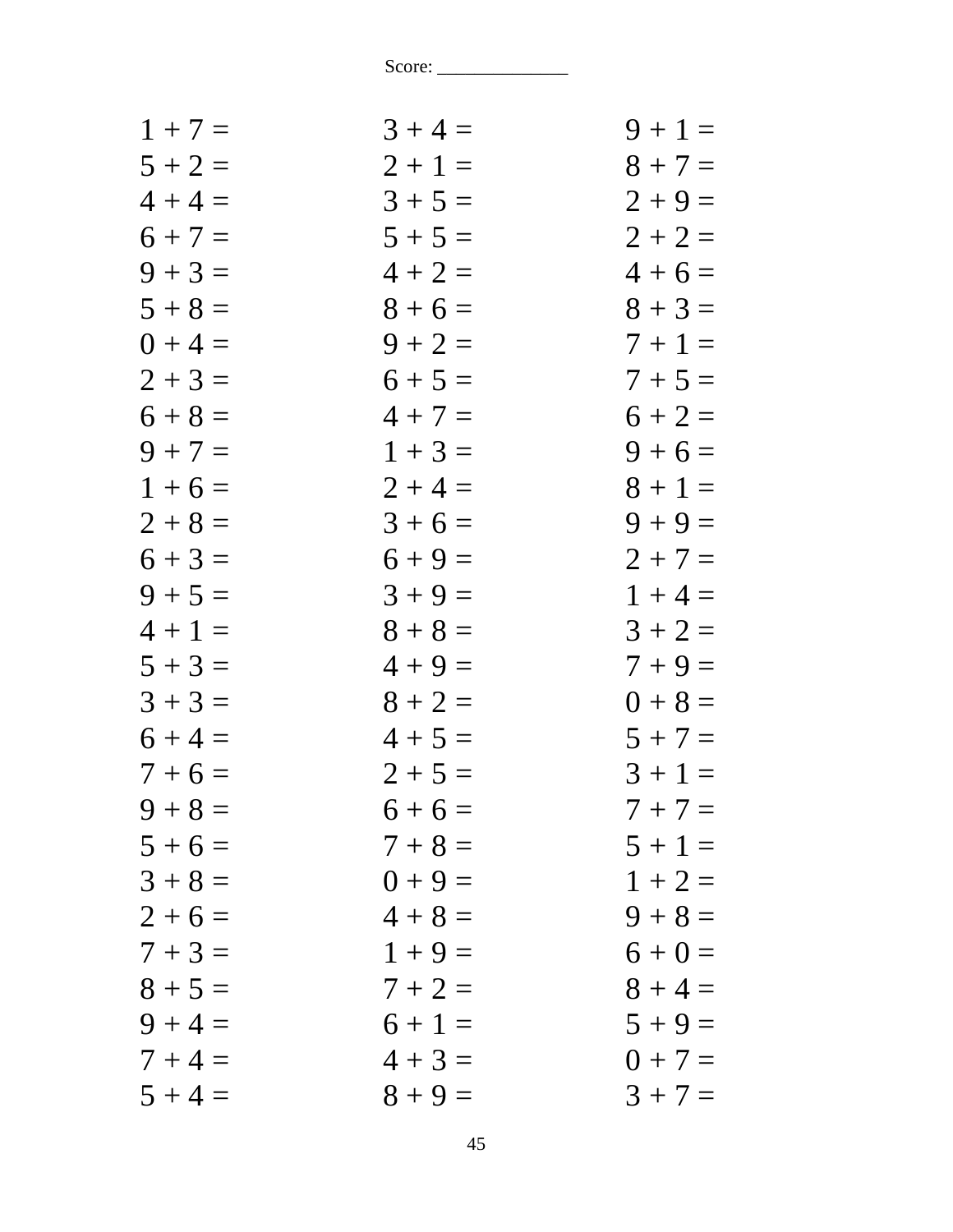| $1 + 7 =$ | $3 + 4 =$ | $9 + 1 =$ |
|-----------|-----------|-----------|
| $5 + 2 =$ | $2 + 1 =$ | $8 + 7 =$ |
| $4 + 4 =$ | $3 + 5 =$ | $2 + 9 =$ |
| $6 + 7 =$ | $5 + 5 =$ | $2 + 2 =$ |
| $9 + 3 =$ | $4 + 2 =$ | $4+6=$    |
| $5 + 8 =$ | $8 + 6 =$ | $8 + 3 =$ |
| $0 + 4 =$ | $9 + 2 =$ | $7 + 1 =$ |
| $2 + 3 =$ | $6 + 5 =$ | $7 + 5 =$ |
| $6 + 8 =$ | $4 + 7 =$ | $6 + 2 =$ |
| $9 + 7 =$ | $1 + 3 =$ | $9 + 6 =$ |
| $1 + 6 =$ | $2 + 4 =$ | $8 + 1 =$ |
| $2 + 8 =$ | $3 + 6 =$ | $9 + 9 =$ |
| $6 + 3 =$ | $6 + 9 =$ | $2 + 7 =$ |
| $9 + 5 =$ | $3 + 9 =$ | $1 + 4 =$ |
| $4 + 1 =$ | $8 + 8 =$ | $3 + 2 =$ |
| $5 + 3 =$ | $4 + 9 =$ | $7 + 9 =$ |
| $3 + 3 =$ | $8 + 2 =$ | $0 + 8 =$ |
| $6 + 4 =$ | $4 + 5 =$ | $5 + 7 =$ |
| $7 + 6 =$ | $2 + 5 =$ | $3 + 1 =$ |
| $9 + 8 =$ | $6+6=$    | $7 + 7 =$ |
| $5 + 6 =$ | $7 + 8 =$ | $5 + 1 =$ |
| $3 + 8 =$ | $0 + 9 =$ | $1 + 2 =$ |
| $2 + 6 =$ | $4 + 8 =$ | $9 + 8 =$ |
| $7 + 3 =$ | $1 + 9 =$ | $6 + 0 =$ |
| $8 + 5 =$ | $7 + 2 =$ | $8 + 4 =$ |
| $9 + 4 =$ | $6 + 1 =$ | $5 + 9 =$ |
| $7 + 4 =$ | $4 + 3 =$ | $0 + 7 =$ |
| $5 + 4 =$ | $8 + 9 =$ | $3 + 7 =$ |
|           |           |           |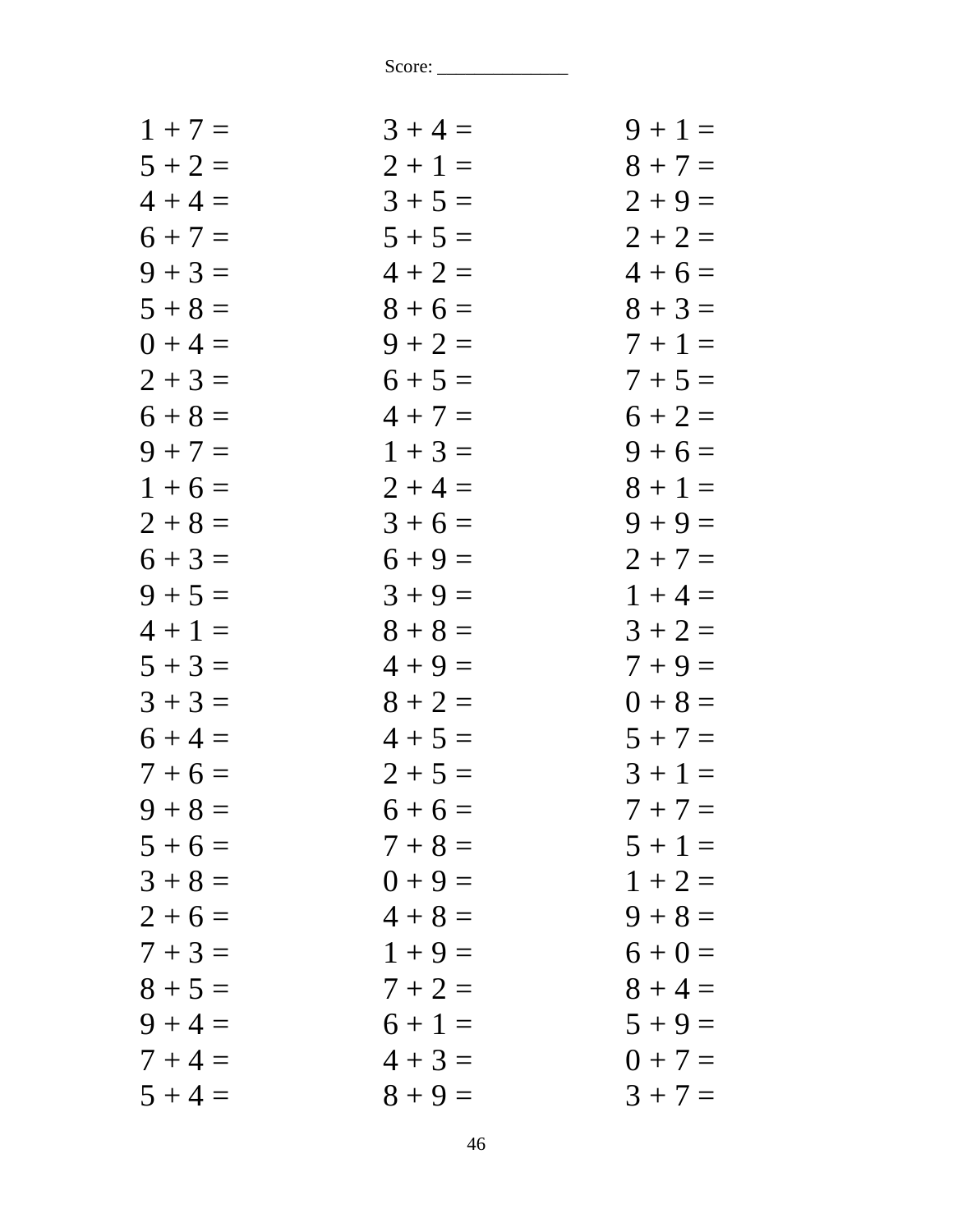| $1 + 7 =$ | $3 + 4 =$ | $9 + 1 =$ |
|-----------|-----------|-----------|
| $5 + 2 =$ | $2 + 1 =$ | $8 + 7 =$ |
| $4 + 4 =$ | $3 + 5 =$ | $2 + 9 =$ |
| $6 + 7 =$ | $5 + 5 =$ | $2 + 2 =$ |
| $9 + 3 =$ | $4 + 2 =$ | $4+6=$    |
| $5 + 8 =$ | $8 + 6 =$ | $8 + 3 =$ |
| $0 + 4 =$ | $9 + 2 =$ | $7 + 1 =$ |
| $2 + 3 =$ | $6 + 5 =$ | $7 + 5 =$ |
| $6 + 8 =$ | $4 + 7 =$ | $6 + 2 =$ |
| $9 + 7 =$ | $1 + 3 =$ | $9 + 6 =$ |
| $1 + 6 =$ | $2 + 4 =$ | $8 + 1 =$ |
| $2 + 8 =$ | $3 + 6 =$ | $9 + 9 =$ |
| $6 + 3 =$ | $6 + 9 =$ | $2 + 7 =$ |
| $9 + 5 =$ | $3 + 9 =$ | $1 + 4 =$ |
| $4 + 1 =$ | $8 + 8 =$ | $3 + 2 =$ |
| $5 + 3 =$ | $4 + 9 =$ | $7 + 9 =$ |
| $3 + 3 =$ | $8 + 2 =$ | $0 + 8 =$ |
| $6 + 4 =$ | $4 + 5 =$ | $5 + 7 =$ |
| $7 + 6 =$ | $2 + 5 =$ | $3 + 1 =$ |
| $9 + 8 =$ | $6+6=$    | $7 + 7 =$ |
| $5 + 6 =$ | $7 + 8 =$ | $5 + 1 =$ |
| $3 + 8 =$ | $0 + 9 =$ | $1 + 2 =$ |
| $2 + 6 =$ | $4 + 8 =$ | $9 + 8 =$ |
| $7 + 3 =$ | $1 + 9 =$ | $6 + 0 =$ |
| $8 + 5 =$ | $7 + 2 =$ | $8 + 4 =$ |
| $9 + 4 =$ | $6 + 1 =$ | $5 + 9 =$ |
| $7 + 4 =$ | $4 + 3 =$ | $0 + 7 =$ |
| $5 + 4 =$ | $8 + 9 =$ | $3 + 7 =$ |
|           |           |           |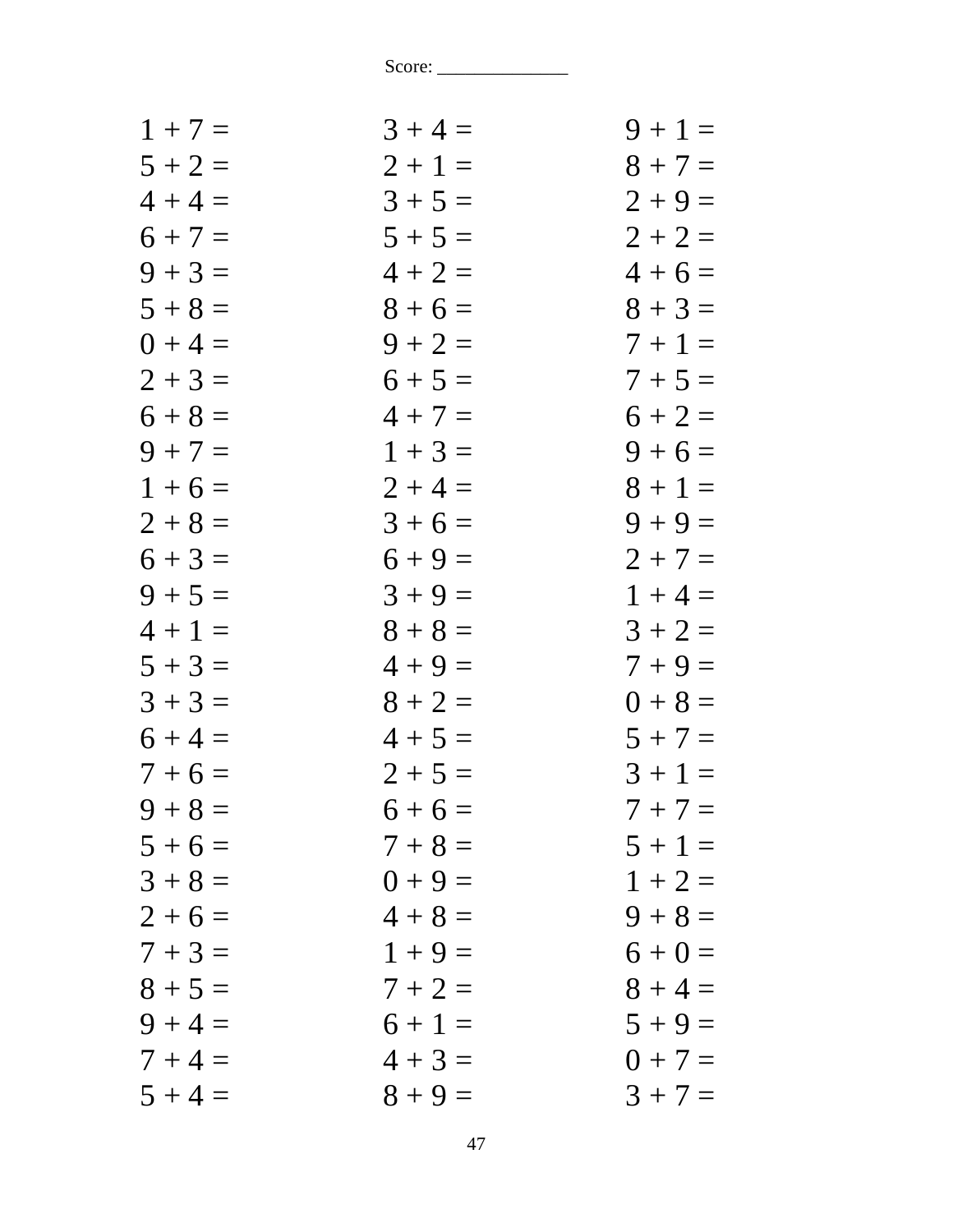| $1 + 7 =$ | $3 + 4 =$ | $9 + 1 =$ |
|-----------|-----------|-----------|
| $5 + 2 =$ | $2 + 1 =$ | $8 + 7 =$ |
| $4 + 4 =$ | $3 + 5 =$ | $2 + 9 =$ |
| $6 + 7 =$ | $5 + 5 =$ | $2 + 2 =$ |
| $9 + 3 =$ | $4 + 2 =$ | $4+6=$    |
| $5 + 8 =$ | $8 + 6 =$ | $8 + 3 =$ |
| $0 + 4 =$ | $9 + 2 =$ | $7 + 1 =$ |
| $2 + 3 =$ | $6 + 5 =$ | $7 + 5 =$ |
| $6 + 8 =$ | $4 + 7 =$ | $6 + 2 =$ |
| $9 + 7 =$ | $1 + 3 =$ | $9 + 6 =$ |
| $1 + 6 =$ | $2 + 4 =$ | $8 + 1 =$ |
| $2 + 8 =$ | $3 + 6 =$ | $9 + 9 =$ |
| $6 + 3 =$ | $6 + 9 =$ | $2 + 7 =$ |
| $9 + 5 =$ | $3 + 9 =$ | $1 + 4 =$ |
| $4 + 1 =$ | $8 + 8 =$ | $3 + 2 =$ |
| $5 + 3 =$ | $4 + 9 =$ | $7 + 9 =$ |
| $3 + 3 =$ | $8 + 2 =$ | $0 + 8 =$ |
| $6 + 4 =$ | $4 + 5 =$ | $5 + 7 =$ |
| $7 + 6 =$ | $2 + 5 =$ | $3 + 1 =$ |
| $9 + 8 =$ | $6+6=$    | $7 + 7 =$ |
| $5 + 6 =$ | $7 + 8 =$ | $5 + 1 =$ |
| $3 + 8 =$ | $0 + 9 =$ | $1 + 2 =$ |
| $2 + 6 =$ | $4 + 8 =$ | $9 + 8 =$ |
| $7 + 3 =$ | $1 + 9 =$ | $6 + 0 =$ |
| $8 + 5 =$ | $7 + 2 =$ | $8 + 4 =$ |
| $9 + 4 =$ | $6 + 1 =$ | $5 + 9 =$ |
| $7 + 4 =$ | $4 + 3 =$ | $0 + 7 =$ |
| $5 + 4 =$ | $8 + 9 =$ | $3 + 7 =$ |
|           |           |           |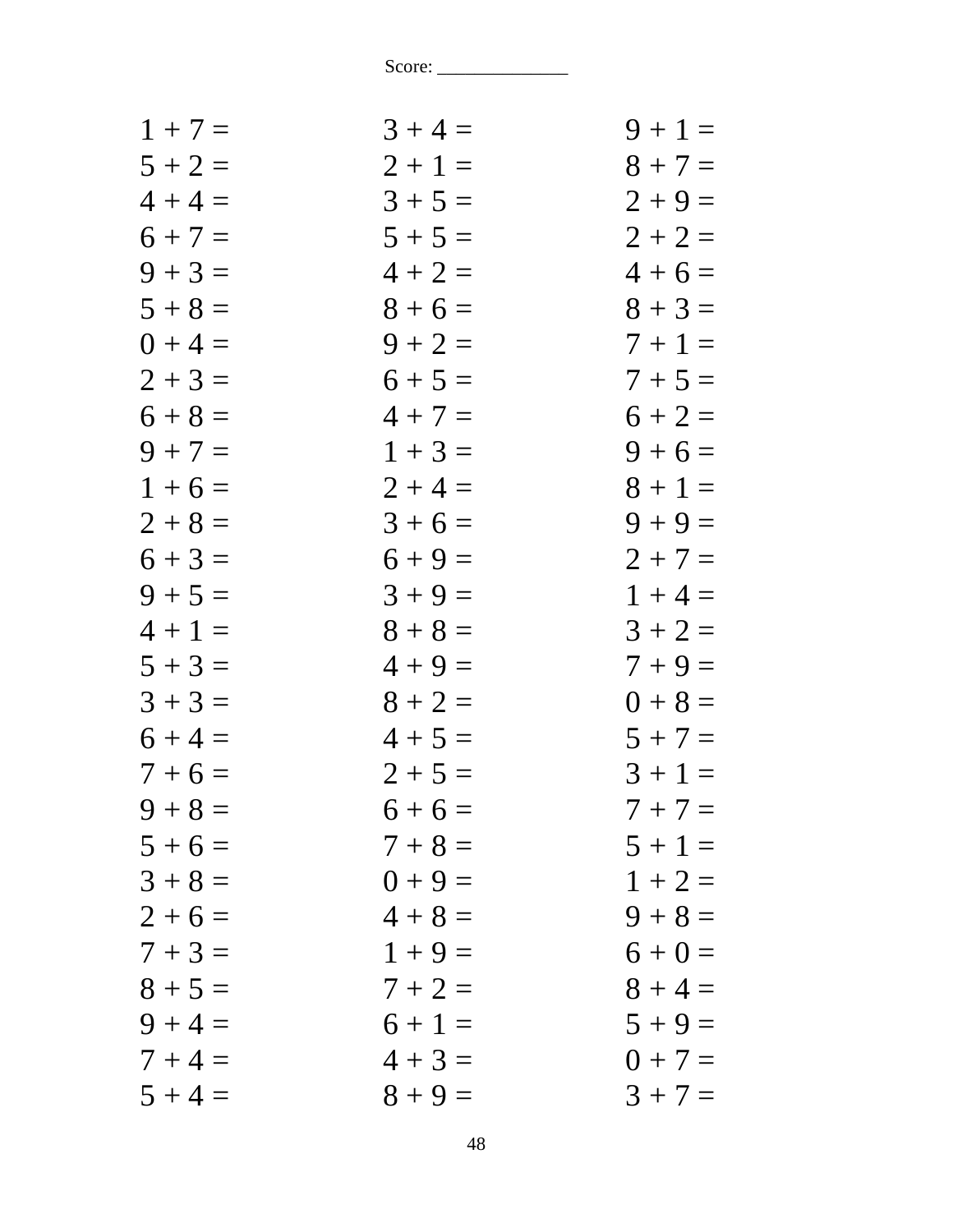| $1 + 7 =$ | $3 + 4 =$ | $9 + 1 =$ |
|-----------|-----------|-----------|
| $5 + 2 =$ | $2 + 1 =$ | $8 + 7 =$ |
| $4 + 4 =$ | $3 + 5 =$ | $2 + 9 =$ |
| $6 + 7 =$ | $5 + 5 =$ | $2 + 2 =$ |
| $9 + 3 =$ | $4 + 2 =$ | $4+6=$    |
| $5 + 8 =$ | $8 + 6 =$ | $8 + 3 =$ |
| $0 + 4 =$ | $9 + 2 =$ | $7 + 1 =$ |
| $2 + 3 =$ | $6 + 5 =$ | $7 + 5 =$ |
| $6 + 8 =$ | $4 + 7 =$ | $6 + 2 =$ |
| $9 + 7 =$ | $1 + 3 =$ | $9 + 6 =$ |
| $1 + 6 =$ | $2 + 4 =$ | $8 + 1 =$ |
| $2 + 8 =$ | $3 + 6 =$ | $9 + 9 =$ |
| $6 + 3 =$ | $6 + 9 =$ | $2 + 7 =$ |
| $9 + 5 =$ | $3 + 9 =$ | $1 + 4 =$ |
| $4 + 1 =$ | $8 + 8 =$ | $3 + 2 =$ |
| $5 + 3 =$ | $4 + 9 =$ | $7 + 9 =$ |
| $3 + 3 =$ | $8 + 2 =$ | $0 + 8 =$ |
| $6 + 4 =$ | $4 + 5 =$ | $5 + 7 =$ |
| $7 + 6 =$ | $2 + 5 =$ | $3 + 1 =$ |
| $9 + 8 =$ | $6+6=$    | $7 + 7 =$ |
| $5 + 6 =$ | $7 + 8 =$ | $5 + 1 =$ |
| $3 + 8 =$ | $0 + 9 =$ | $1 + 2 =$ |
| $2+6=$    | $4 + 8 =$ | $9 + 8 =$ |
| $7 + 3 =$ | $1 + 9 =$ | $6 + 0 =$ |
| $8 + 5 =$ | $7 + 2 =$ | $8 + 4 =$ |
| $9 + 4 =$ | $6 + 1 =$ | $5 + 9 =$ |
| $7 + 4 =$ | $4 + 3 =$ | $0 + 7 =$ |
| $5 + 4 =$ | $8 + 9 =$ | $3 + 7 =$ |
|           |           |           |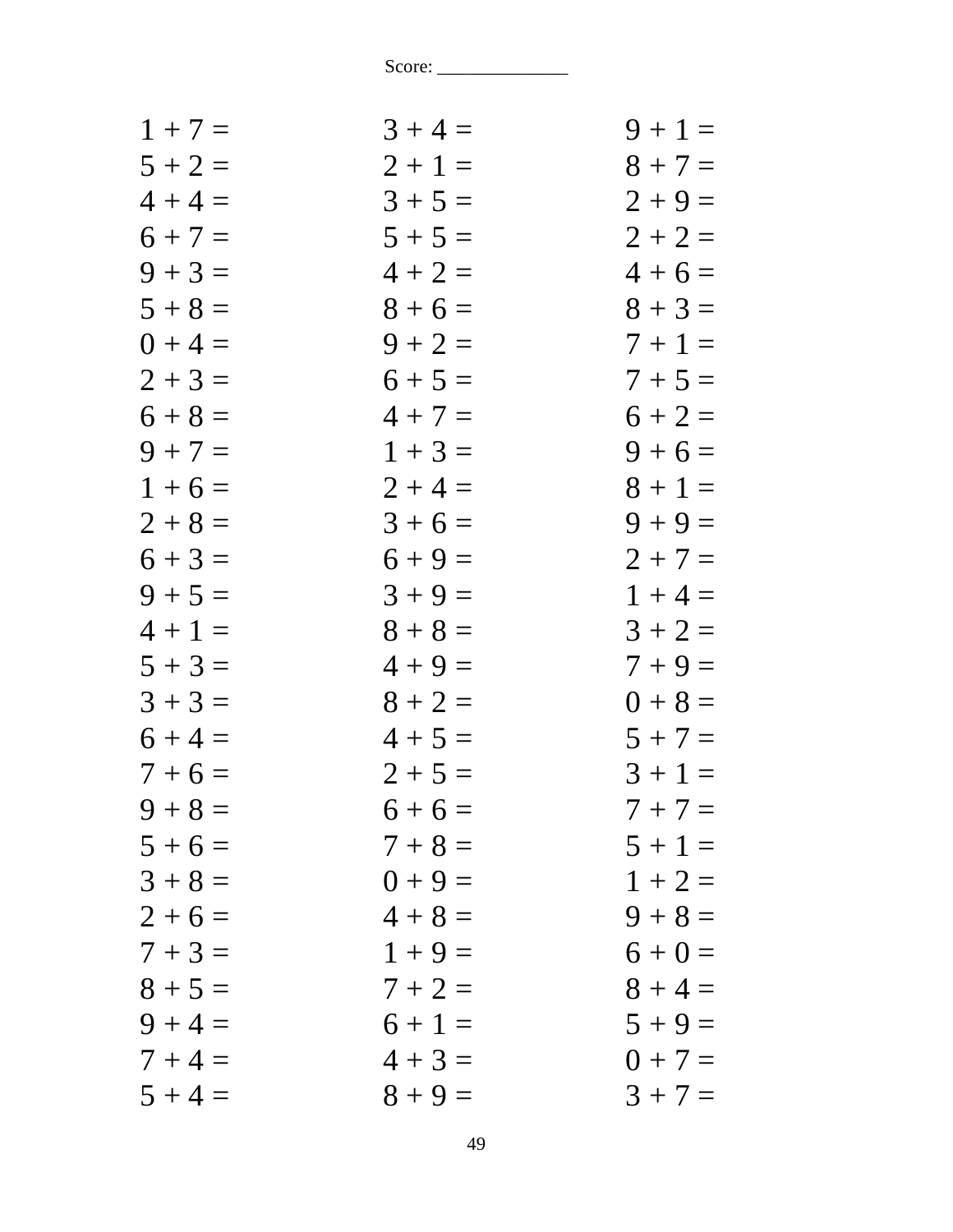| $1 + 7 =$ | $3 + 4 =$ | $9 + 1 =$ |
|-----------|-----------|-----------|
| $5 + 2 =$ | $2 + 1 =$ | $8 + 7 =$ |
| $4 + 4 =$ | $3 + 5 =$ | $2 + 9 =$ |
| $6 + 7 =$ | $5 + 5 =$ | $2 + 2 =$ |
| $9 + 3 =$ | $4 + 2 =$ | $4+6=$    |
| $5 + 8 =$ | $8 + 6 =$ | $8 + 3 =$ |
| $0 + 4 =$ | $9 + 2 =$ | $7 + 1 =$ |
| $2 + 3 =$ | $6 + 5 =$ | $7 + 5 =$ |
| $6 + 8 =$ | $4 + 7 =$ | $6 + 2 =$ |
| $9 + 7 =$ | $1 + 3 =$ | $9 + 6 =$ |
| $1 + 6 =$ | $2 + 4 =$ | $8 + 1 =$ |
| $2 + 8 =$ | $3 + 6 =$ | $9 + 9 =$ |
| $6 + 3 =$ | $6 + 9 =$ | $2 + 7 =$ |
| $9 + 5 =$ | $3 + 9 =$ | $1 + 4 =$ |
| $4 + 1 =$ | $8 + 8 =$ | $3 + 2 =$ |
| $5 + 3 =$ | $4 + 9 =$ | $7 + 9 =$ |
| $3 + 3 =$ | $8 + 2 =$ | $0 + 8 =$ |
| $6 + 4 =$ | $4 + 5 =$ | $5 + 7 =$ |
| $7 + 6 =$ | $2 + 5 =$ | $3 + 1 =$ |
| $9 + 8 =$ | $6+6=$    | $7 + 7 =$ |
| $5 + 6 =$ | $7 + 8 =$ | $5 + 1 =$ |
| $3 + 8 =$ | $0 + 9 =$ | $1 + 2 =$ |
| $2 + 6 =$ | $4 + 8 =$ | $9 + 8 =$ |
| $7 + 3 =$ | $1 + 9 =$ | $6 + 0 =$ |
| $8 + 5 =$ | $7 + 2 =$ | $8 + 4 =$ |
| $9 + 4 =$ | $6 + 1 =$ | $5 + 9 =$ |
| $7 + 4 =$ | $4 + 3 =$ | $0 + 7 =$ |
| $5 + 4 =$ | $8 + 9 =$ | $3 + 7 =$ |
|           |           |           |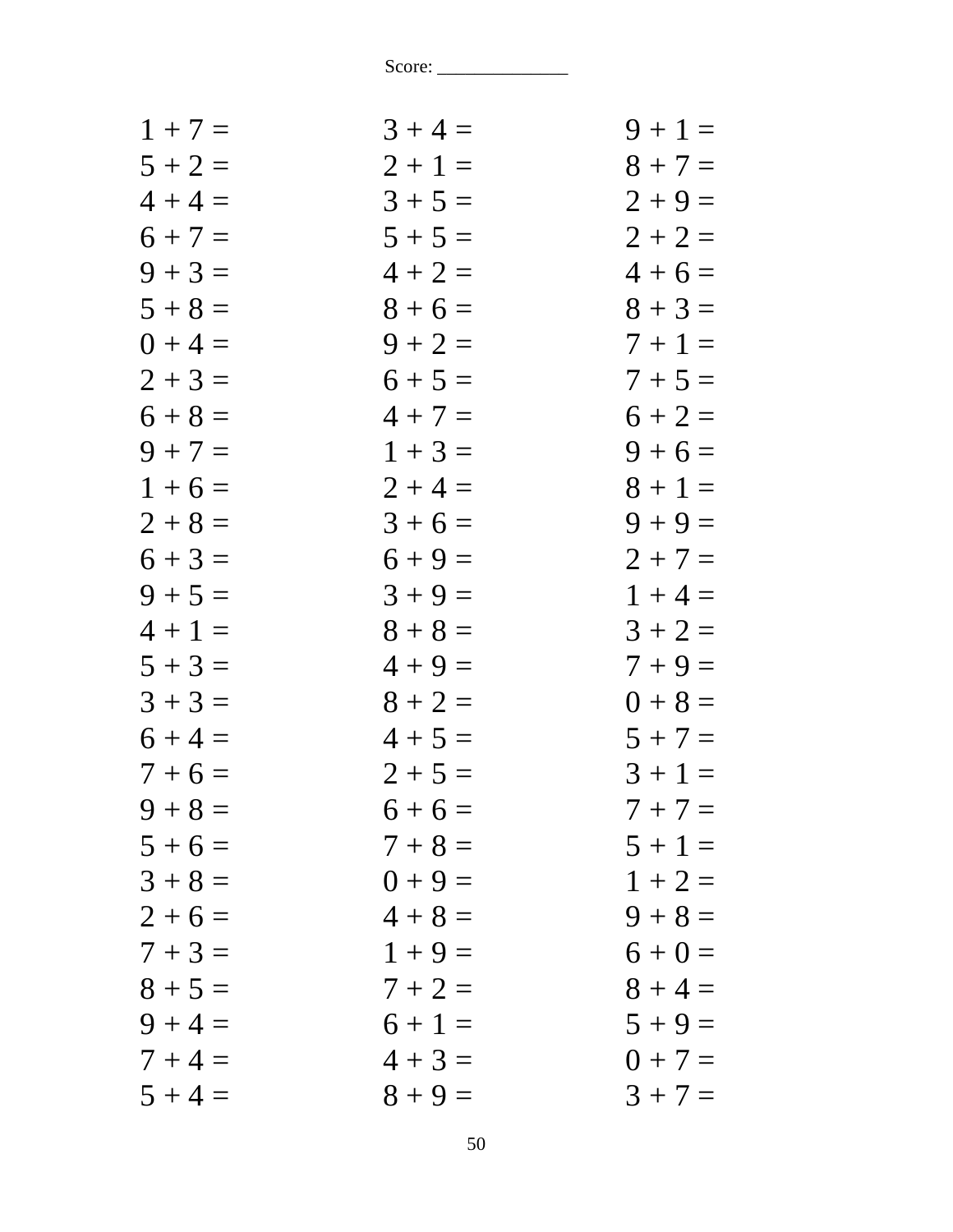| $1 + 7 =$ | $3 + 4 =$ | $9 + 1 =$ |
|-----------|-----------|-----------|
| $5 + 2 =$ | $2 + 1 =$ | $8 + 7 =$ |
| $4 + 4 =$ | $3 + 5 =$ | $2 + 9 =$ |
| $6 + 7 =$ | $5 + 5 =$ | $2 + 2 =$ |
| $9 + 3 =$ | $4 + 2 =$ | $4+6=$    |
| $5 + 8 =$ | $8 + 6 =$ | $8 + 3 =$ |
| $0 + 4 =$ | $9 + 2 =$ | $7+1=$    |
| $2 + 3 =$ | $6 + 5 =$ | $7 + 5 =$ |
| $6 + 8 =$ | $4 + 7 =$ | $6 + 2 =$ |
| $9 + 7 =$ | $1 + 3 =$ | $9 + 6 =$ |
| $1 + 6 =$ | $2 + 4 =$ | $8 + 1 =$ |
| $2 + 8 =$ | $3 + 6 =$ | $9 + 9 =$ |
| $6 + 3 =$ | $6 + 9 =$ | $2 + 7 =$ |
| $9 + 5 =$ | $3 + 9 =$ | $1 + 4 =$ |
| $4 + 1 =$ | $8 + 8 =$ | $3 + 2 =$ |
| $5 + 3 =$ | $4 + 9 =$ | $7 + 9 =$ |
| $3 + 3 =$ | $8 + 2 =$ | $0 + 8 =$ |
| $6 + 4 =$ | $4 + 5 =$ | $5 + 7 =$ |
| $7 + 6 =$ | $2 + 5 =$ | $3 + 1 =$ |
| $9 + 8 =$ | $6+6=$    | $7 + 7 =$ |
| $5 + 6 =$ | $7 + 8 =$ | $5 + 1 =$ |
| $3 + 8 =$ | $0 + 9 =$ | $1 + 2 =$ |
| $2 + 6 =$ | $4 + 8 =$ | $9 + 8 =$ |
| $7 + 3 =$ | $1 + 9 =$ | $6 + 0 =$ |
| $8 + 5 =$ | $7 + 2 =$ | $8 + 4 =$ |
| $9 + 4 =$ | $6 + 1 =$ | $5 + 9 =$ |
| $7 + 4 =$ | $4 + 3 =$ | $0 + 7 =$ |
| $5 + 4 =$ | $8 + 9 =$ | $3 + 7 =$ |
|           |           |           |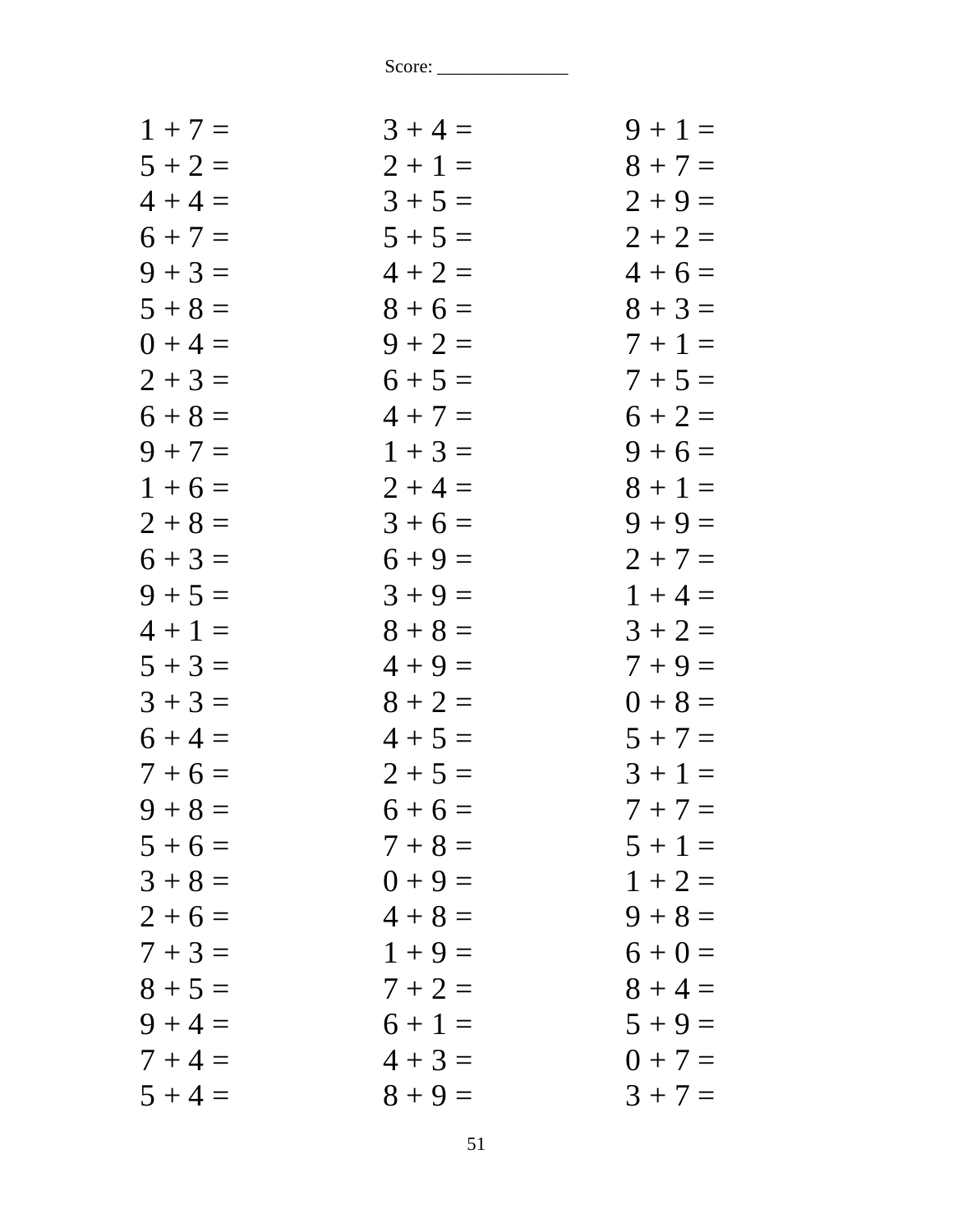| $1 + 7 =$ | $3 + 4 =$ | $9 + 1 =$ |
|-----------|-----------|-----------|
| $5 + 2 =$ | $2 + 1 =$ | $8 + 7 =$ |
| $4 + 4 =$ | $3 + 5 =$ | $2 + 9 =$ |
| $6 + 7 =$ | $5 + 5 =$ | $2 + 2 =$ |
| $9 + 3 =$ | $4 + 2 =$ | $4+6=$    |
| $5 + 8 =$ | $8 + 6 =$ | $8 + 3 =$ |
| $0 + 4 =$ | $9 + 2 =$ | $7 + 1 =$ |
| $2 + 3 =$ | $6 + 5 =$ | $7 + 5 =$ |
| $6 + 8 =$ | $4 + 7 =$ | $6 + 2 =$ |
| $9 + 7 =$ | $1 + 3 =$ | $9 + 6 =$ |
| $1 + 6 =$ | $2 + 4 =$ | $8 + 1 =$ |
| $2 + 8 =$ | $3 + 6 =$ | $9 + 9 =$ |
| $6 + 3 =$ | $6 + 9 =$ | $2 + 7 =$ |
| $9 + 5 =$ | $3 + 9 =$ | $1 + 4 =$ |
| $4 + 1 =$ | $8 + 8 =$ | $3 + 2 =$ |
| $5 + 3 =$ | $4 + 9 =$ | $7 + 9 =$ |
| $3 + 3 =$ | $8 + 2 =$ | $0 + 8 =$ |
| $6 + 4 =$ | $4 + 5 =$ | $5 + 7 =$ |
| $7 + 6 =$ | $2 + 5 =$ | $3 + 1 =$ |
| $9 + 8 =$ | $6 + 6 =$ | $7 + 7 =$ |
| $5 + 6 =$ | $7 + 8 =$ | $5 + 1 =$ |
| $3 + 8 =$ | $0 + 9 =$ | $1 + 2 =$ |
| $2 + 6 =$ | $4 + 8 =$ | $9 + 8 =$ |
| $7 + 3 =$ | $1 + 9 =$ | $6 + 0 =$ |
| $8 + 5 =$ | $7 + 2 =$ | $8 + 4 =$ |
| $9 + 4 =$ | $6 + 1 =$ | $5 + 9 =$ |
| $7 + 4 =$ | $4 + 3 =$ | $0 + 7 =$ |
| $5 + 4 =$ | $8 + 9 =$ | $3 + 7 =$ |
|           |           |           |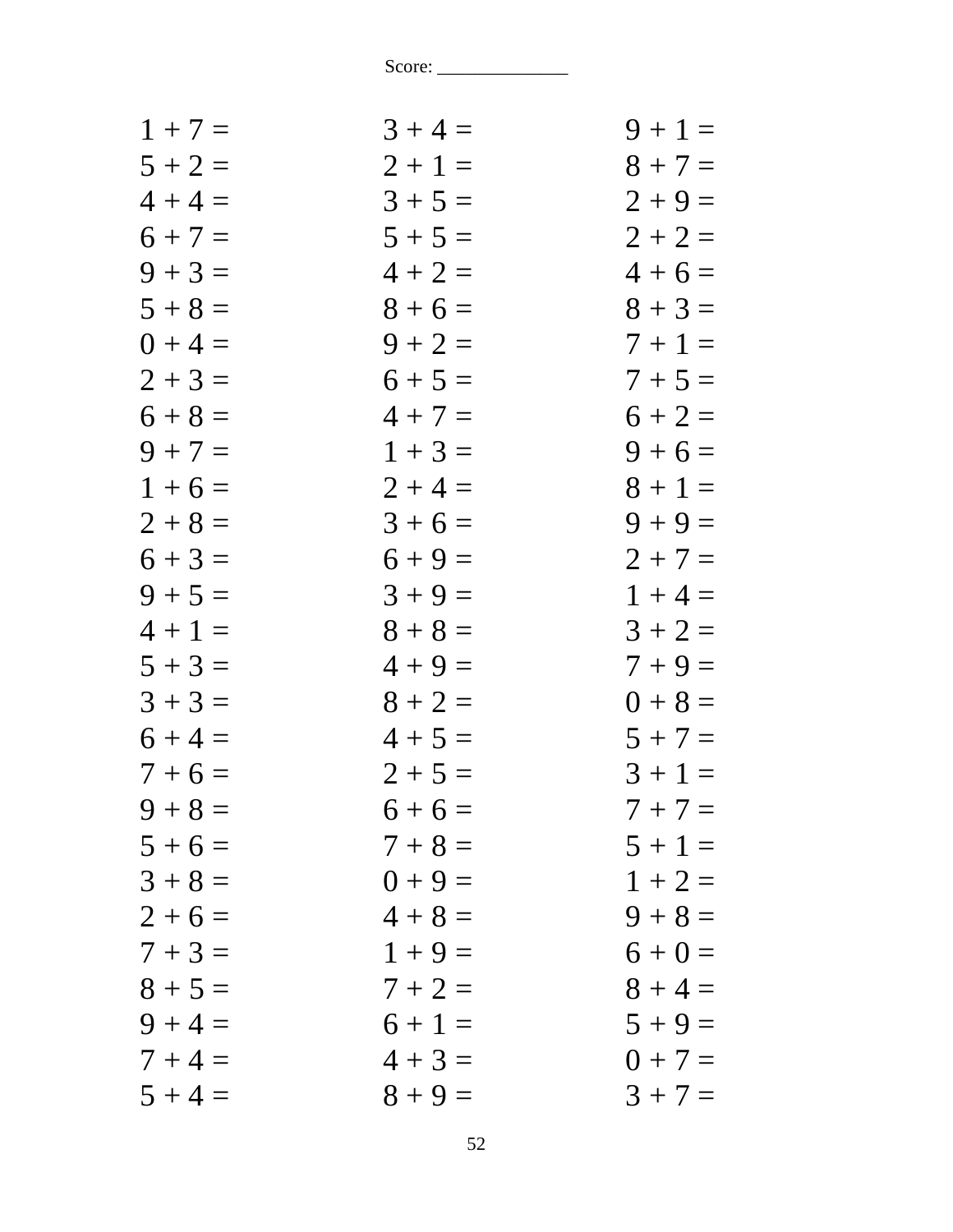| $1 + 7 =$ | $3 + 4 =$ | $9 + 1 =$ |
|-----------|-----------|-----------|
| $5 + 2 =$ | $2 + 1 =$ | $8 + 7 =$ |
| $4 + 4 =$ | $3 + 5 =$ | $2 + 9 =$ |
| $6 + 7 =$ | $5 + 5 =$ | $2 + 2 =$ |
| $9 + 3 =$ | $4 + 2 =$ | $4+6=$    |
| $5 + 8 =$ | $8 + 6 =$ | $8 + 3 =$ |
| $0 + 4 =$ | $9 + 2 =$ | $7+1=$    |
| $2 + 3 =$ | $6 + 5 =$ | $7 + 5 =$ |
| $6 + 8 =$ | $4 + 7 =$ | $6 + 2 =$ |
| $9 + 7 =$ | $1 + 3 =$ | $9 + 6 =$ |
| $1 + 6 =$ | $2 + 4 =$ | $8 + 1 =$ |
| $2 + 8 =$ | $3 + 6 =$ | $9 + 9 =$ |
| $6 + 3 =$ | $6 + 9 =$ | $2 + 7 =$ |
| $9 + 5 =$ | $3 + 9 =$ | $1 + 4 =$ |
| $4 + 1 =$ | $8 + 8 =$ | $3 + 2 =$ |
| $5 + 3 =$ | $4 + 9 =$ | $7 + 9 =$ |
| $3 + 3 =$ | $8 + 2 =$ | $0 + 8 =$ |
| $6 + 4 =$ | $4 + 5 =$ | $5 + 7 =$ |
| $7 + 6 =$ | $2 + 5 =$ | $3 + 1 =$ |
| $9 + 8 =$ | $6+6=$    | $7 + 7 =$ |
| $5 + 6 =$ | $7 + 8 =$ | $5 + 1 =$ |
| $3 + 8 =$ | $0 + 9 =$ | $1 + 2 =$ |
| $2+6=$    | $4 + 8 =$ | $9 + 8 =$ |
| $7 + 3 =$ | $1 + 9 =$ | $6 + 0 =$ |
| $8 + 5 =$ | $7 + 2 =$ | $8 + 4 =$ |
| $9 + 4 =$ | $6 + 1 =$ | $5 + 9 =$ |
| $7 + 4 =$ | $4 + 3 =$ | $0 + 7 =$ |
| $5 + 4 =$ | $8 + 9 =$ | $3 + 7 =$ |
|           |           |           |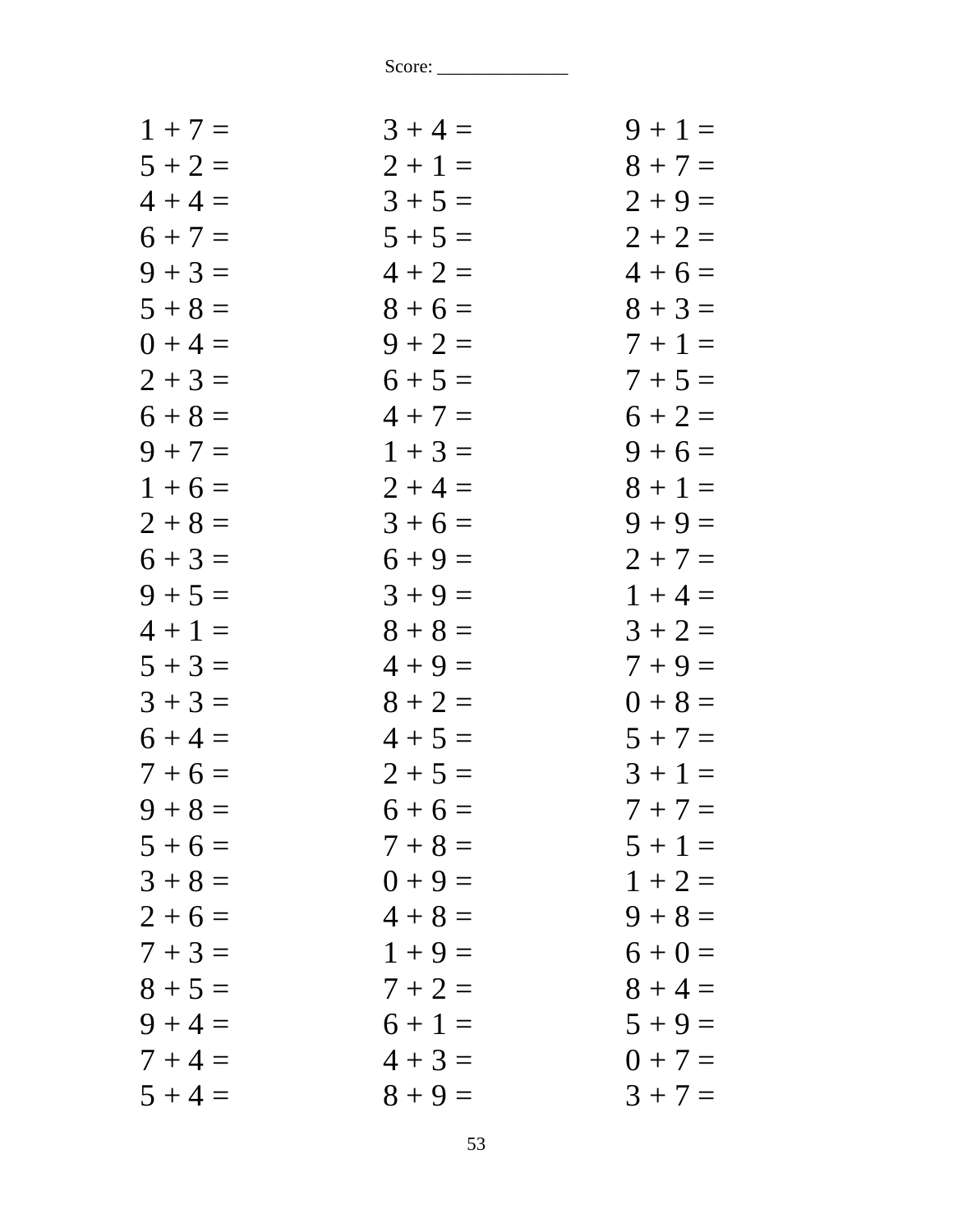| $1 + 7 =$ | $3 + 4 =$ | $9 + 1 =$ |
|-----------|-----------|-----------|
| $5 + 2 =$ | $2 + 1 =$ | $8 + 7 =$ |
| $4 + 4 =$ | $3 + 5 =$ | $2 + 9 =$ |
| $6 + 7 =$ | $5 + 5 =$ | $2 + 2 =$ |
| $9 + 3 =$ | $4 + 2 =$ | $4+6=$    |
| $5 + 8 =$ | $8 + 6 =$ | $8 + 3 =$ |
| $0 + 4 =$ | $9 + 2 =$ | $7 + 1 =$ |
| $2 + 3 =$ | $6 + 5 =$ | $7 + 5 =$ |
| $6 + 8 =$ | $4 + 7 =$ | $6 + 2 =$ |
| $9 + 7 =$ | $1 + 3 =$ | $9 + 6 =$ |
| $1 + 6 =$ | $2 + 4 =$ | $8 + 1 =$ |
| $2 + 8 =$ | $3 + 6 =$ | $9 + 9 =$ |
| $6 + 3 =$ | $6 + 9 =$ | $2 + 7 =$ |
| $9 + 5 =$ | $3 + 9 =$ | $1 + 4 =$ |
| $4 + 1 =$ | $8 + 8 =$ | $3 + 2 =$ |
| $5 + 3 =$ | $4 + 9 =$ | $7 + 9 =$ |
| $3 + 3 =$ | $8 + 2 =$ | $0 + 8 =$ |
| $6 + 4 =$ | $4 + 5 =$ | $5 + 7 =$ |
| $7 + 6 =$ | $2 + 5 =$ | $3 + 1 =$ |
| $9 + 8 =$ | $6+6=$    | $7 + 7 =$ |
| $5 + 6 =$ | $7 + 8 =$ | $5 + 1 =$ |
| $3 + 8 =$ | $0 + 9 =$ | $1 + 2 =$ |
| $2 + 6 =$ | $4 + 8 =$ | $9 + 8 =$ |
| $7 + 3 =$ | $1 + 9 =$ | $6 + 0 =$ |
| $8 + 5 =$ | $7 + 2 =$ | $8 + 4 =$ |
| $9 + 4 =$ | $6 + 1 =$ | $5 + 9 =$ |
| $7 + 4 =$ | $4 + 3 =$ | $0 + 7 =$ |
| $5 + 4 =$ | $8 + 9 =$ | $3 + 7 =$ |
|           |           |           |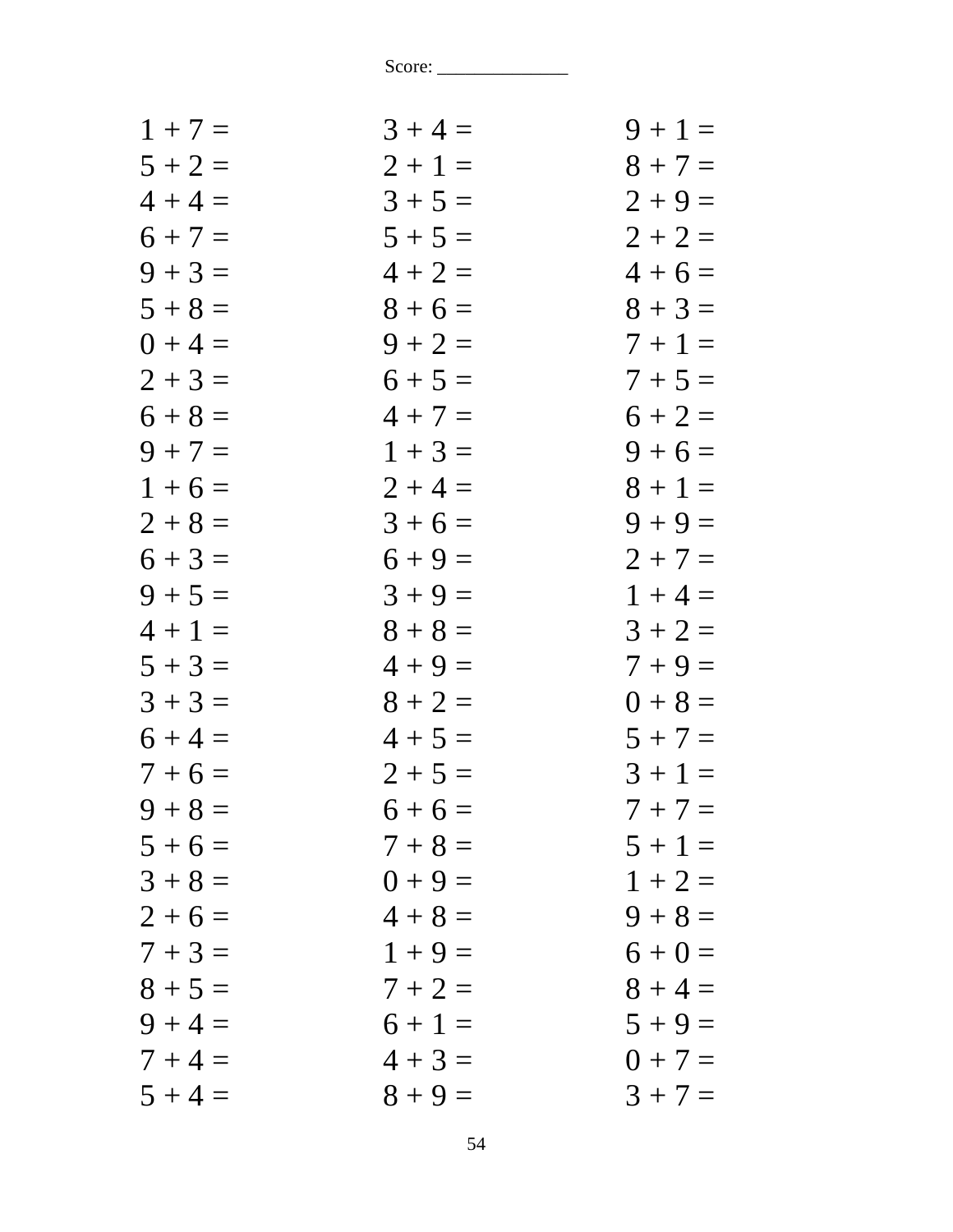| $1 + 7 =$ | $3 + 4 =$ | $9 + 1 =$ |
|-----------|-----------|-----------|
| $5 + 2 =$ | $2 + 1 =$ | $8 + 7 =$ |
| $4 + 4 =$ | $3 + 5 =$ | $2 + 9 =$ |
| $6 + 7 =$ | $5 + 5 =$ | $2 + 2 =$ |
| $9 + 3 =$ | $4 + 2 =$ | $4+6=$    |
| $5 + 8 =$ | $8 + 6 =$ | $8 + 3 =$ |
| $0 + 4 =$ | $9 + 2 =$ | $7+1=$    |
| $2 + 3 =$ | $6 + 5 =$ | $7 + 5 =$ |
| $6 + 8 =$ | $4 + 7 =$ | $6 + 2 =$ |
| $9 + 7 =$ | $1 + 3 =$ | $9 + 6 =$ |
| $1 + 6 =$ | $2 + 4 =$ | $8 + 1 =$ |
| $2 + 8 =$ | $3 + 6 =$ | $9 + 9 =$ |
| $6 + 3 =$ | $6 + 9 =$ | $2 + 7 =$ |
| $9 + 5 =$ | $3 + 9 =$ | $1 + 4 =$ |
| $4 + 1 =$ | $8 + 8 =$ | $3 + 2 =$ |
| $5 + 3 =$ | $4 + 9 =$ | $7 + 9 =$ |
| $3 + 3 =$ | $8 + 2 =$ | $0 + 8 =$ |
| $6 + 4 =$ | $4 + 5 =$ | $5 + 7 =$ |
| $7 + 6 =$ | $2 + 5 =$ | $3 + 1 =$ |
| $9 + 8 =$ | $6+6=$    | $7 + 7 =$ |
| $5 + 6 =$ | $7 + 8 =$ | $5 + 1 =$ |
| $3 + 8 =$ | $0 + 9 =$ | $1 + 2 =$ |
| $2 + 6 =$ | $4 + 8 =$ | $9 + 8 =$ |
| $7 + 3 =$ | $1 + 9 =$ | $6 + 0 =$ |
| $8 + 5 =$ | $7 + 2 =$ | $8 + 4 =$ |
| $9 + 4 =$ | $6 + 1 =$ | $5 + 9 =$ |
| $7 + 4 =$ | $4 + 3 =$ | $0 + 7 =$ |
| $5 + 4 =$ | $8 + 9 =$ | $3 + 7 =$ |
|           |           |           |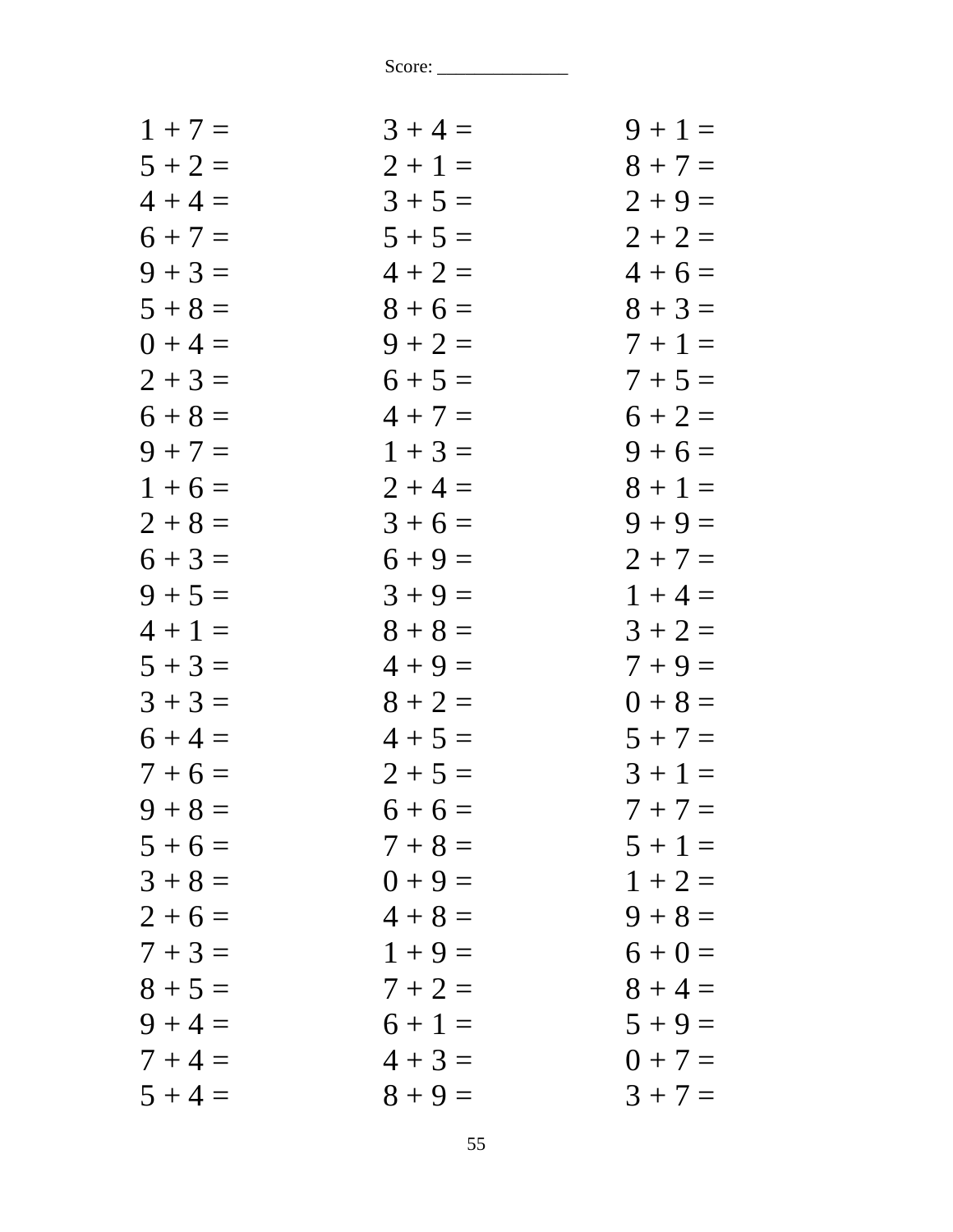| $1 + 7 =$ | $3 + 4 =$ | $9 + 1 =$ |
|-----------|-----------|-----------|
| $5 + 2 =$ | $2 + 1 =$ | $8 + 7 =$ |
| $4 + 4 =$ | $3 + 5 =$ | $2 + 9 =$ |
| $6 + 7 =$ | $5 + 5 =$ | $2 + 2 =$ |
| $9 + 3 =$ | $4 + 2 =$ | $4+6=$    |
| $5 + 8 =$ | $8 + 6 =$ | $8 + 3 =$ |
| $0 + 4 =$ | $9 + 2 =$ | $7+1=$    |
| $2 + 3 =$ | $6 + 5 =$ | $7 + 5 =$ |
| $6 + 8 =$ | $4 + 7 =$ | $6 + 2 =$ |
| $9 + 7 =$ | $1 + 3 =$ | $9 + 6 =$ |
| $1 + 6 =$ | $2 + 4 =$ | $8 + 1 =$ |
| $2 + 8 =$ | $3 + 6 =$ | $9 + 9 =$ |
| $6 + 3 =$ | $6 + 9 =$ | $2 + 7 =$ |
| $9 + 5 =$ | $3 + 9 =$ | $1 + 4 =$ |
| $4 + 1 =$ | $8 + 8 =$ | $3 + 2 =$ |
| $5 + 3 =$ | $4 + 9 =$ | $7 + 9 =$ |
| $3 + 3 =$ | $8 + 2 =$ | $0 + 8 =$ |
| $6 + 4 =$ | $4 + 5 =$ | $5 + 7 =$ |
| $7 + 6 =$ | $2 + 5 =$ | $3 + 1 =$ |
| $9 + 8 =$ | $6+6=$    | $7 + 7 =$ |
| $5 + 6 =$ | $7 + 8 =$ | $5 + 1 =$ |
| $3 + 8 =$ | $0 + 9 =$ | $1 + 2 =$ |
| $2 + 6 =$ | $4 + 8 =$ | $9 + 8 =$ |
| $7 + 3 =$ | $1 + 9 =$ | $6 + 0 =$ |
| $8 + 5 =$ | $7 + 2 =$ | $8 + 4 =$ |
| $9 + 4 =$ | $6 + 1 =$ | $5 + 9 =$ |
| $7 + 4 =$ | $4 + 3 =$ | $0 + 7 =$ |
| $5 + 4 =$ | $8 + 9 =$ | $3 + 7 =$ |
|           |           |           |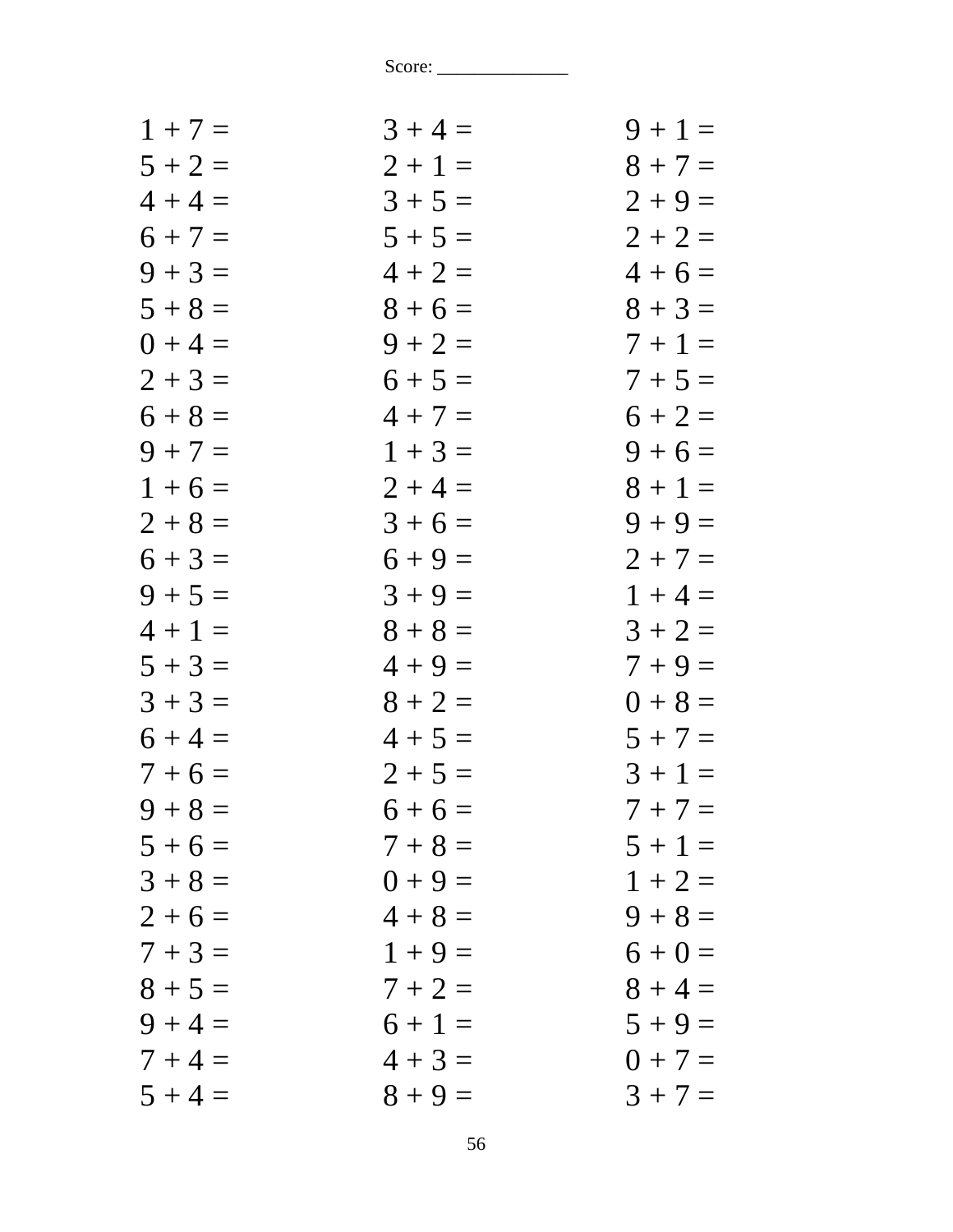| $1 + 7 =$ | $3 + 4 =$ | $9 + 1 =$ |
|-----------|-----------|-----------|
| $5 + 2 =$ | $2 + 1 =$ | $8 + 7 =$ |
| $4 + 4 =$ | $3 + 5 =$ | $2 + 9 =$ |
| $6 + 7 =$ | $5 + 5 =$ | $2 + 2 =$ |
| $9 + 3 =$ | $4 + 2 =$ | $4+6=$    |
| $5 + 8 =$ | $8 + 6 =$ | $8 + 3 =$ |
| $0 + 4 =$ | $9 + 2 =$ | $7+1=$    |
| $2 + 3 =$ | $6 + 5 =$ | $7 + 5 =$ |
| $6 + 8 =$ | $4 + 7 =$ | $6 + 2 =$ |
| $9 + 7 =$ | $1 + 3 =$ | $9 + 6 =$ |
| $1 + 6 =$ | $2 + 4 =$ | $8 + 1 =$ |
| $2 + 8 =$ | $3 + 6 =$ | $9 + 9 =$ |
| $6 + 3 =$ | $6 + 9 =$ | $2 + 7 =$ |
| $9 + 5 =$ | $3 + 9 =$ | $1 + 4 =$ |
| $4 + 1 =$ | $8 + 8 =$ | $3 + 2 =$ |
| $5 + 3 =$ | $4 + 9 =$ | $7 + 9 =$ |
| $3 + 3 =$ | $8 + 2 =$ | $0 + 8 =$ |
| $6 + 4 =$ | $4 + 5 =$ | $5 + 7 =$ |
| $7 + 6 =$ | $2 + 5 =$ | $3 + 1 =$ |
| $9 + 8 =$ | $6+6=$    | $7 + 7 =$ |
| $5 + 6 =$ | $7 + 8 =$ | $5 + 1 =$ |
| $3 + 8 =$ | $0 + 9 =$ | $1 + 2 =$ |
| $2+6=$    | $4 + 8 =$ | $9 + 8 =$ |
| $7 + 3 =$ | $1 + 9 =$ | $6 + 0 =$ |
| $8 + 5 =$ | $7 + 2 =$ | $8 + 4 =$ |
| $9 + 4 =$ | $6 + 1 =$ | $5 + 9 =$ |
| $7 + 4 =$ | $4 + 3 =$ | $0 + 7 =$ |
| $5 + 4 =$ | $8 + 9 =$ | $3 + 7 =$ |
|           |           |           |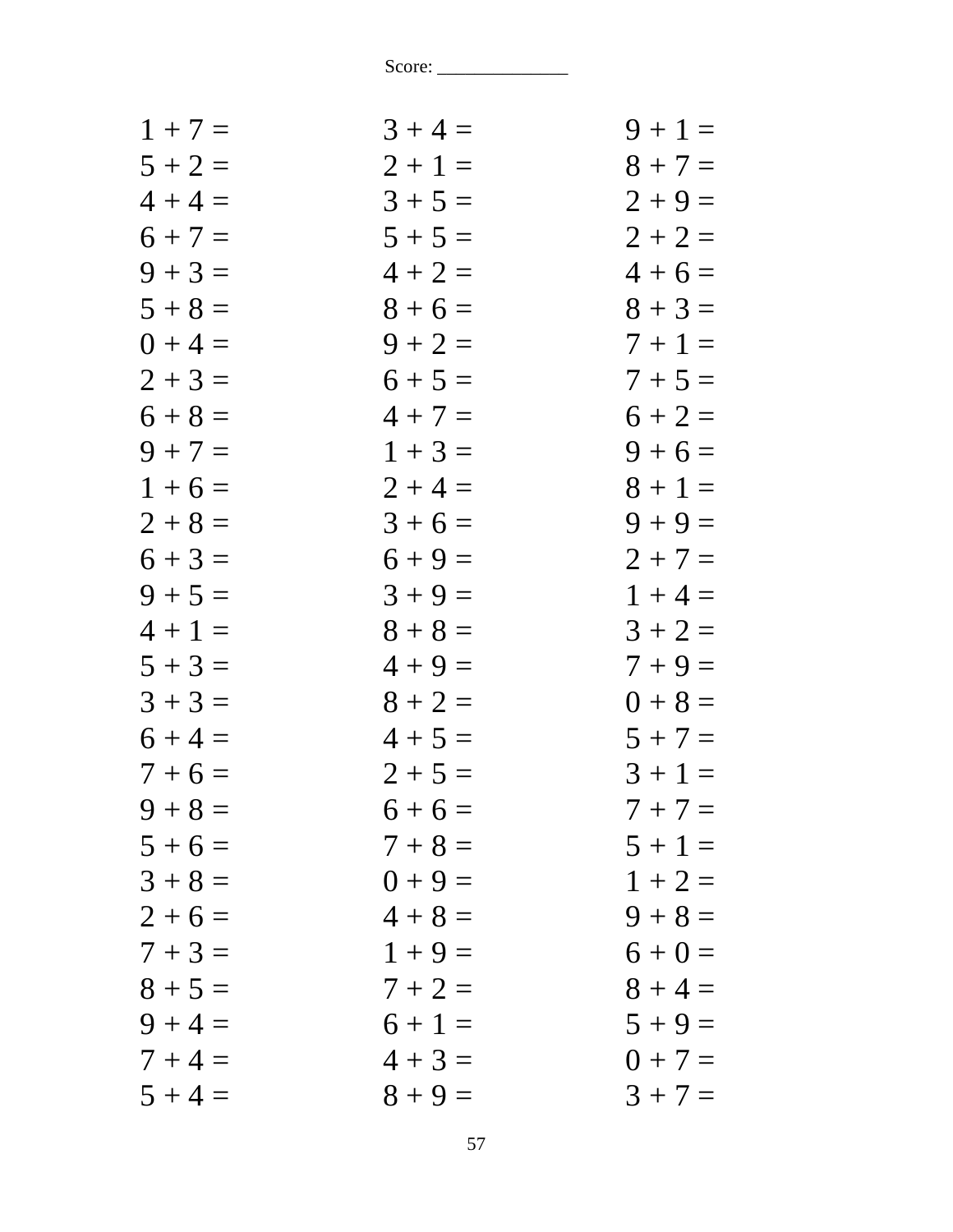| $1 + 7 =$ | $3 + 4 =$ | $9 + 1 =$ |
|-----------|-----------|-----------|
| $5 + 2 =$ | $2 + 1 =$ | $8 + 7 =$ |
| $4 + 4 =$ | $3 + 5 =$ | $2 + 9 =$ |
| $6 + 7 =$ | $5 + 5 =$ | $2 + 2 =$ |
| $9 + 3 =$ | $4 + 2 =$ | $4+6=$    |
| $5 + 8 =$ | $8 + 6 =$ | $8 + 3 =$ |
| $0 + 4 =$ | $9 + 2 =$ | $7 + 1 =$ |
| $2 + 3 =$ | $6 + 5 =$ | $7 + 5 =$ |
| $6 + 8 =$ | $4 + 7 =$ | $6 + 2 =$ |
| $9 + 7 =$ | $1 + 3 =$ | $9 + 6 =$ |
| $1 + 6 =$ | $2 + 4 =$ | $8 + 1 =$ |
| $2 + 8 =$ | $3 + 6 =$ | $9 + 9 =$ |
| $6 + 3 =$ | $6 + 9 =$ | $2 + 7 =$ |
| $9 + 5 =$ | $3 + 9 =$ | $1 + 4 =$ |
| $4 + 1 =$ | $8 + 8 =$ | $3 + 2 =$ |
| $5 + 3 =$ | $4 + 9 =$ | $7 + 9 =$ |
| $3 + 3 =$ | $8 + 2 =$ | $0 + 8 =$ |
| $6 + 4 =$ | $4 + 5 =$ | $5 + 7 =$ |
| $7 + 6 =$ | $2 + 5 =$ | $3 + 1 =$ |
| $9 + 8 =$ | $6+6=$    | $7 + 7 =$ |
| $5 + 6 =$ | $7 + 8 =$ | $5 + 1 =$ |
| $3 + 8 =$ | $0 + 9 =$ | $1 + 2 =$ |
| $2 + 6 =$ | $4 + 8 =$ | $9 + 8 =$ |
| $7 + 3 =$ | $1 + 9 =$ | $6 + 0 =$ |
| $8 + 5 =$ | $7 + 2 =$ | $8 + 4 =$ |
| $9 + 4 =$ | $6 + 1 =$ | $5 + 9 =$ |
| $7 + 4 =$ | $4 + 3 =$ | $0 + 7 =$ |
| $5 + 4 =$ | $8 + 9 =$ | $3 + 7 =$ |
|           |           |           |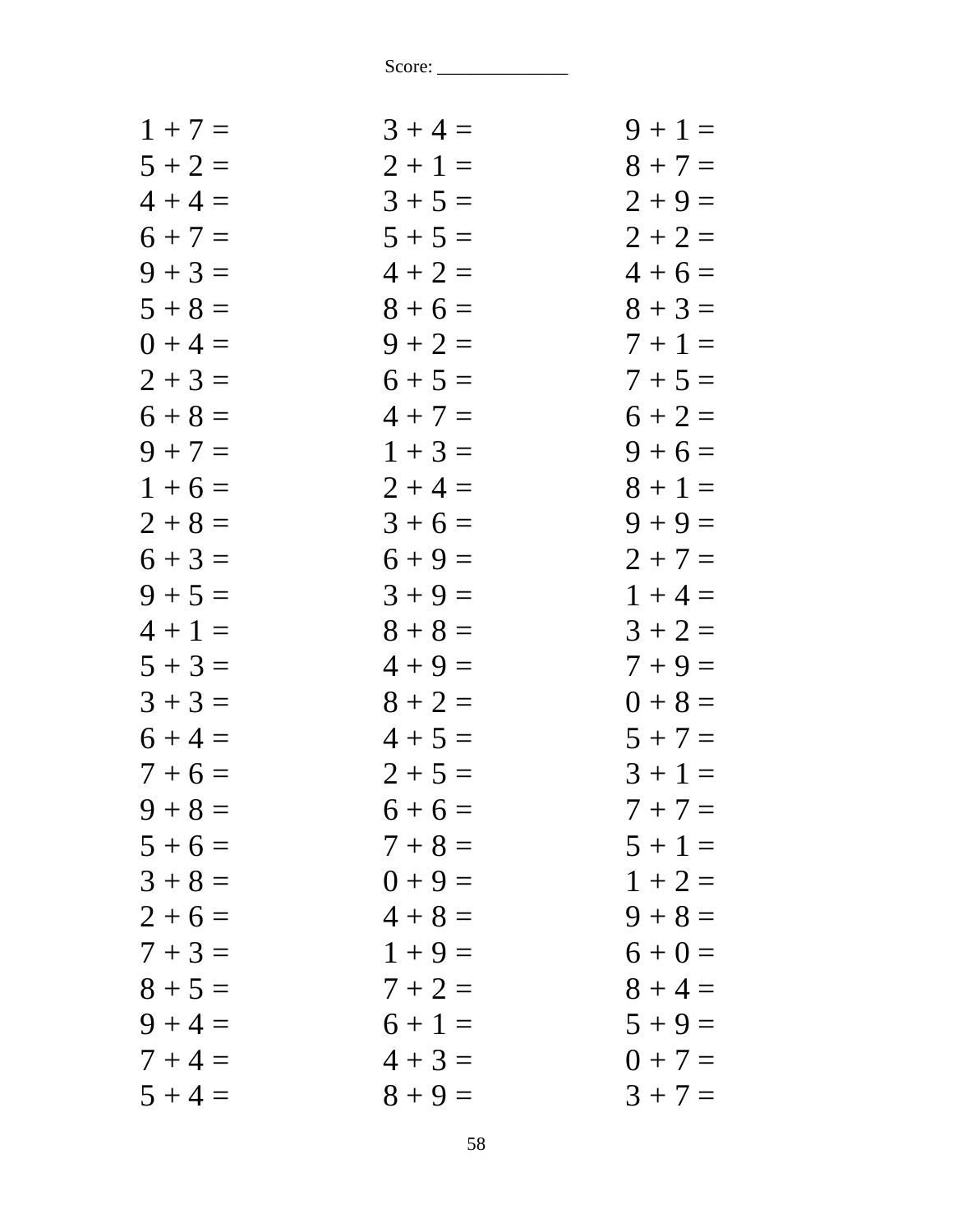| $1 + 7 =$ | $3 + 4 =$ | $9 + 1 =$ |
|-----------|-----------|-----------|
| $5 + 2 =$ | $2 + 1 =$ | $8 + 7 =$ |
| $4 + 4 =$ | $3 + 5 =$ | $2 + 9 =$ |
| $6 + 7 =$ | $5 + 5 =$ | $2 + 2 =$ |
| $9 + 3 =$ | $4 + 2 =$ | $4+6=$    |
| $5 + 8 =$ | $8 + 6 =$ | $8 + 3 =$ |
| $0 + 4 =$ | $9 + 2 =$ | $7 + 1 =$ |
| $2 + 3 =$ | $6 + 5 =$ | $7 + 5 =$ |
| $6 + 8 =$ | $4 + 7 =$ | $6 + 2 =$ |
| $9 + 7 =$ | $1 + 3 =$ | $9 + 6 =$ |
| $1 + 6 =$ | $2 + 4 =$ | $8 + 1 =$ |
| $2 + 8 =$ | $3 + 6 =$ | $9 + 9 =$ |
| $6 + 3 =$ | $6 + 9 =$ | $2 + 7 =$ |
| $9 + 5 =$ | $3 + 9 =$ | $1 + 4 =$ |
| $4 + 1 =$ | $8 + 8 =$ | $3 + 2 =$ |
| $5 + 3 =$ | $4 + 9 =$ | $7 + 9 =$ |
| $3 + 3 =$ | $8 + 2 =$ | $0 + 8 =$ |
| $6 + 4 =$ | $4 + 5 =$ | $5 + 7 =$ |
| $7 + 6 =$ | $2 + 5 =$ | $3 + 1 =$ |
| $9 + 8 =$ | $6+6=$    | $7 + 7 =$ |
| $5 + 6 =$ | $7 + 8 =$ | $5 + 1 =$ |
| $3 + 8 =$ | $0 + 9 =$ | $1 + 2 =$ |
| $2 + 6 =$ | $4 + 8 =$ | $9 + 8 =$ |
| $7 + 3 =$ | $1 + 9 =$ | $6 + 0 =$ |
| $8 + 5 =$ | $7 + 2 =$ | $8 + 4 =$ |
| $9 + 4 =$ | $6 + 1 =$ | $5 + 9 =$ |
| $7 + 4 =$ | $4 + 3 =$ | $0 + 7 =$ |
| $5 + 4 =$ | $8 + 9 =$ | $3 + 7 =$ |
|           |           |           |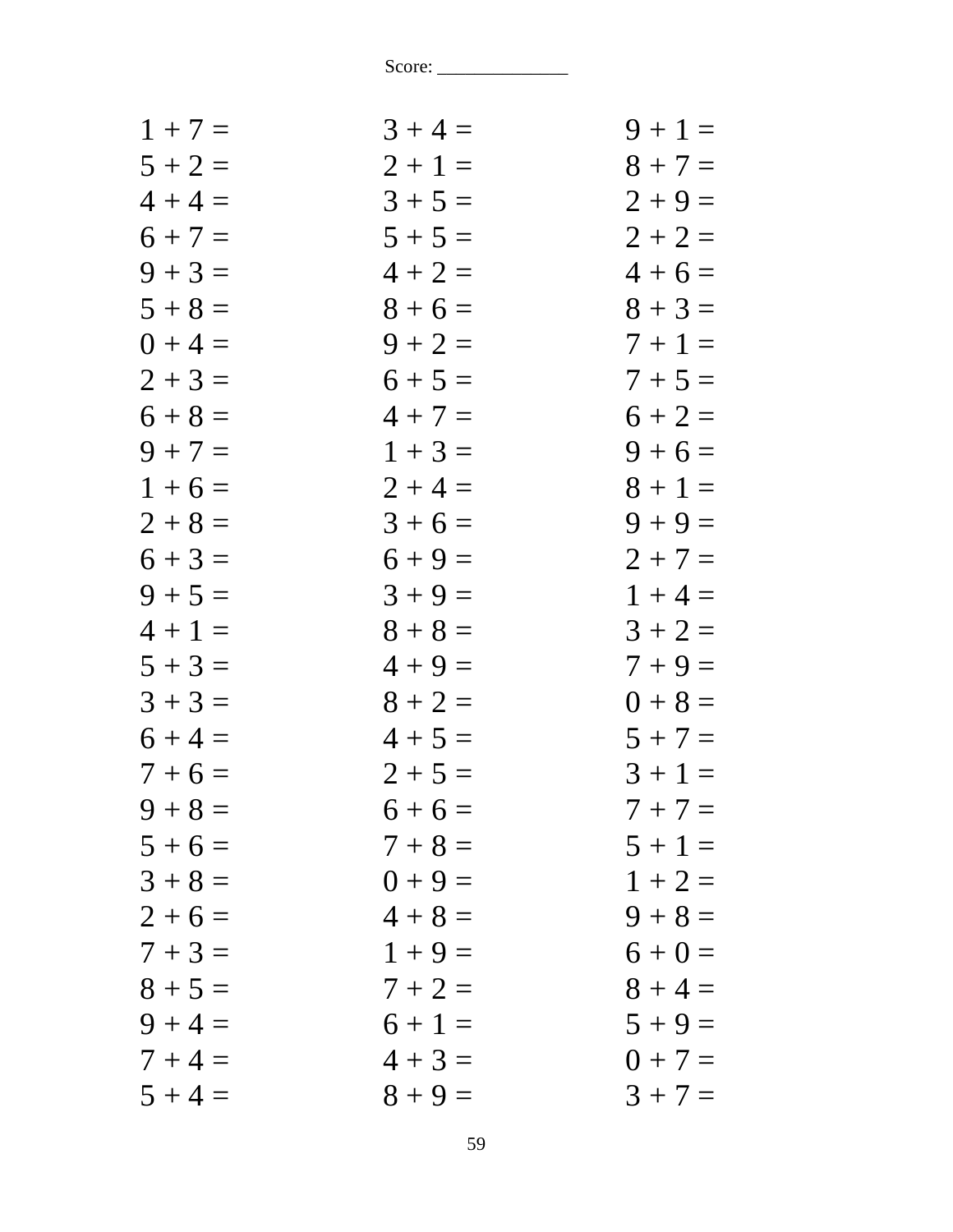| $1 + 7 =$ | $3 + 4 =$ | $9 + 1 =$ |
|-----------|-----------|-----------|
| $5 + 2 =$ | $2 + 1 =$ | $8 + 7 =$ |
| $4 + 4 =$ | $3 + 5 =$ | $2 + 9 =$ |
| $6 + 7 =$ | $5 + 5 =$ | $2 + 2 =$ |
| $9 + 3 =$ | $4 + 2 =$ | $4+6=$    |
| $5 + 8 =$ | $8 + 6 =$ | $8 + 3 =$ |
| $0 + 4 =$ | $9 + 2 =$ | $7 + 1 =$ |
| $2 + 3 =$ | $6 + 5 =$ | $7 + 5 =$ |
| $6 + 8 =$ | $4 + 7 =$ | $6 + 2 =$ |
| $9 + 7 =$ | $1 + 3 =$ | $9 + 6 =$ |
| $1 + 6 =$ | $2 + 4 =$ | $8 + 1 =$ |
| $2 + 8 =$ | $3 + 6 =$ | $9 + 9 =$ |
| $6 + 3 =$ | $6 + 9 =$ | $2 + 7 =$ |
| $9 + 5 =$ | $3 + 9 =$ | $1 + 4 =$ |
| $4 + 1 =$ | $8 + 8 =$ | $3 + 2 =$ |
| $5 + 3 =$ | $4 + 9 =$ | $7 + 9 =$ |
| $3 + 3 =$ | $8 + 2 =$ | $0 + 8 =$ |
| $6 + 4 =$ | $4 + 5 =$ | $5 + 7 =$ |
| $7 + 6 =$ | $2 + 5 =$ | $3 + 1 =$ |
| $9 + 8 =$ | $6+6=$    | $7 + 7 =$ |
| $5 + 6 =$ | $7 + 8 =$ | $5 + 1 =$ |
| $3 + 8 =$ | $0 + 9 =$ | $1 + 2 =$ |
| $2+6=$    | $4 + 8 =$ | $9 + 8 =$ |
| $7 + 3 =$ | $1 + 9 =$ | $6 + 0 =$ |
| $8 + 5 =$ | $7 + 2 =$ | $8 + 4 =$ |
| $9 + 4 =$ | $6 + 1 =$ | $5 + 9 =$ |
| $7 + 4 =$ | $4 + 3 =$ | $0 + 7 =$ |
| $5 + 4 =$ | $8 + 9 =$ | $3 + 7 =$ |
|           |           |           |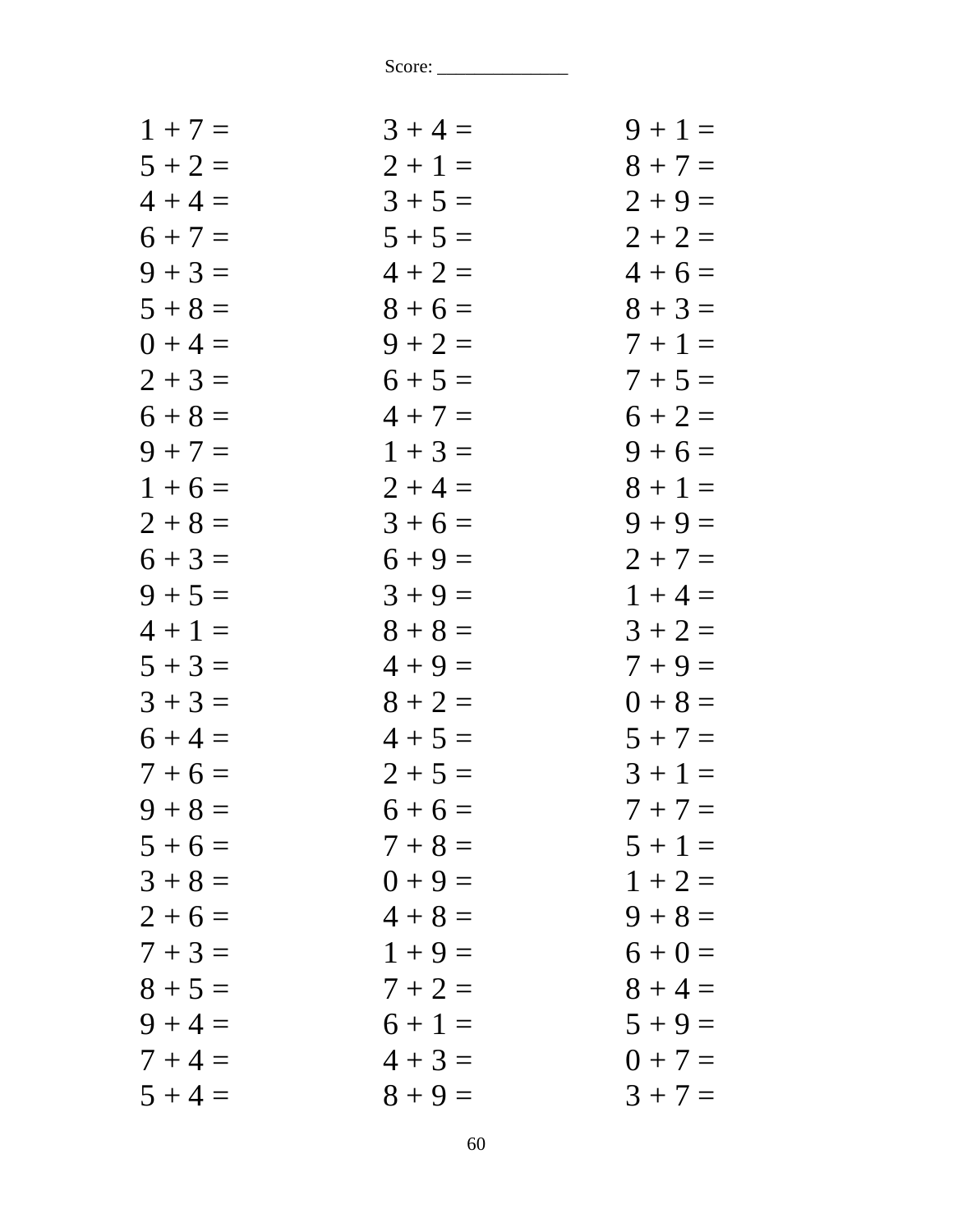## **ANSWERS**

| $1 + 7 = 8$  | $3 + 4 = 7$  | $9 + 1 = 10$ |
|--------------|--------------|--------------|
| $5 + 2 = 7$  | $2 + 1 = 3$  | $8 + 7 = 15$ |
| $4 + 4 = 8$  | $3 + 5 = 8$  | $2 + 9 = 11$ |
| $6 + 7 = 13$ | $5 + 5 = 10$ | $2 + 2 = 4$  |
| $9 + 3 = 12$ | $4 + 2 = 6$  | $4+6=10$     |
| $5 + 8 = 13$ | $8 + 6 = 14$ | $8 + 3 = 11$ |
| $0 + 4 = 4$  | $9 + 2 = 11$ | $7 + 1 = 8$  |
| $2 + 3 = 5$  | $6 + 5 = 11$ | $7 + 5 = 12$ |
| $6 + 8 = 14$ | $4 + 7 = 11$ | $6 + 2 = 8$  |
| $9 + 7 = 16$ | $1 + 3 = 4$  | $9 + 6 = 15$ |
| $1+6=7$      | $2+4=6$      | $8 + 1 = 9$  |
| $2 + 8 = 10$ | $3+6=9$      | $9 + 9 = 18$ |
| $6 + 3 = 9$  | $6 + 9 = 15$ | $2 + 7 = 9$  |
| $9 + 5 = 14$ | $3 + 9 = 12$ | $1 + 4 = 5$  |
| $4 + 1 = 5$  | $8 + 8 = 16$ | $3 + 2 = 5$  |
| $5 + 3 = 8$  | $4 + 9 = 13$ | $7 + 9 = 16$ |
| $3 + 3 = 6$  | $8 + 2 = 10$ | $0 + 8 = 8$  |
| $6 + 4 = 10$ | $4 + 5 = 9$  | $5 + 7 = 12$ |
| $7 + 6 = 13$ | $2 + 5 = 7$  | $3 + 1 = 4$  |
| $9 + 8 = 17$ | $6+6=12$     | $7 + 7 = 14$ |
| $5+6=11$     | $7 + 8 = 15$ | $5 + 1 = 6$  |
| $3 + 8 = 11$ | $0 + 9 = 9$  | $1 + 2 = 3$  |
| $2 + 6 = 8$  | $4 + 8 = 12$ | $9 + 8 = 17$ |
| $7 + 3 = 10$ | $1 + 9 = 10$ | $6 + 0 = 6$  |
| $8 + 5 = 13$ | $7 + 2 = 9$  | $8 + 4 = 12$ |
| $9 + 4 = 13$ | $6+1=7$      | $5 + 9 = 14$ |
| $7 + 4 = 11$ | $4 + 3 = 7$  | $0 + 7 = 7$  |
| $5 + 4 = 9$  | $8 + 9 = 17$ | $3 + 7 = 10$ |
|              |              |              |